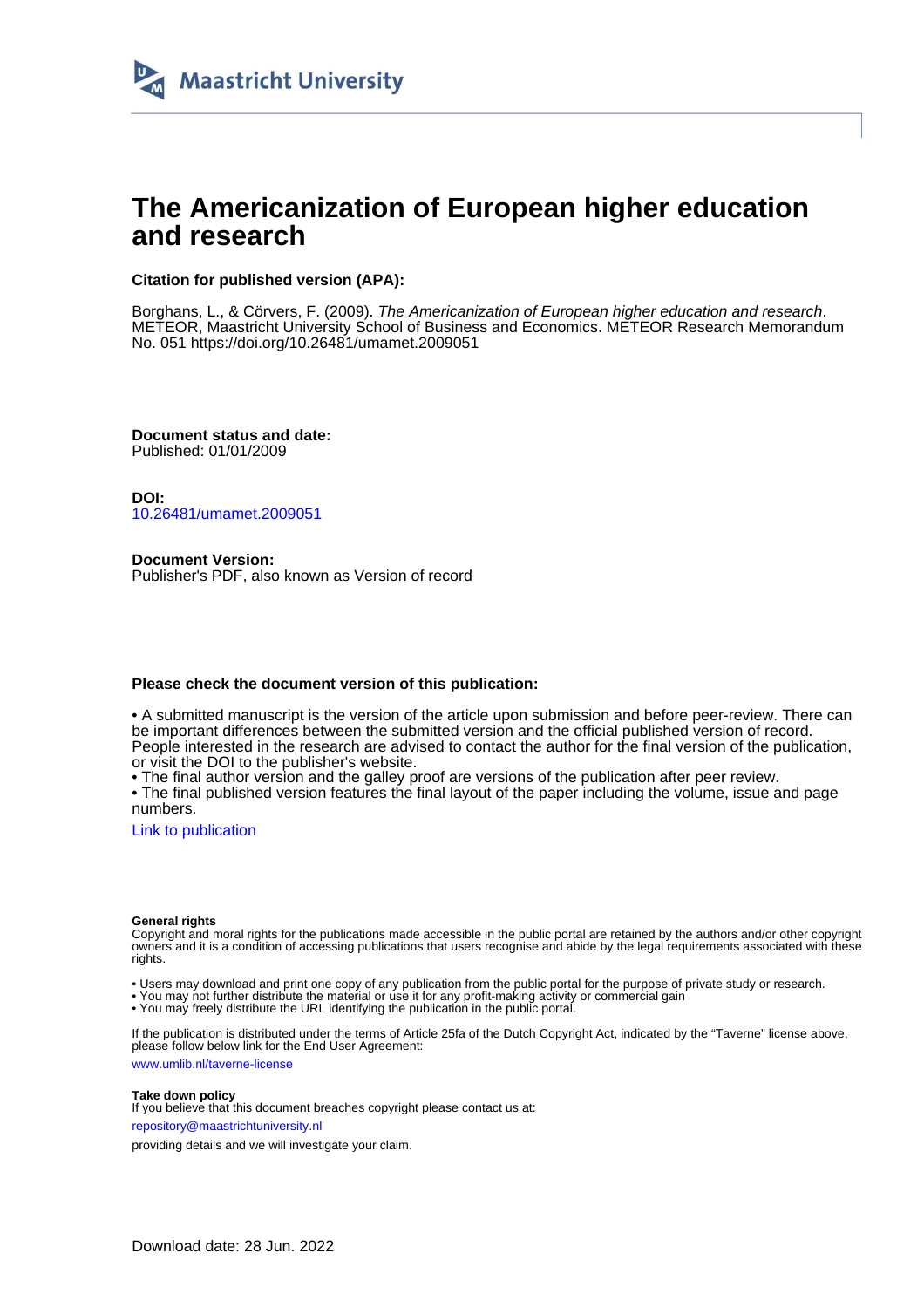

Lex Borghans, Frank Cörvers

**The Americanization of European Higher Education and Research**

RM/09/051

# **METEOR**

Maastricht University School of Business and Economics Maastricht Research School of Economics of Technology and Organization

P.O. Box 616 NL - 6200 MD Maastricht The Netherlands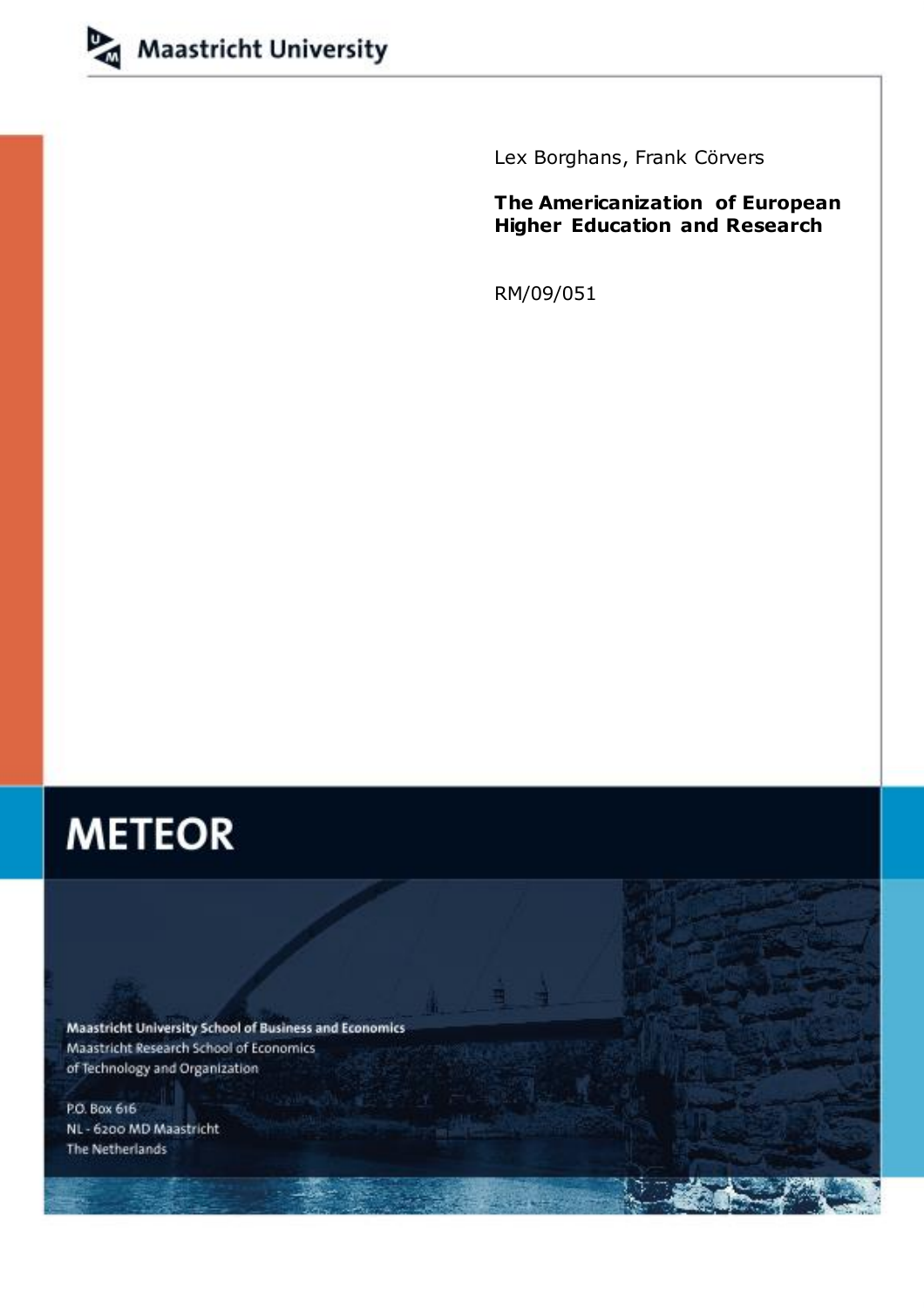# **Abstract**

# **The Americanization of European Higher Education and Research\*\***

Over the past two decades there has been a substantial increase in the mobility of students in Europe, while also research has become much more internationally oriented. In this paper we document changes in the structure of research and higher education in Europe and investigate potential explanations for the strong increase in its international orientation. While higher education started to grow substantially around 1960, only a few decades later, research and higher education transformed gradually to the American standard. Decreased communication costs are likely causes for this trend. This transformation is most clearly revealed in the change of language used in research from the national language, Latin, German and French to English. Smaller language areas made this transformation earlier while there are also clear timing differences between research fields. Sciences and medicine tend to switch to English first, followed by economics and social sciences, while for law and arts only the first signs of such a transformation are currently observed. This suggests that returns to scale and the transferability of research results are important influences in the decision to adopt the international standard.

JEL classfication: I21, I23, A22, A23, O15 Keywords: Higher education and research, educational expansion, migration,

economic development

Lex Borghans Department of Economics and ROA Maastricht University P.O. Box 616 6200 MD Maastricht The Netherlands lex.borghans@maastrichtuniversity.nl

Frank Cörvers ROA Maastricht University P.O. Box 616 6200 MD Maastricht The Netherlands frank.corvers@maastrichtuniversity.nl

<sup>\*\*</sup> We thank Daniëlle Claassens and Jesper van Thor for their statistical assistance. We benefited from the comments of Charles Clotfelter and Hugo Sonnenschein and the participants of the NBER conferences September 2007 in Cambridge MA and October 2008 in Woodstock, Vermont on earlier versions of this paper.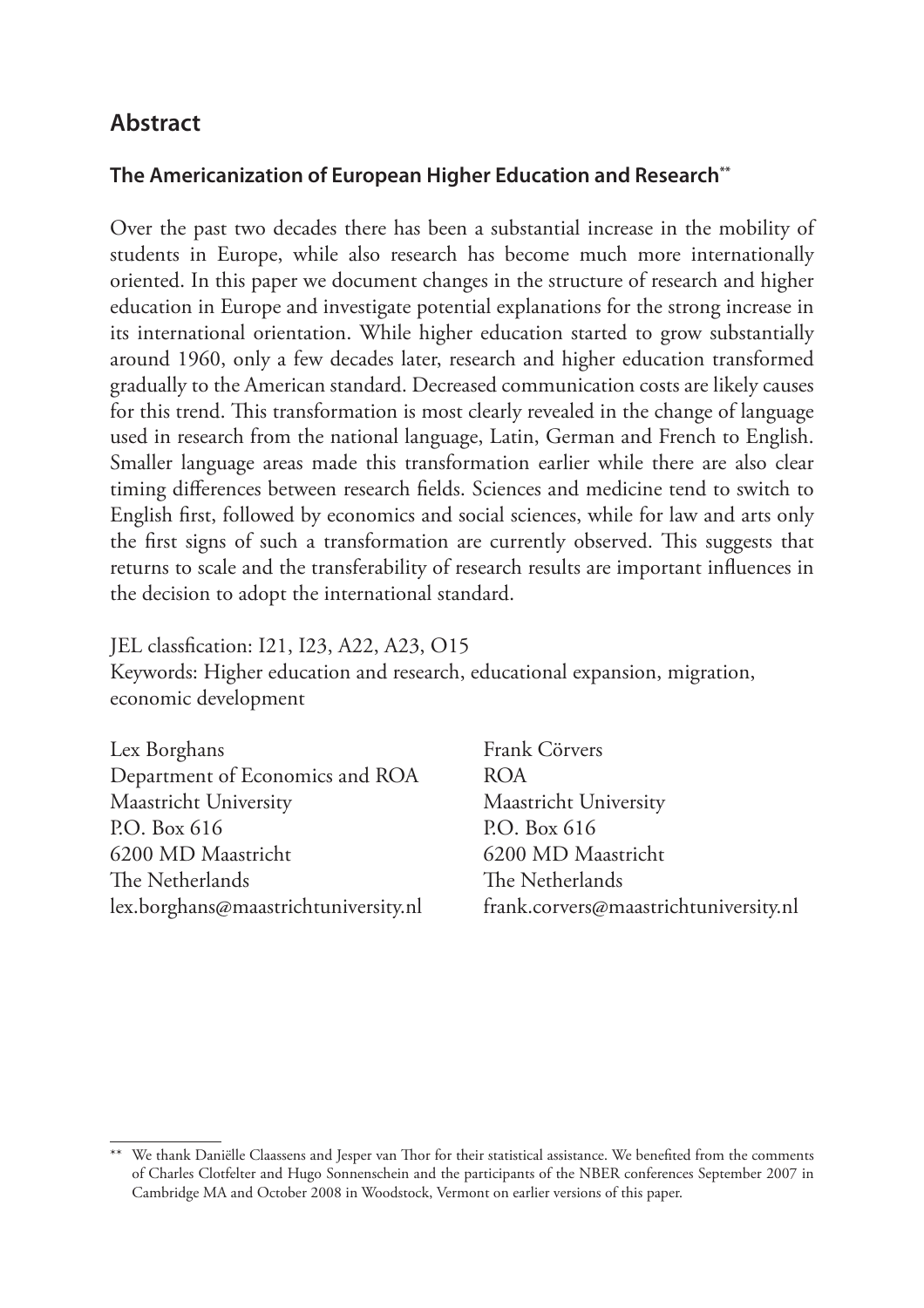#### **1 Introduction**

Over the past two decades there has been a substantial increase in the mobility of students in Europe, while also research has become much more internationally oriented. Student mobility has increased between European countries as well as between Europe, the United States and the rest of the world. This seems to hold at bachelor, master and PhD level. Compared to the past, European researchers publish more in foreign journals, and there is more international travel, more migration and a strong increase in international cooperation in research. These trends have strong implications for international cooperation and competition in higher education and research.

The aim of this paper is to document changes in the structure of research and higher education in Europe and to investigate potential explanations for the strong increase in its international orientation. The theoretical perspective we take is that the decision to study or to do research in either the home country market or the international market depends on cost and benefits, determined by the size of the market, communication costs, the transferability of knowledge between countries and financial regulations. We argue that several dimensions of this trade-off have shifted in favor of international cooperation: cheaper travel possibilities, European integration, and the use of email and internet. A shift of the priorities in research from discussing and analyzing national policies towards measuring scientific output in international journals could also have stimulated this transition. An increase in the size of the home research market would have an opposite effect. The convergence of country specific habits and institutions towards the global (US) standards has further facilitated the internationalization of research and higher education in Europe.

Using a variety of indicators we show the changes in the structure of higher education and research in Europe. While higher education started to grow substantially around 1960, only a few decades later, research and higher education transformed gradually to the American standard. Decreased communication costs are likely causes for this trend. This transformation is most clearly revealed in the change of language used in research from the national language, Latin, German and French to English. Smaller language areas made this transformation earlier while there are also clear timing differences between research fields. Sciences and medicine tend to switch to English first, followed by economics and social sciences, while for law and arts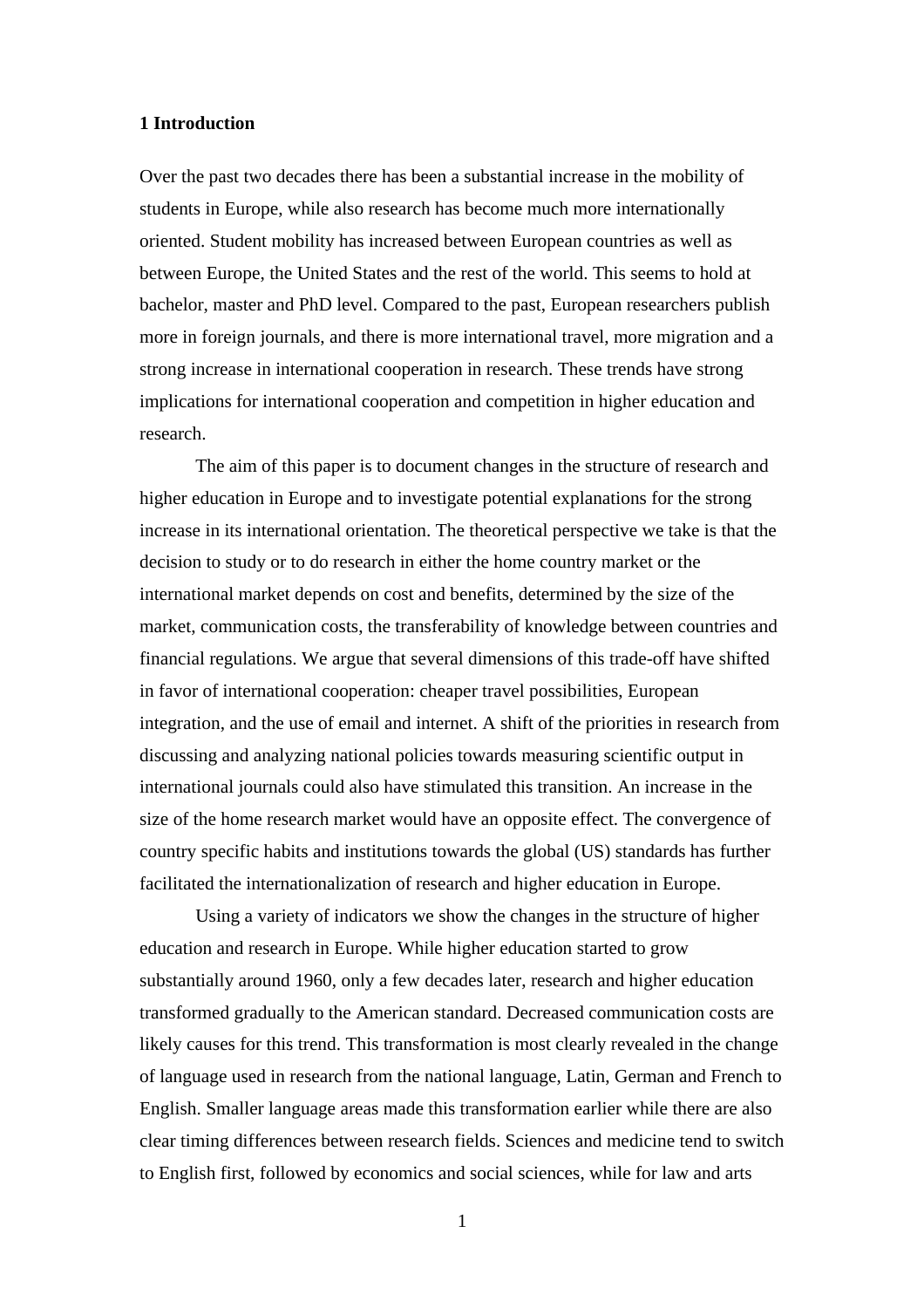only the first signs of such a transformation are currently observed. This suggests that returns to scale and the transferability of research results are important influences in the decision to adopt the international standard.

To analyze the developments in European higher education and research, the paper compares the developments in research in several European countries in different research areas using long time series. To illustrate some trends in more detail, particular attention will be paid to both the case of economics research and the case of the Netherlands. The developments in economics research and the Netherlands may serve as good examples of what has been or will be happening in other fields across different European countries.

Drèze and Esteban (2007) show that the US outperforms Europe in economics research by a factor of the order three, and conclude that the Lisbon goal set by the European Union, to become the most dynamic and competitive economy in the world, is out of sight. Cardoso and Zimmermann (2008) find that the quality of research by PhDs from US universities is better than the research of European PhDs.<sup>1</sup> The contribution of this paper is that we take another perspective on the comparison between Europe and the US. Our paper documents the transformation of European higher education and research not just as a change in quality, but in the first place as a change in the nature of the research performed in Europe. We include a theoretical exposition to explain the decision to adopt the American standard in research. This framework explains why the adoption of the superior American standard goes faster in some countries than in others. We argue that it is important to take account of the costs of adopting the American standard to explain how countries perform. Costs as well as benefits of the Americanization of European higher education and research seem to be to a large extent related to the acceptance of English as the *lingua franca*  and to the specific content of what is taught and investigated. We argue that Drèze and Esteban (2007) as well as previous empirical studies in this area pay much attention to the benefits of publishing in the English language in American journals, and ignore or underestimate the productive value of publishing in the home language on European topics.

The remainder of this paper is structured as follows. In section 2 we explain

 $\overline{a}$ 

 $1$  Other papers on evaluating the performance of European and US economics research are e.g. Amir and Knauf (2008), Coupé (2003), Frey and Eichenberger (1993), Kirman and Dahl (1994), Neary et al. (2003), Portes (1987). However, notice that economists typically analyze their own discipline and tend to generalize their results to draw conclusions on the overall position of Europe vis-à-vis the US.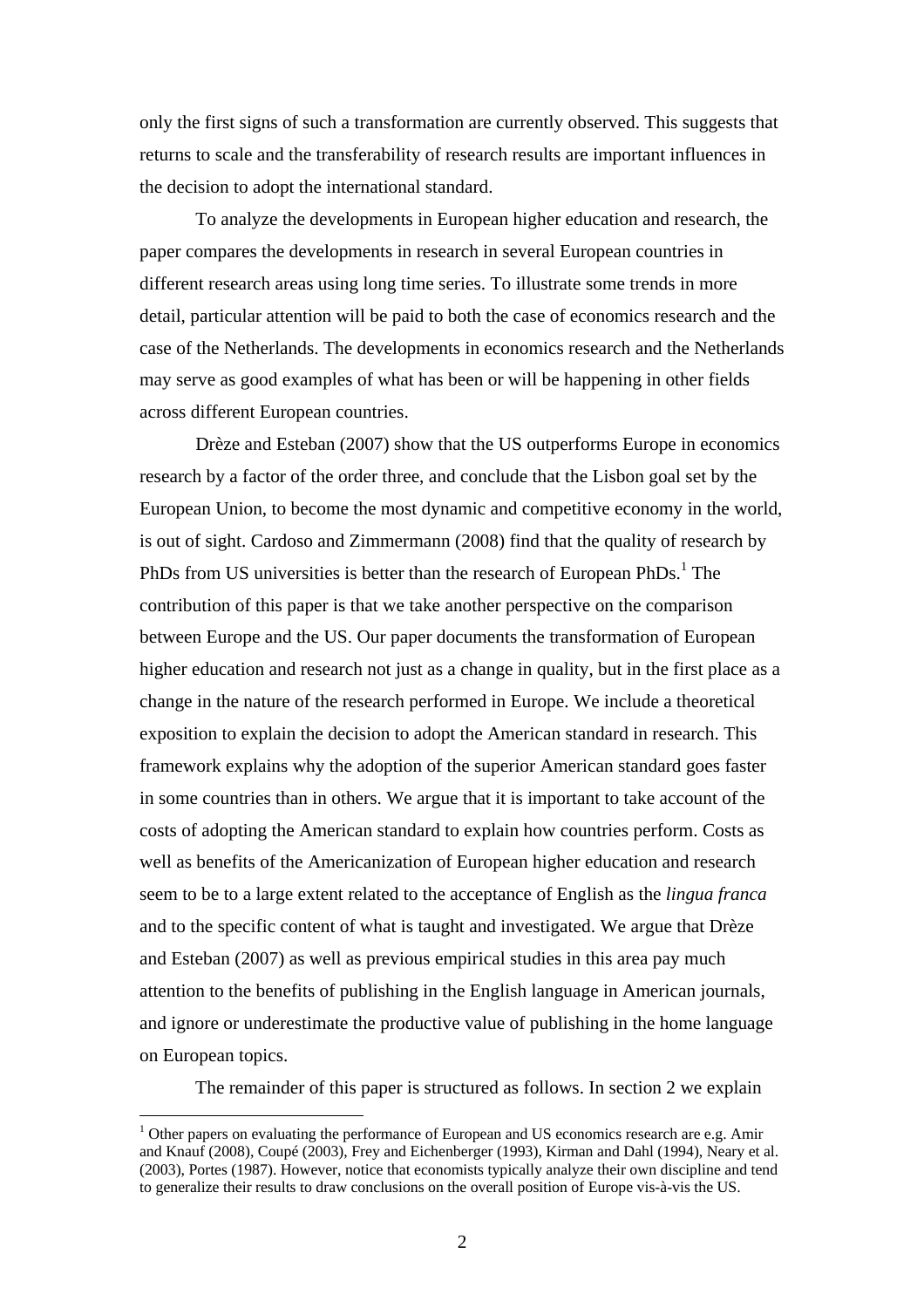our theoretical framework. Section 3 provides data about the development of higher education in Europe and the US. Section 4 describes the changes that have been taken place in the Dutch higher education and research system during the last few decades, with focus on economics. Section 5 deals with changes in the language used in research as an indicator of change of the structure of higher education and research in Europe. Section 6 concludes.

#### **2 Theory of internationalization**

Higher education and research is not a homogeneous good. Different countries teach other things in science, economics or law, and the aims and focus of research can be rather different across countries. One important dimension of the differences is whether a country's higher education and research system builds on national structures and traditions, or adopts and perhaps interferes with international standards. This implies that universities/researchers/students can decide to join the national research discussion or to join the international discussion. The value of each choice depends on the quality of the research, its relevance to the country concerned and the costs of research. For national oriented research this value equals:

$$
V_{nat} = v_q Q(n) + v_r R - k,
$$

In which  $Q(n)$  is the quality of the research and *n* the size of the research community. The quality depends on the size of the community. *R* represents the relevance of research and *k* the costs.  $v_q$  and  $v_r$  are the weights attached to quality and relevance. For international oriented research the value equals:

$$
V_{\text{int}} = v_q Q(N) + v_r \tau R - K.
$$

*N* is the size of the international research community. If the benefits from research are subject to returns to scale, a researcher who joins the international debate profits from a larger peer group. These benefits are counterbalanced however by a reduced benefit of the research findings for the situation in the home country and higher communication costs.  $\tau$  represents the degree of transferability of research findings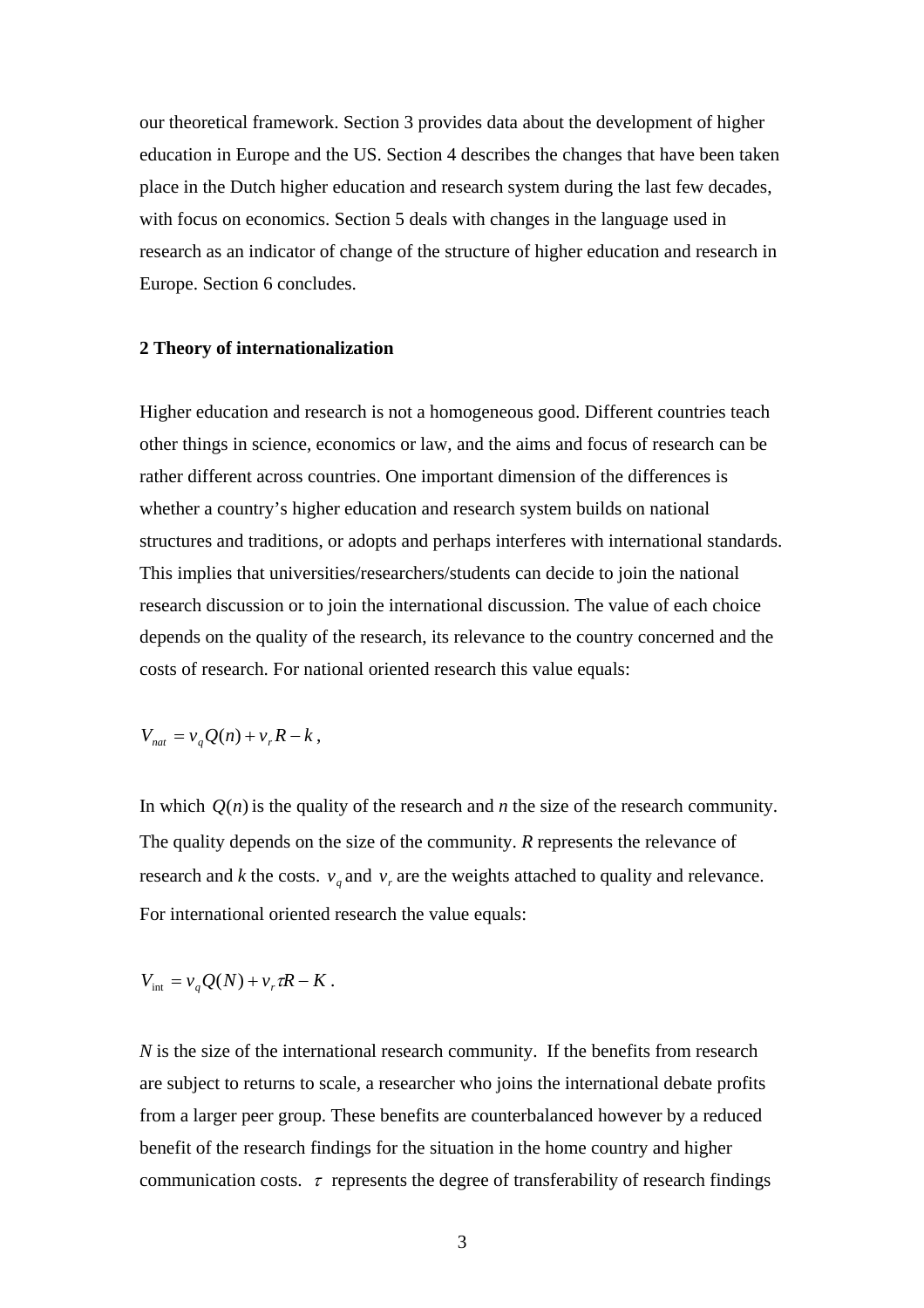to the national situation ( $0 \le \tau \le 1$ ). The transferability might depend on the research area. In some fields the relevance of research will not depend on the country that is investigated, while for other fields of research this might be very country specific. Furthermore, international oriented research might incur higher costs, due to higher travel and communication costs. These costs are indicated by *K* (*K*>*k*).

 The trade-off between national or international research might also be influenced by the value attached to quality versus relevance. A researcher will choose to join the international research community when  $V_{int} > V_{nat}$ . Given the difference in quality of research but also the costs in the international versus the national context, the threshold level of transferability can be calculated for which researchers are indifferent between joining the national or the international debate:

$$
\overline{\tau} = 1 - \frac{v_q}{v_r} \frac{Q(N) - Q(n)}{R} + \frac{K - k}{R}
$$

If the actual transferability exceeds this threshold, the international debate will be chosen. So if the transferability of research findings increases, the costs of international research decrease or the scale effects increase, researchers participating in the national debate will switch to the international debate when this threshold is reached. Also a change in the valuation of quality versus relevance might lead to this change. At the point of transition, the value of research will change only gradually. The move from the national to the international debate will affect quality and relevance substantially, though. In Figure 1 we show for certain parameters of this model what would happen to the quality and relevance of research per unit of costs when transferability increases (1a) and the costs of international research decrease (1b). Panel a shows that the transition from the national to the international debate is associated with a decrease in relevance and an increase in quality. Once the transition is made, a further increase in transferability will not affect the research quality but will increase relevance. When costs of international research are reduced (panel b), a similar shift towards higher quality and lower relevance is observed. A further reduction of the costs of international research will benefit both quality and relevance per unit costs.

If the size of the market, communication costs, transferability and incentives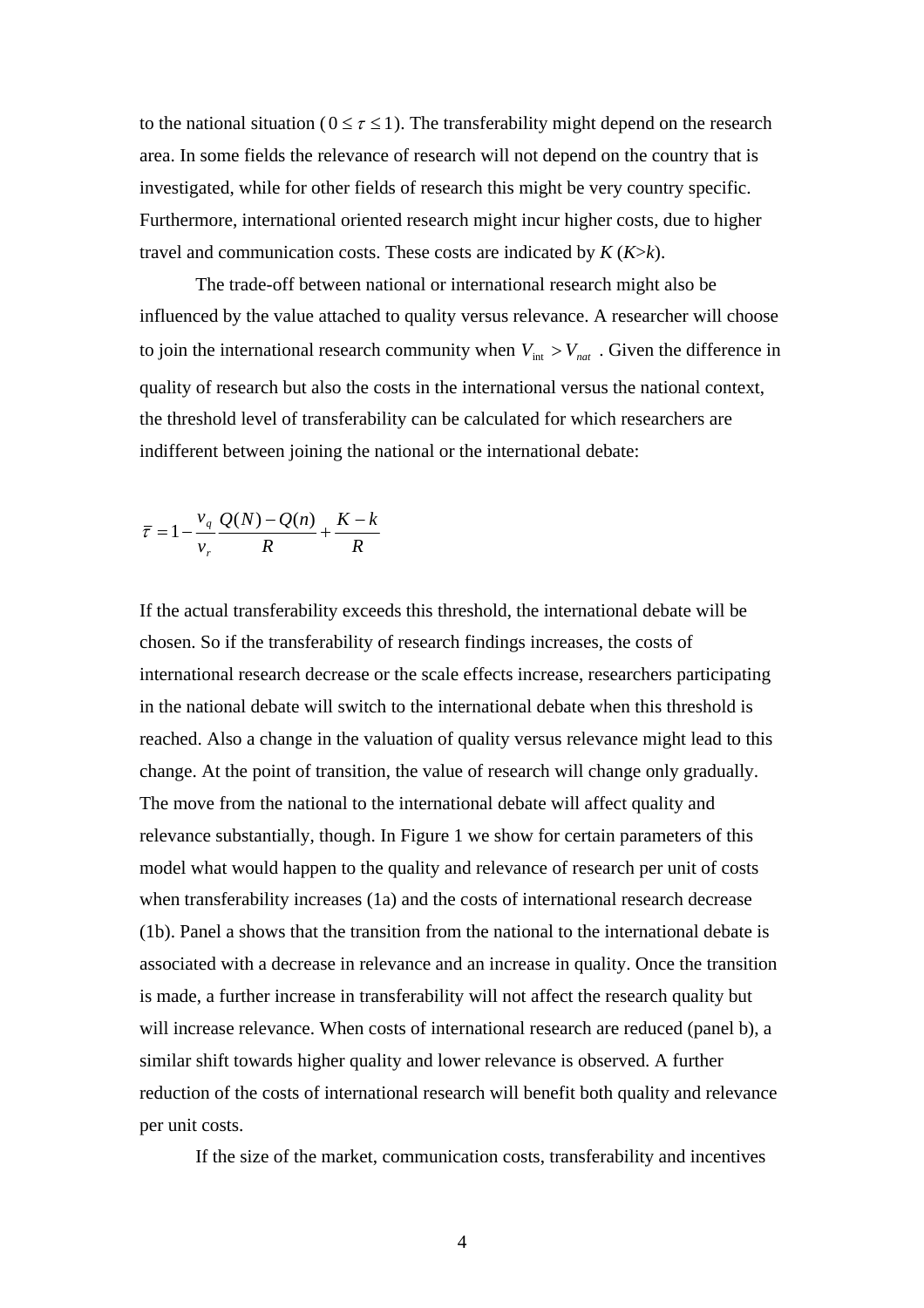determine the choice for either national or international oriented research, the following predictions can be made:

#### *Size of the market*

The growth of higher education in Europe and the process of European integration will shift the attention of researchers towards the European market. This will imply a decrease of the importance of research aimed at specific European countries, but would also reduce the focus on international research.

#### *Communication cost*

There are many reasons to assume that communication costs are decreasing. Travel is cheaper, internet and email provided important tools for long distance communication between researchers while European integration (the use of English and the introduction of the BA-MA system) improved comparability and therefore facilitated communication.

#### *Transferability*

Differences in transferability of research in the first place might predict differences between research fields. For sciences it will be relatively easily to join one international research discussion, while e.g. for literature and law national differences might be too large to allow for international cooperation, because of the importance of distinctive national institutions, cultural traditions and history. Economics and social sciences will be an intermediate case. Although these disciplines apply general theories, specific circumstances and institutions within countries might affect the relevance of certain research questions and limit international comparability.

### *Finance*

In many European countries there is a trend towards subsidies based on research output, e.g. the number of publications, number of diplomas and number of PhDs. Such financial incentives will also affect decisions with respect to research, although the direction of these influences is sometimes difficult to predict.

To facilitate cooperation between researchers in either the national or the international research discussion, it is likely that conventions will be adjusted towards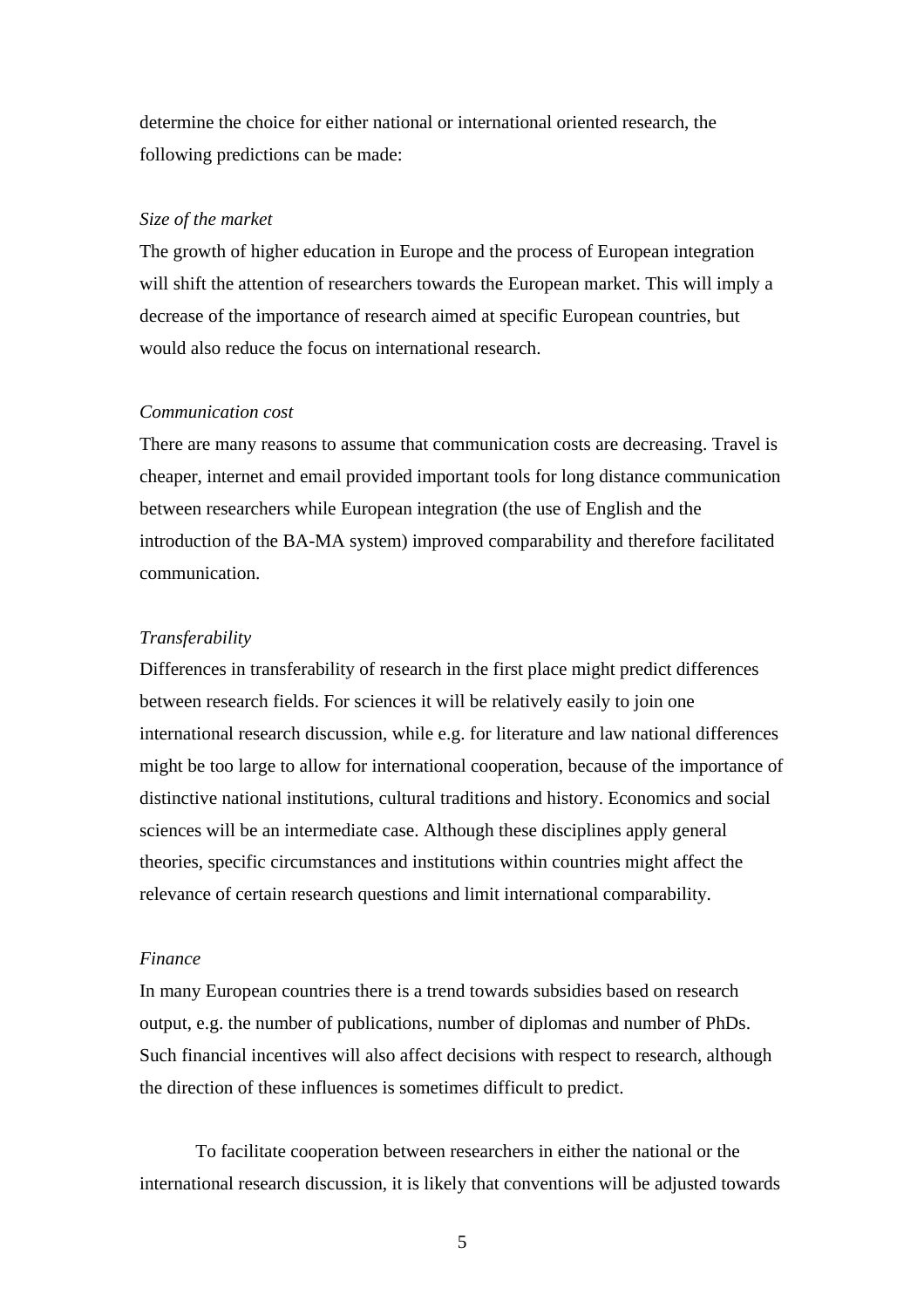a common standard. The most obvious case of this is the language, but one could also think about a standardization of other aspects to facilitate comparability. Standardization of diplomas, both in terms of names and content is such an example. The adoption of the BA-MA structure in place of historically unique European degrees can be interpreted in this way, but also the use of terminology such as assistant professor, associate professor and full professor and the role of a PhD thesis could be affected by changes in the values of the research community.

In this paper we will therefore look at trends in the language used in research, the nationality of researchers who publish in national journals, the country of origin of research that is cited, but also at the age at which the PhD thesis is typically finished.

#### **3 Developments in higher education**

 $\overline{a}$ 

Like in the USA many of the richer European countries faced a rapid increase of participation in higher education in the  $60s<sup>2</sup>$  Universities were transformed from small elite schools to mass universities.<sup>3</sup> Figure 2 shows the increase in participation in higher education in Western European countries and the US from 1970 onwards. There is a huge difference in gross enrollment ratios between the US and Western Europe. This does partly reflect differences in the educational system, such as a strong emphasis on a solid system of intermediate vocational education in many European countries. Between 1970 and 1975 gross enrollment in higher education in Western Europe and the US increased by 5 to 10 percent points. The trend in gross enrollment was almost flat between 1975 and 1985 and started to accelerate around 1985. The US achieved a maximum of approximately 80 percent gross enrollment from 1991 onwards (with the exception of 1999-2001). The Scandinavian countries more or less caught up with the US in recent years. Other countries still have gross enrollment ratios that are 15 to 30 percent points lower than the US.

The rising participation in higher education in Western Europe may be one of

<sup>&</sup>lt;sup>2</sup> See Eurydice (2000) for the developments in higher education since the 1960s in 18 Western European countries. See for the development of the highest level of educational attainment in the US from 1940 to 2007 Figures 3 and 4 in the *Digest of Education Statistics: 2007* of the National Center for Education Statistics (2008).

 $3$  Windolf (1997) discusses the educational expansion in Germany, the US, Japan and some other European countries between 1870 and 1990. To explain the expansion of higher education he refers to human capital theory and the needs of society, and theories from educational sociology that are based on competition for status between individuals or between social groups. He also discusses the relevance of the increasing enrollment of women for educational expansion.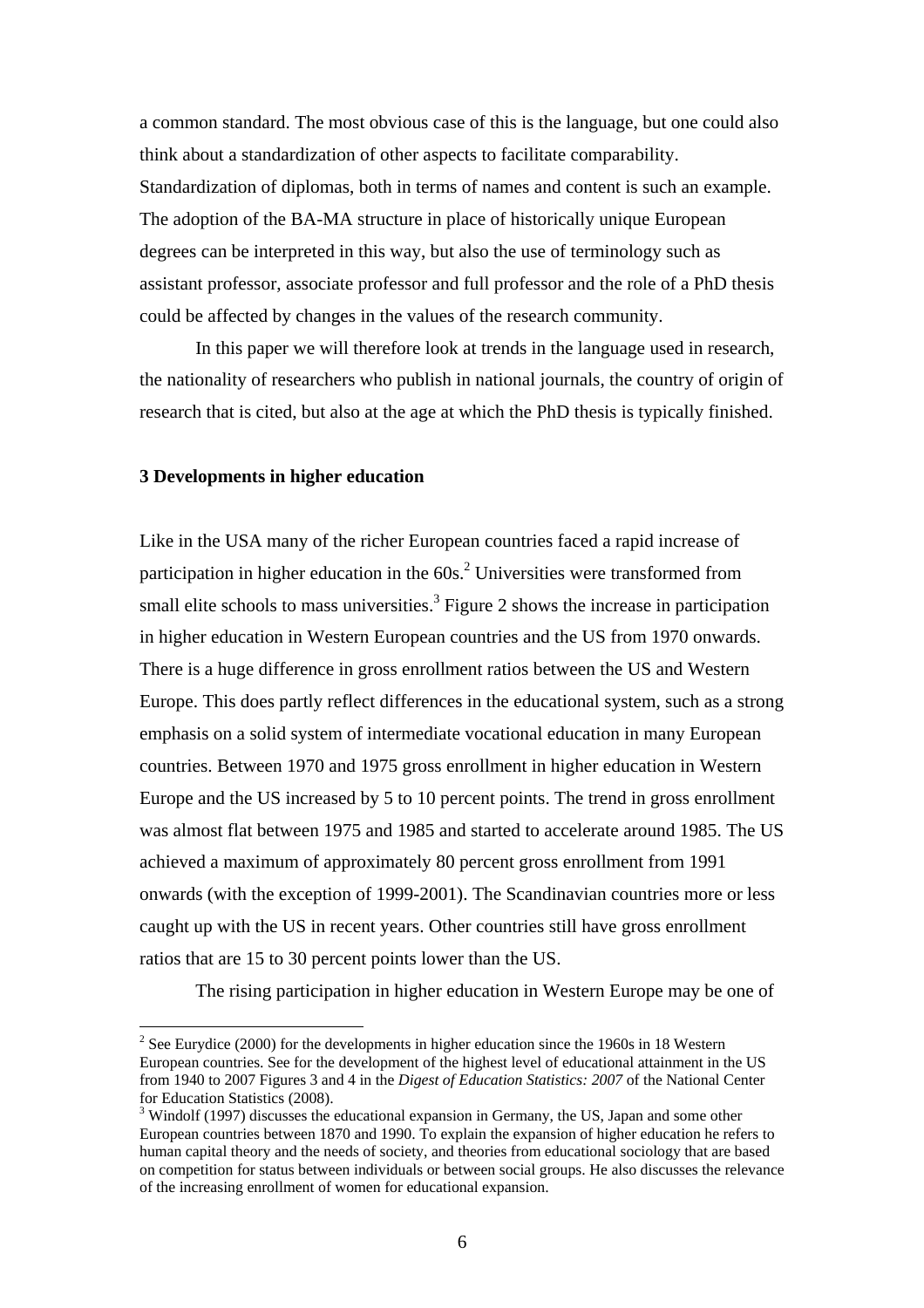the explanations for the rising trend of European students going to the US. This is indeed confirmed by Figure 3. The enrollment of Western European students slowly increased between 1949 and 1970, then dropped till 1975, and accelerated from 1975 onwards. Around 1993 the growth of the number of Western European students in the US leveled off, to stabilize at the level of about 50.000 students. After 2000 the enrollment of students coming from Western Europe to study in the US dropped slightly, probably due to stricter regulations in the US after 9/11. For students in the rest of Europe (including Central and Eastern Europe) Figure 3 shows that outbound mobility in absolute numbers was rather low until the second half of the 80s. After then outbound mobility sharply increased, to reach a maximum of more than 30.000 students in 2002. During the last two years of the time series the outbound mobility from Europe as a whole to the US decreased. For the total number of foreign students going to the US the decrease started in 2004.

 One could suppose that the rising number of European students going to the US can be explained by rising 'globalization'. Figure 4 shows that this can only be partly true. The figure shows outbound mobility of Western European students to the US as a percentage of the number of students enrolled in higher education in 10 different Western European countries. For most countries the percentage of outbound mobility is relatively high in 1970, even higher than in 2006, the last year of the time series. With 1975 as the reference year, all countries show up an upturn, but sooner or later outbound mobility starts to fall again for each country. Thus there is no clear upward trend of outbound mobility since 1970. Almost all countries show a downward trend during the last 5 to 10 years. For the UK the share started to fall in 1988, for Norway even in 1985. The percentages remain relatively high for the Scandinavian countries till the end of the time series. Italy, and to a lesser extent Spain, typically have low shares of outbound mobility to the US.

 It may be argued that EU inner mobility flows compensated for the decline in outbound mobility from Western Europe to the US. On the one hand, the inner EU programs, such as the Erasmus program, indeed seem to be expanding over time (European Commission,  $2008$ ).<sup>4</sup> On the other hand, Figure 5 suggests that outbound

 $\overline{a}$ 

<sup>&</sup>lt;sup>4</sup> One has to notice that mobility in the European Union is typically so called 'horizontal mobility'. In programs like the Erasmus program students spend a substantial time (from 3 to 12 months) at another European institution of higher education, having all the academic credits recognized by and transferred to the home institution. As is remarked by Spinelli (2005), students in the US practice 'vertical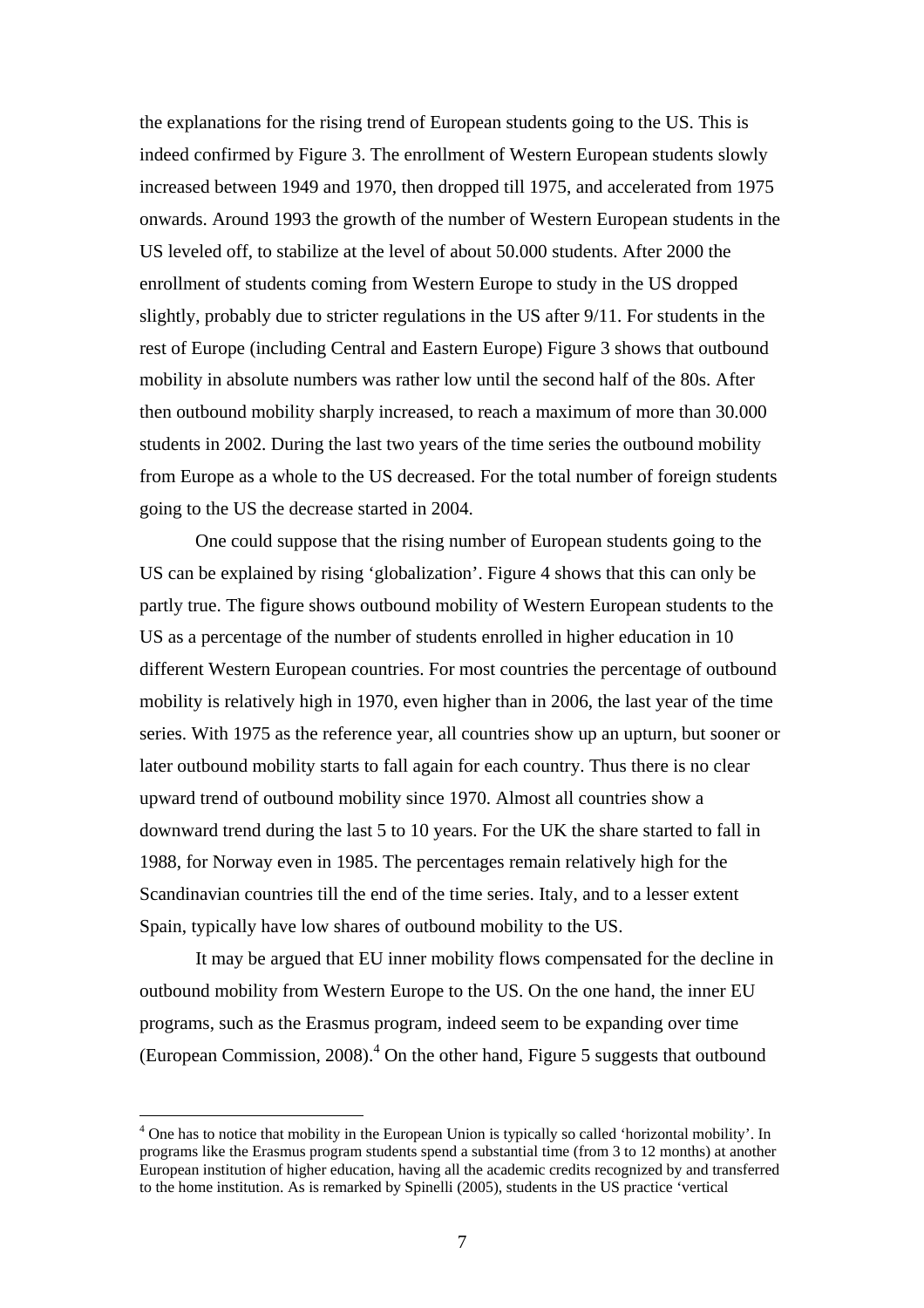mobility as the percentage of home enrollment declined after 2002 in all countries of our sample. An explanation for this difference is that enrollment data from the Unesco does not include mobility flows of students collecting credits in another European country, nor student exchange programs within the European Union. From Figure 5, we can conclude that Norway, Austria and Sweden have the highest numbers of students enrolled in foreign countries relative to home enrollment.

 A higher students' participation in inner EU programs fits into the ambition of the European Union of establishing a European Higher Education Area (EHEA) by 2010, which has been agreed upon in the Bologna Declaration of June 1999. This agreement was originally signed by the education ministers of 29 European countries and developed into a major reform encompassing 45 countries. It has put in motion a series of new agreements and reforms (the 'Bologna Process', see European Commission, 2007 and NAFSA, 2007) to make European higher education more compatible and attractive for students in Europe and from other continents. The European Union considers these reforms as a requirement to match the performance of the best performing systems in the world, notably the United States and Asia. The objectives of the Bologna Declaration include the adoption of a system of easily readable and comparable degrees, the adoption of a system essentially based on two main cycles, the establishment of a system of credits, the promotion of mobility, the promotion of European cooperation in quality assurance, the promotion of the European dimension in higher education.

 For stimulating transatlantic mobility in particular the adoption of a system based on two main cycles, undergraduate and graduate, is important,<sup>5</sup> as well as the establishment of a system of credits (such as the ECTS). Before the Bologna Process, the higher education system of continental European countries generally had one integrated tier only, leading to the title necessary for entering PhD courses. In the Bologna Declaration it has been agreed that the bachelor degree awarded after the first cycle, lasting a minimum of three years, shall become relevant on the European labor market as an appropriate level of qualification. Access to the second cycle requires

mobility,' i.e. they mainly pursue a graduate degree at a different institution from where they have received their undergraduate degree.

<sup>&</sup>lt;sup>5</sup> For example, Spinelli (2005) refers to difficulties for US administrators to understand the level of European students who had not completely finished their European degree in the one-tier system. There were problems even for students who graduated from a five-year integrated course (i.e. master's level), to whom U.S. administrators generally offered admission to master instead of PhD courses since they were holding one degree only.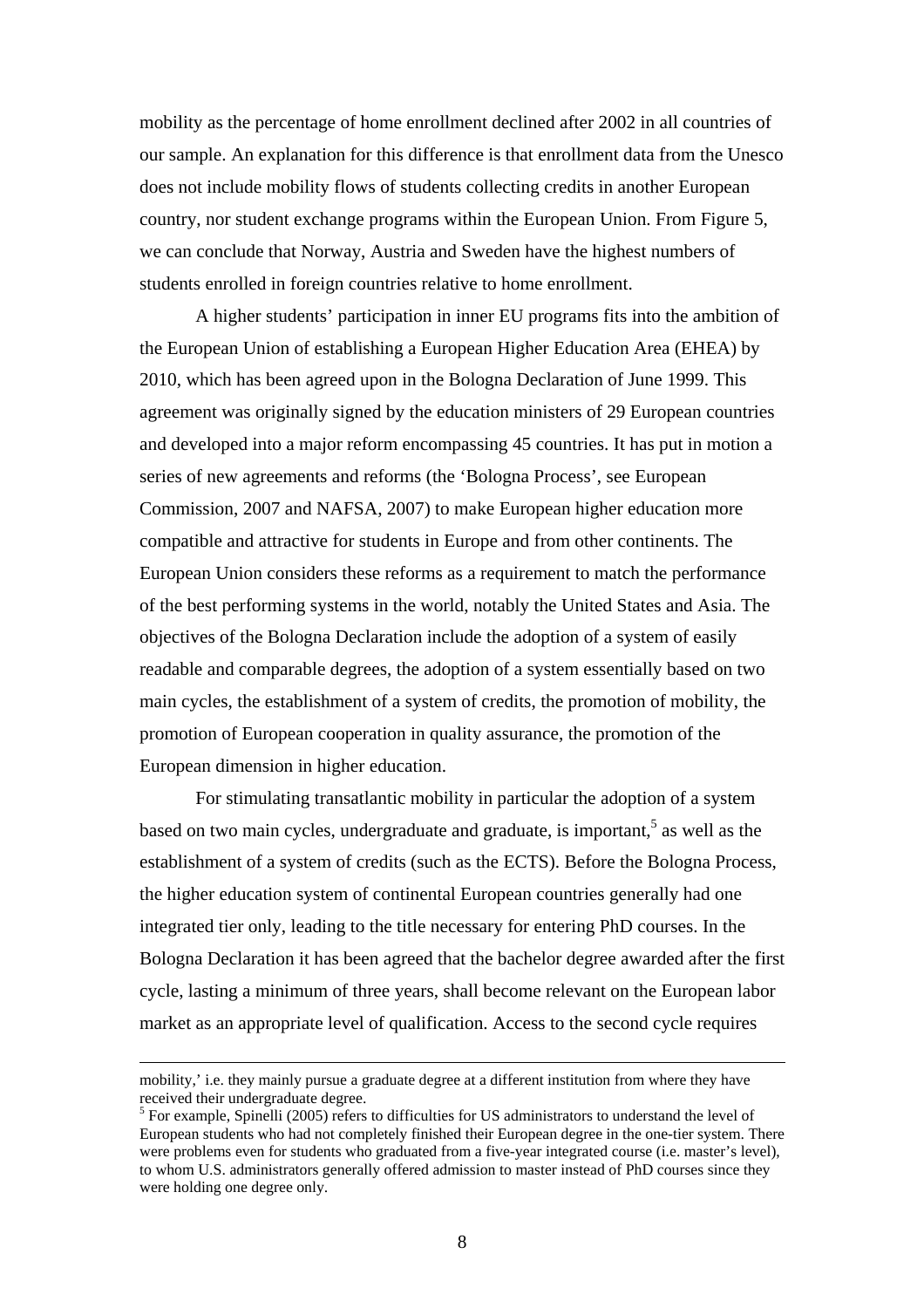successful completion of first cycle studies. The second cycle leads to the master's degree. Initially only two cycles were mentioned, equivalent to undergraduate and graduate. Later the doctoral (or doctorate) degree was introduced as the third cycle.<sup>6</sup> Although European countries are committed to convert their existing higher education programs to a three-year bachelor's and two-year master's, in reality there is a large variation between countries in the length of the cycles and in the intermediate credentials traditionally offered (Adelman, 2009).

 Figure 6 shows the percentage of outbound students per country who are going to the US for the period 1999-2006. The percentages are relatively high for the UK and Sweden, with about one quarter to one third of their outbound students enrolling in the US. Italy and Austria have low shares of students enrolling in the US. The shares dropped relatively much for students from Norway and Germany between 1999 and 2006. On average the market share of the US in total outbound mobility of the 10 Western European countries in our sample was approximately 15% in this period. We can conclude that the US has not become less attractive for European students that want to study abroad, either within or outside Europe. However, since enrollment of Western European students outside their own country seems to have decreased during the last years or more for many countries, this also holds for the number of Western European students studying in the US. This development may be caused by the increasing popularity of mobility programs like the Erasmus program that stimulate European students to study in another European country, which is not counted as enrollment in the Unesco figures.

 Figure 7 depicts the number of US students abroad between 1955 and 2003. Total study abroad of Americans increased between 1955 and 1990, then dropped slightly and started to accelerate after 1992. The share of Europe in study abroad decreased due to the rise of Asian countries. US students hardly go to European countries outside Western Europe. Whereas the number of Western European students in the US accelerated from 1975 onwards, the number of US students in Western Europe only started to grow strongly after 1992, thus much later.

 Table 1 shows the number of US students relative to the number of students enrolled in the country they go to. The table does not reveal a clear general trend for all countries between 1970 and 1996. After 1996 there is an upward trend. The UK is

<sup>&</sup>lt;sup>6</sup> See Witte (2006) for a detailed account and analysis of the evolution of the three cycles.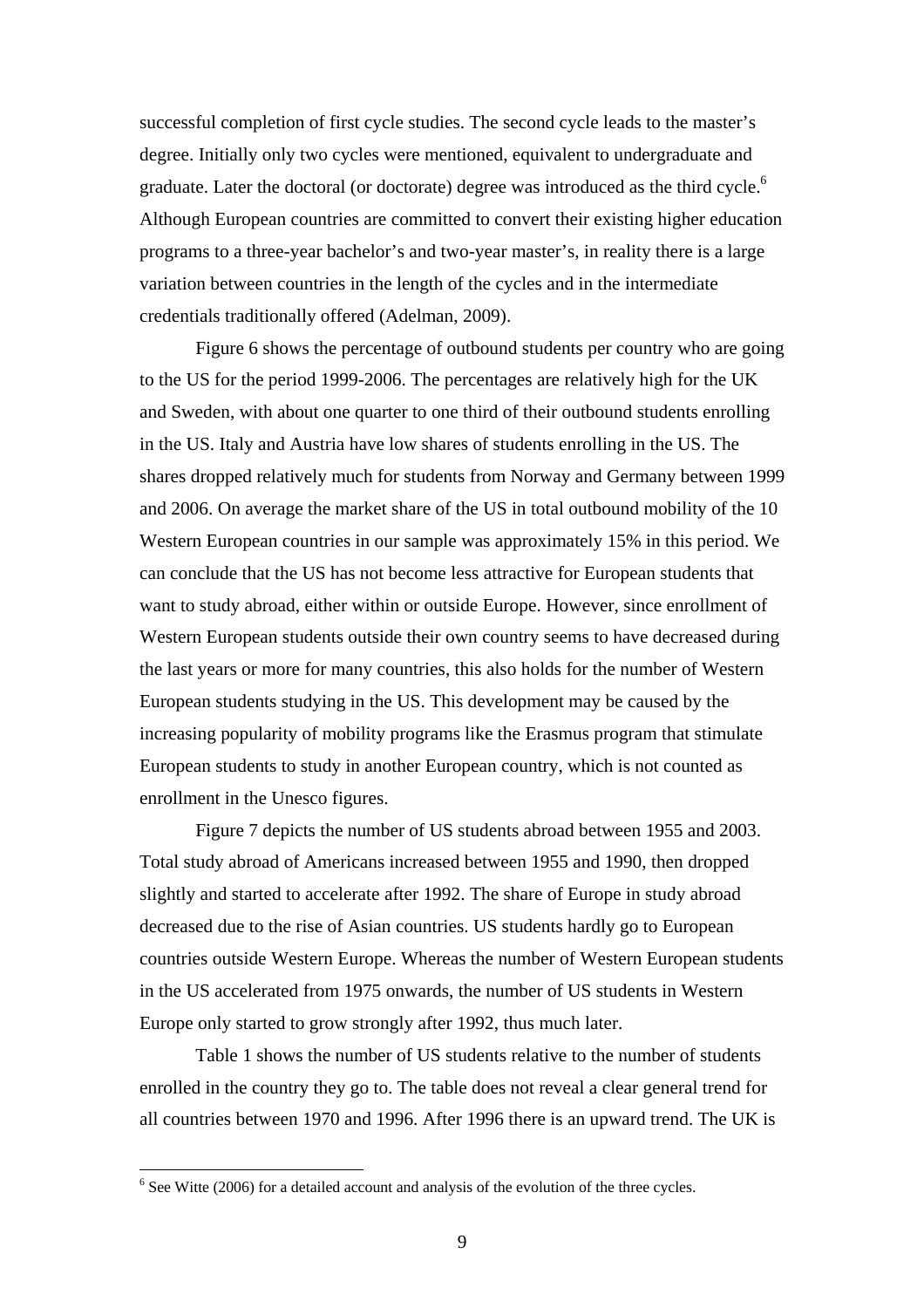the most attractive country for American students because of the English language. Remarkably, during recent years Austria, Spain and Italy have become the most popular countries after the UK. Obviously these countries succeed in attracting American students by reforming their university system in line with the Bologna Process and by offering good quality courses in English. Moreover, the relatively large communities with a Spanish or Italian family background in the US may induce American students from these communities to study in Spain or Italy. So while in the 80s the number of European students that went to the USA increased – in line with the increased participation in higher education in Europe – only recently European universities became more open to foreign students.

#### **4 Americanization: The case of the Netherlands**

To illustrate the outcomes of the theoretical model in more detail, we discuss the developments in higher education and research for the case of the Netherlands, and where useful refer to other European countries or the US. Figures 8 and 9 summarize some basic facts about the size and growth of higher education in the Netherlands. Figure 8 depicts the growth in the country's two major higher education sectors, distinguishing the number of students in universities from students in professional higher education (*Hoger Beroeps Onderwijs, or* HBO). Dutch universities are always research universities, and incorporate business schools, law schools and medical schools. HBO institutions are typically not engaged in research, and teach professional skills, e.g. for nurses, teachers, therapists, accountants and practically oriented engineers. The strongest increase in the number of students is in the 60s, but the number keeps increasing until the early 80s. From the 80s on the growth in participation at the universities stagnates, while participation at the professional colleges continues to grow. Fluctuations in participation rates for universities from the 80s onward mainly reflect new regulations that aim at a reduction of the years spent at university.

 Figure 9 focuses on universities and compares the enrollments with the size of the faculty. In line with the growth of the number of students also the number of teachers and researchers grows. The growth rate of faculty is about 50% of the growth rate in student population, implying an increase in the student-faculty ratio from 3 to 7 between 1960 and 1990. The break between 1990 and 1991 is due to a change in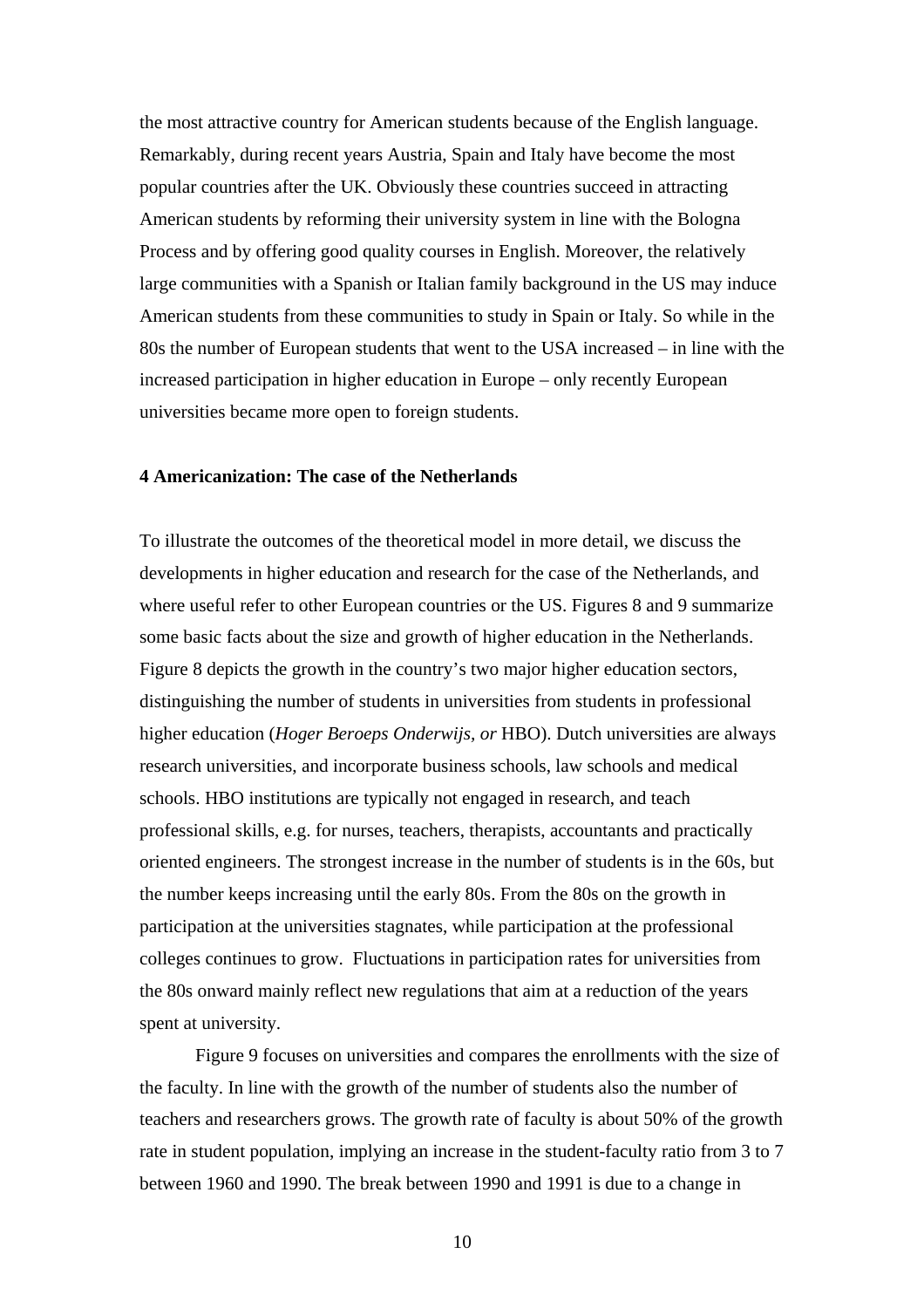definition.

 The internationalization of Dutch higher education is evident in the growing numbers of Dutch university students going to the US to study and American students going the other way, to study in the Netherlands. Figure 10 shows the participation of Dutch students in American higher education. For comparison, the corresponding trend is shown for German participation, which, as shown in Figure 3 above, is representative of Western Europe as a whole. For both countries the start of this growth in the early 60s coincided with the growth of higher education in Europe. Around 1975 there was a sharp decline in the participation of Dutch and German students at US universities, but after 1975 this trend recovered. From 1975 until 1992 the participation of Dutch students in the USA grew faster than the German participation, after which Dutch enrollment fell. The same happened to German participation after 2001, as it did in many other Western European countries during the last decade, as has been revealed in the discussion of Figures 3 and 4.

 Initially only a very small fraction of foreign students in the Netherlands came from the US, but this changed in the 90s when some universities started to provide courses in English in some fields. Figure 11 shows the increase of US students in the Netherlands in those years. Between 1995 and 1998 the participation of US students more than doubled and has continued to increase since then. Participation of Dutch students in the USA increased much earlier, and was related to the rise of higher education in the Netherlands. Similar trends can be seen for other Western European countries (compare Figure 4 and Table 1 of the previous section). Significantly, the magnitudes of these mobility flows differ by discipline, with disciplines such as law being more nationally oriented than others. This fact is clearly demonstrated in Figure 12, which shows that the percentages of foreign students are lowest in fields like health care, law, education and language and culture. The more science-oriented studies and economics display a much higher influx of foreign students. Finally, note that the total number of foreign students enrolled in Dutch higher education has been increasing since 2004, as has the percentage of US students (see Table 1).

 "Americanization" of Dutch higher education is more starkly evident in the transformation that has taken place in the very degrees, titles, and objectives that define academic institutions. Table 2 describes several key characteristics of Dutch universities in 1980 and 2008. The focus is on economics. In 1980 a degree program in economics nominally required 5 years, but in fact most students spent much as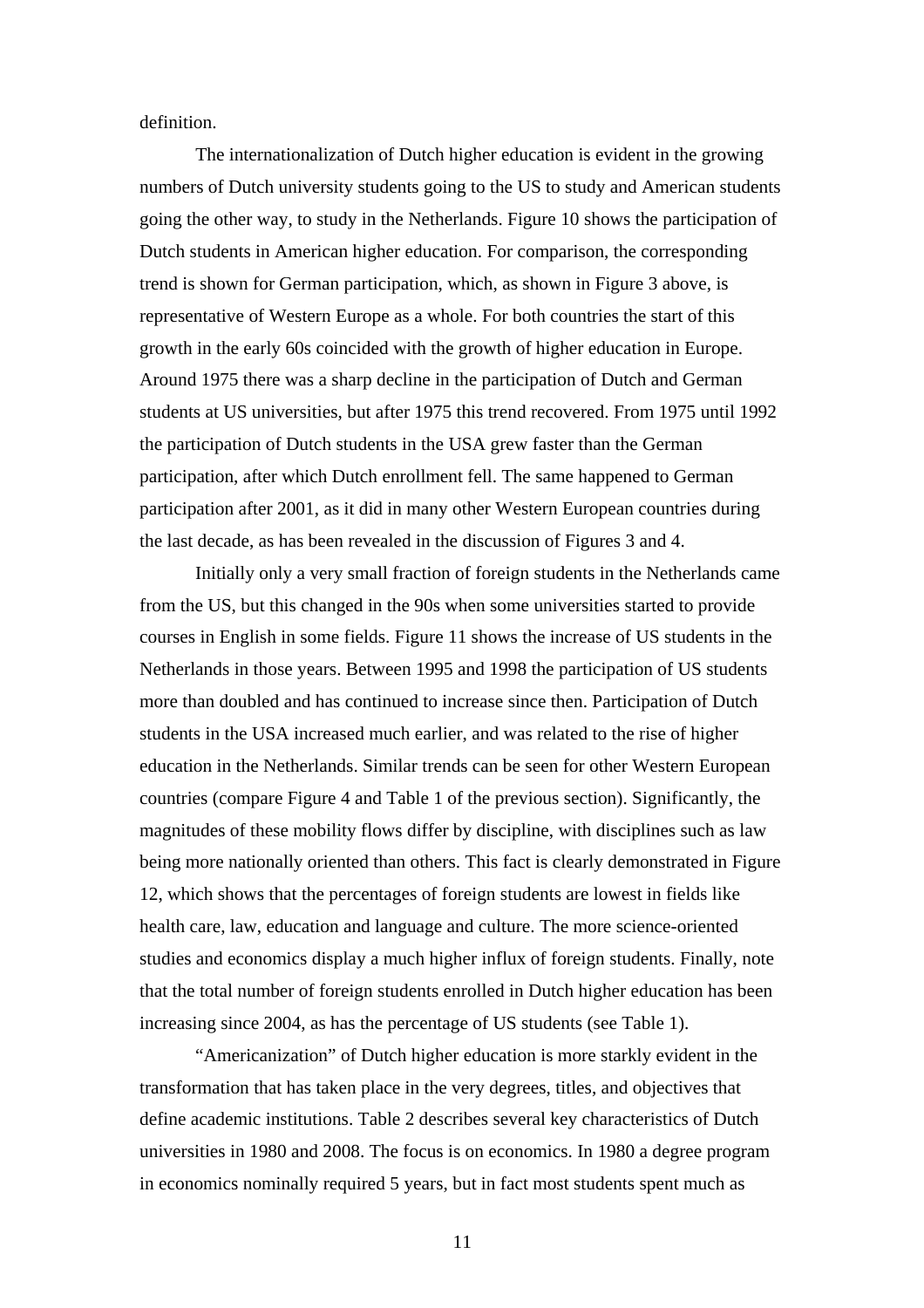much as 6 to 10 years to complete their study. The diploma was called "drs." and was regarded as equivalent to a MA diploma. In 1982 the nominal duration was reduced to 4 years, although the diploma remained officially unchanged. Furthermore, measures were taken to reduce the time spent at university to a maximum of 6 years. Later further measures were taken to reduce the length of stay. In 2002 – following the Bologna Declaration of 1999 – the structure was changed into a BA-MA-structure, with 3 years of bachelor and 1 (sometimes 2) years of MA.

 In the 80s it was very common for members of the faculty not to have a PhD. Some wrote a "proefschrift" (PhD thesis) as a member of the faculty. Some of them used this thesis as an opportunity to bring together all their research at the end of their career as a magnus opus. Others never wrote a PhD thesis, but could nevertheless become full professor. Famous professors in economics at that time were often involved in the national political discussion about economics. Many were affiliated with a political party and joined national committees advising the Dutch government about economic policy. Gradually this situation shifted. Obtaining a PhD became a prerequisite to become assistant professor, and an official PhD program was implemented (aio). Initially, aio's just had to write their thesis, but gradually course work was introduced in these programs. Joining the national debate and publishing in national journals became less important while success in international publications gradually became the measure of success.

 Initially there was not one European system for higher education. Like the Netherlands, most countries in Europe had their own specific characteristics. Germany had and has a 'habilitation', a kind of second thesis after PhD, required to become full professor. France distinguishes many different diplomas for different levels obtained in higher education, and has a distinction between universities that focus mainly on teaching, and écoles superieure. In international comparisons such differences are not always acknowledged, for several reasons. First, international communication about higher education is clearly affected by selection bias: those who go to international conferences prefer the international system and therefore behave most of the time in accordance with the American standard and tend to describe their home situation by using the American terminology. Secondly, for international statistics, degrees are translated to facilitate comparison, hiding the obvious differences between degrees in different countries. Thirdly, when norms change about what is good research, there is a tendency to judge research in the past using these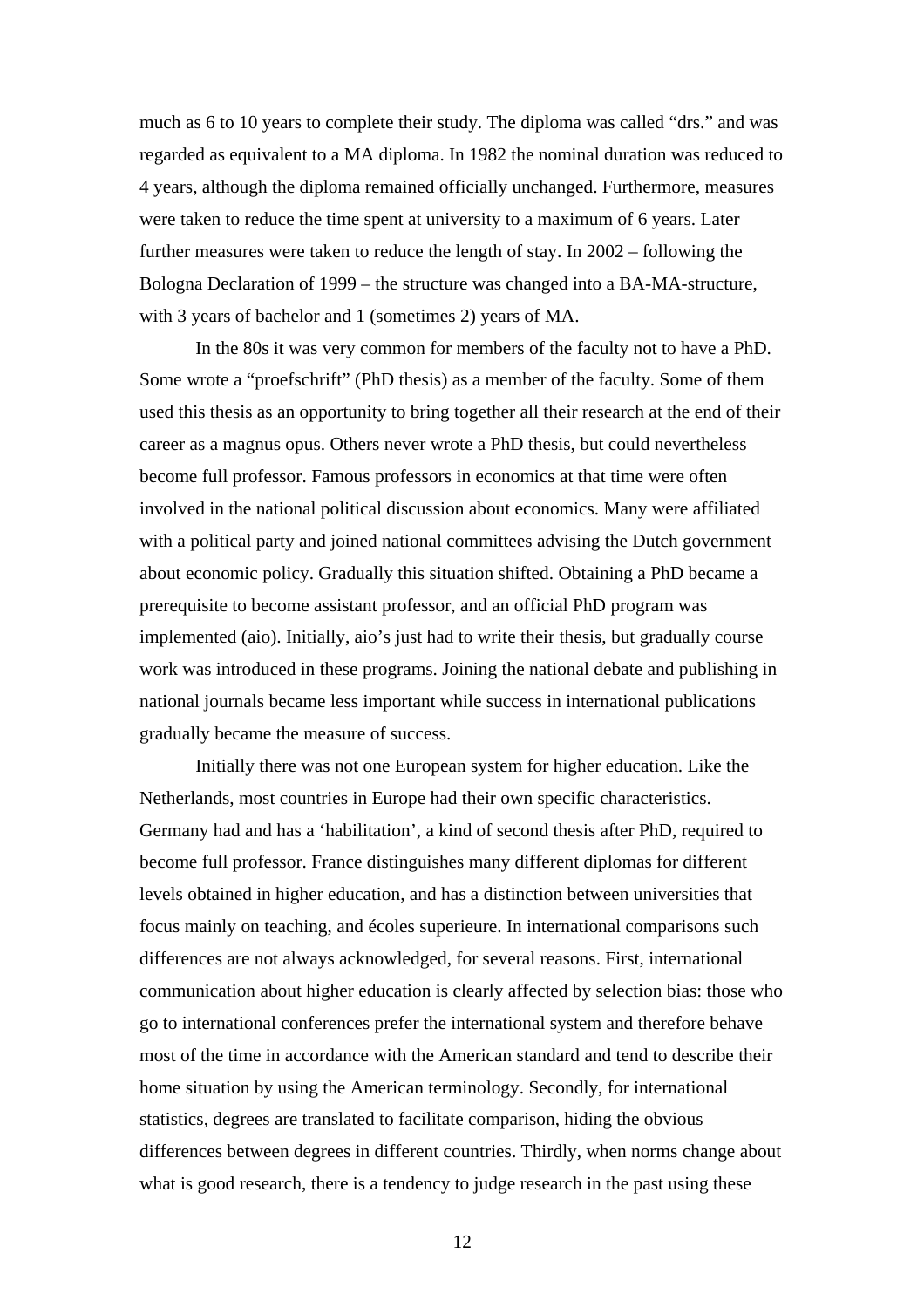new norms. Consequently researchers who do not publish in international journals are easily considered to be lazy: differences in the system are therefore regarded as a lack of appropriate incentives.

 To show how the PhD has changed in the Netherlands, we constructed a time series on doctoral dissertations defended at Dutch universities before 1990 using information from the library of Maastricht University that holds all these titles. Figure 13 compares the number of PhDs awarded with total university enrollment. The figure makes clear that these two indicators follow very different patterns. Initially, writing a PhD thesis was not a requisite for faculty, as shown in Table 2. There were many full professors who did not obtain a PhD and some wrote their PhD later in their career as a summary of all their main research. Only in the mid-seventies did this start to change and nowadays for most positions as an assistant professor a PhD is required.

Figure 14 shows the average age of PhDs by discipline for the doctoral dissertations in our library sample from 1970 till 1995. As has been argued before, we expected that the age at which candidates received their PhDs would fall over time due to the transition of the Dutch to the Anglo-American system. After 1980 the average age did indeed fall for all disciplines except arts. The decrease was most prominent for science, and for economics. In these disciplines the transition to the Anglo-American system may have been most prominent.

## **5 Importance of language for research**

One way to illustrate the increasing dominance of Anglo-American academic research is to look at the language in which Continental European researchers are publishing. Nowadays it is common in many research fields and countries to publish in English. However, for some fields, like law and national history, this seems to be less relevant due to a lack of international academic audience that is interested in country-oriented research. In contrast, for areas like physics, chemistry and medicine the international academic community is more or less dealing with the same questions everywhere. Therefore in these areas the interest to understand each other and to communicate in the same language is much bigger. Moreover, due to globalization and converging institutions – think of financial markets, international law, the end of communism in many countries, but also the higher education system – societies may have become more similar over time. Therefore the interest in sharing the knowledge that emerges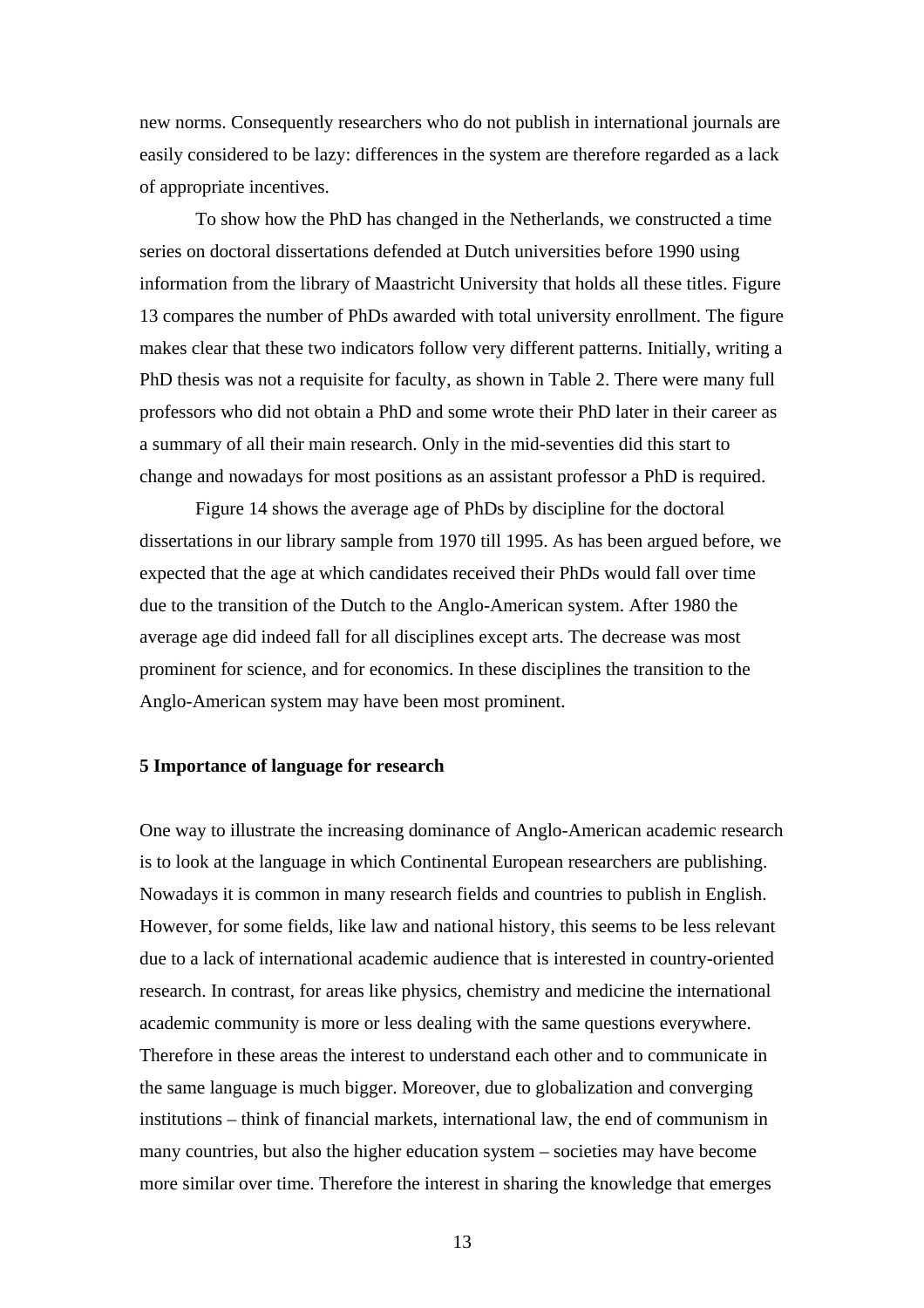from research is probably increasing. Communicating in one instead of different languages makes it easier to ensure that research output gets feedback from others all over the world, and that new knowledge will be generalized and used for practice.

#### **5.1 Doctoral dissertations**

#### *International*

 $\overline{a}$ 

To illustrate the growing dominance of the English language in academic research on the European continent we use data of the foreign doctoral dissertation database of the Center for Research Libraries (CRL) in Chicago.<sup>7</sup> For nine Continental European countries in the database we analyzed to what extent the doctoral dissertation have been written either in the home language or in English, and how the share of dissertations in the home language has evolved over the last hundred years. The CLRcollection includes doctoral dissertations submitted to institutions outside the U.S. and Canada. A list of these institutions is available at the CLR-website (see footnote 5). The subjects of the dissertations are very mixed, but the database contains no variables to categorize the dissertations by discipline. We did some provisional analyses on recent years of databases from French, Danish, German and Austrian national libraries to check our results. We found that the CLR-data are reasonably well in line with those in other national data sources.

Figure 15 presents by country the percentages of home language dissertations in the total of home and English language dissertations. The percentages are averages for 10-years periods between 1908 and 2007 (see the Annex). The figure shows that in many Continental European countries the development of increasingly writing dissertations in English started as far back as the beginning of the previous century. This holds in particular for the Scandinavian countries. The Netherlands had a somewhat slower start, but caught up with these countries. Italy seems to follow the Netherlands till the 1960s, but then remained more or less constant. During the last 10 to 20 years, PhDs in Spain and Austria increasingly wrote their thesis in English. In

 $<sup>7</sup>$  The CRL is a consortium of North American universities, colleges and independent research libraries.</sup> The consortium acquires and preserves newspapers, journals, documents, archives and other traditional and digital resources for research and teaching. These resources are then made available to member institutions cooperatively, through interlibrary loan and electronic delivery. The CRL-website for foreign dissertations is:

http://www.crl.edu/content.asp?l1=5&l2=23&l3=44&l4=25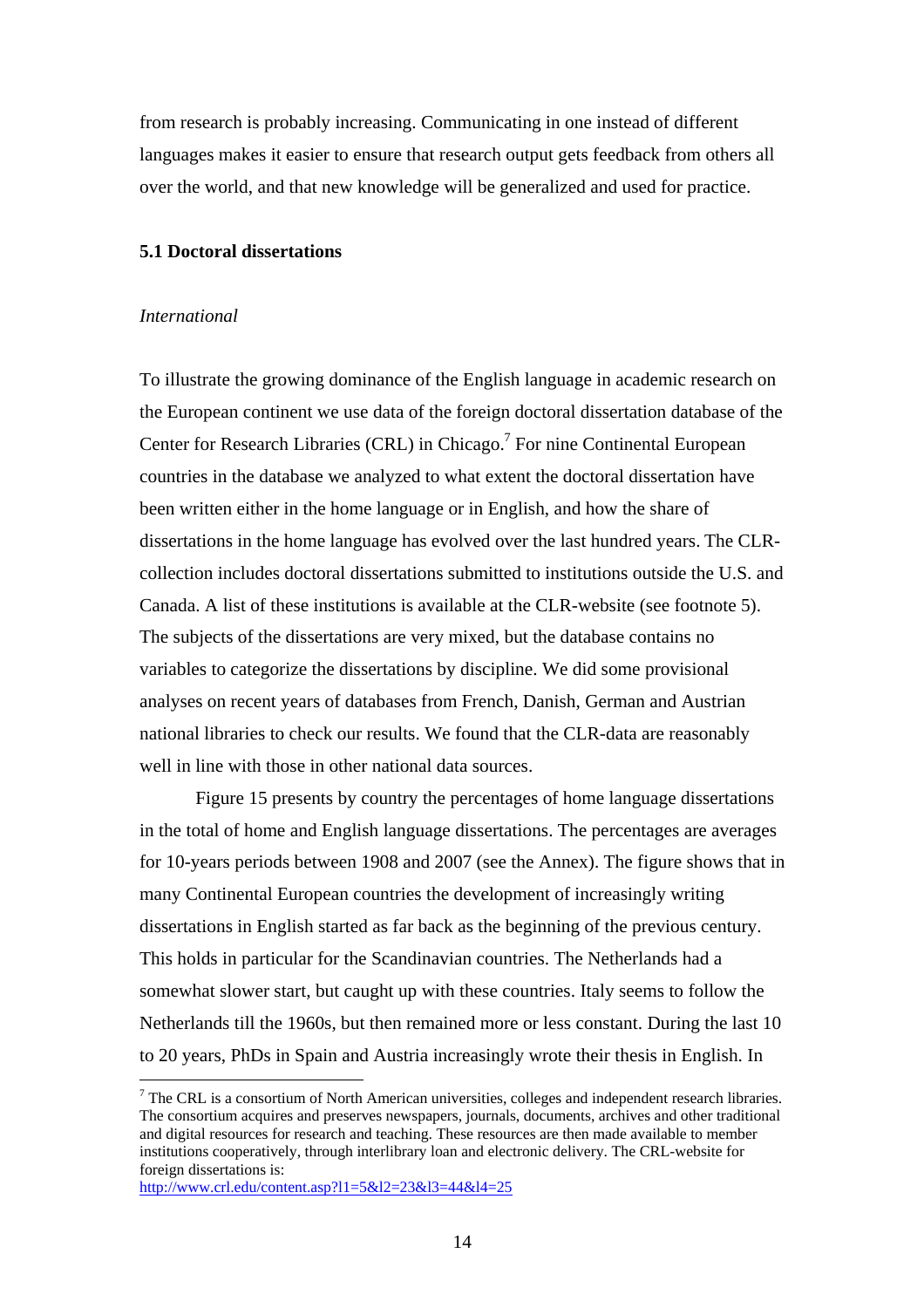Germany this process seems to have started up only recently. Based upon the CRLdatabase, 5% of the doctoral dissertations in Germany were written in English by 1998-2007.

In France there is only the barest indication of movement toward English.  $8$  It seems that countries that are part of big language areas (i.e. French, German and Spanish) have small incentives to switch to publishing in English. Moreover, France is known for its language policies in many different areas of life.<sup>9</sup> As has been argued in Section 2 of this paper, the costs of switching to publishing in English are the largest for countries that are part of big language areas due to economies of scale. However, Drèze and Estevan (2007) conclude that the big four Continental countries (France, Germany, Italy and Spain) should accept English as the *lingua franca* to catch up in performance in economics research with the UK and the small countries in Western Europe. Although their paper is measuring the performance in economics research only, their conclusion may hold for other fields as well.

#### *The Netherlands*

 $\overline{a}$ 

Figure 16 shows the language that was used in the doctoral dissertations in our sample of dissertations in the Maastricht University library system. We distinguished among the five languages that appear to have a substantial frequency: Latin, Dutch, German, French and English. The figure shows the cumulative shares of these languages. Until about the 1850s Latin was the main language in doctoral dissertations at Dutch universities. After the 1850s this changed very rapidly, and Dutch became the main language. Also the importance of German and later on French increased. The share of English dissertations began to increase only after the First World War. This share started to increase very rapidly in the 1960s. Latin was still used in a number of Dutch doctoral dissertations till the 1960s.

The use of English in doctoral dissertations differs very much between disciplines, as Figures 17 reveals. Science and medicine have the largest share of doctoral dissertations in English, followed by economics and social sciences. In law

<sup>&</sup>lt;sup>8</sup> From the extensive 'Système universitaire de documentation' of French academic libraries we found that till 1997 almost all doctoral dissertations in France had been written in French. In 2002 1% of the dissertations were written in French and in 2007 this percentage increased to  $3\%$ .

 $\degree$  For example the use of French is required by law in commercial and workplace communications (Toubon Law). However, we do not know exactly how French governmental language policies can affect the use of language in academic publications.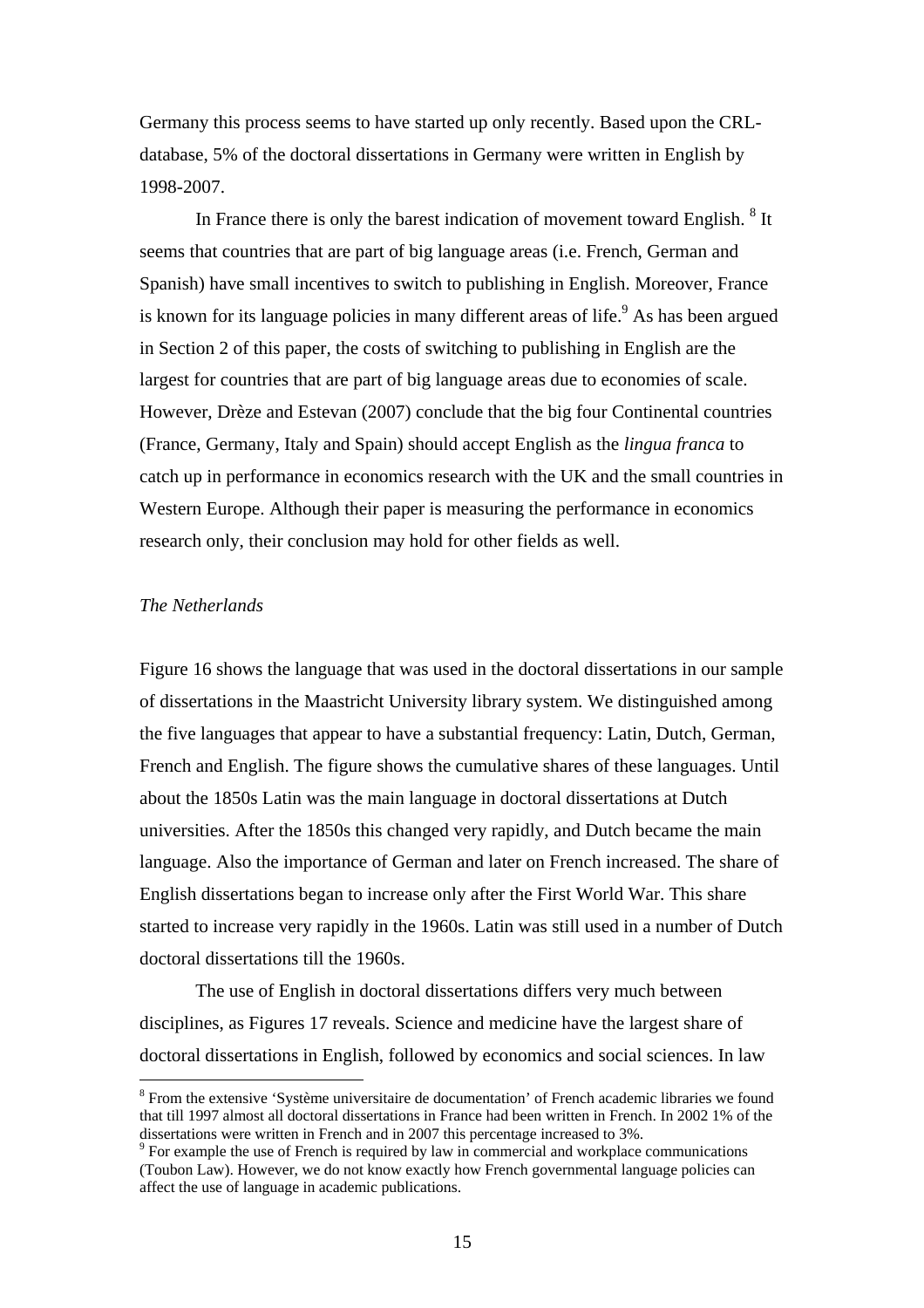the use of English is even smaller than in arts. The figure also reveals that the share of dissertations in English increased very much in medicine. Substantial increases are also evident for science, economics and social sciences. The increase for arts and law was only moderate.

#### **5.2 Economics journals**

#### *International*

 $\overline{a}$ 

 The switch to the use of the English language can also be analyzed for academic journals. We looked at the publishing language of many Continental European and Anglo-American economics journals since the emergence of the first academic journals in economics around 1850. We follow these journals from the year of foundation, and noted when they switched from their home language to English. The selection of economics journals in different Continental European and Anglo-American countries is based on the overview by Gonçalo L. Fonseca. The list of selected journals has been published on the website 'Economics Journals: A Chronological Account'.<sup>10</sup> Only journals founded before 1990 were included on this website. We checked the year of foundation and the year when the journal stopped publishing with other data sources.

For none of the twelve Continental European countries in our dataset English is a native language. Countries can have more than one national languages (like German and French in Switzerland), and obviously the same language can be spoken in different countries. Journals may start in English from the foundation year (like an Italian and two Soviet journals), or switch to English at a later stage (see the Annex for detailed data). Information on the year of switching to English was drawn from data sources such as home pages of journals, national libraries, and EconLit. Journals need to publish all regular articles (i.e. excluding book reviews, etc.) in English to be considered as an English language journal. The first year in which this happens is noted as the transition year (this can also be after 1990).

<sup>&</sup>lt;sup>10</sup> http://cepa.newschool.edu/het/essays/journal.htm . We selected the period from 1850 onwards, when the first academic economics journals emerged. We excluded the light and news oriented journals, or journals not principally dedicated to economics, which are all marked as such on the website.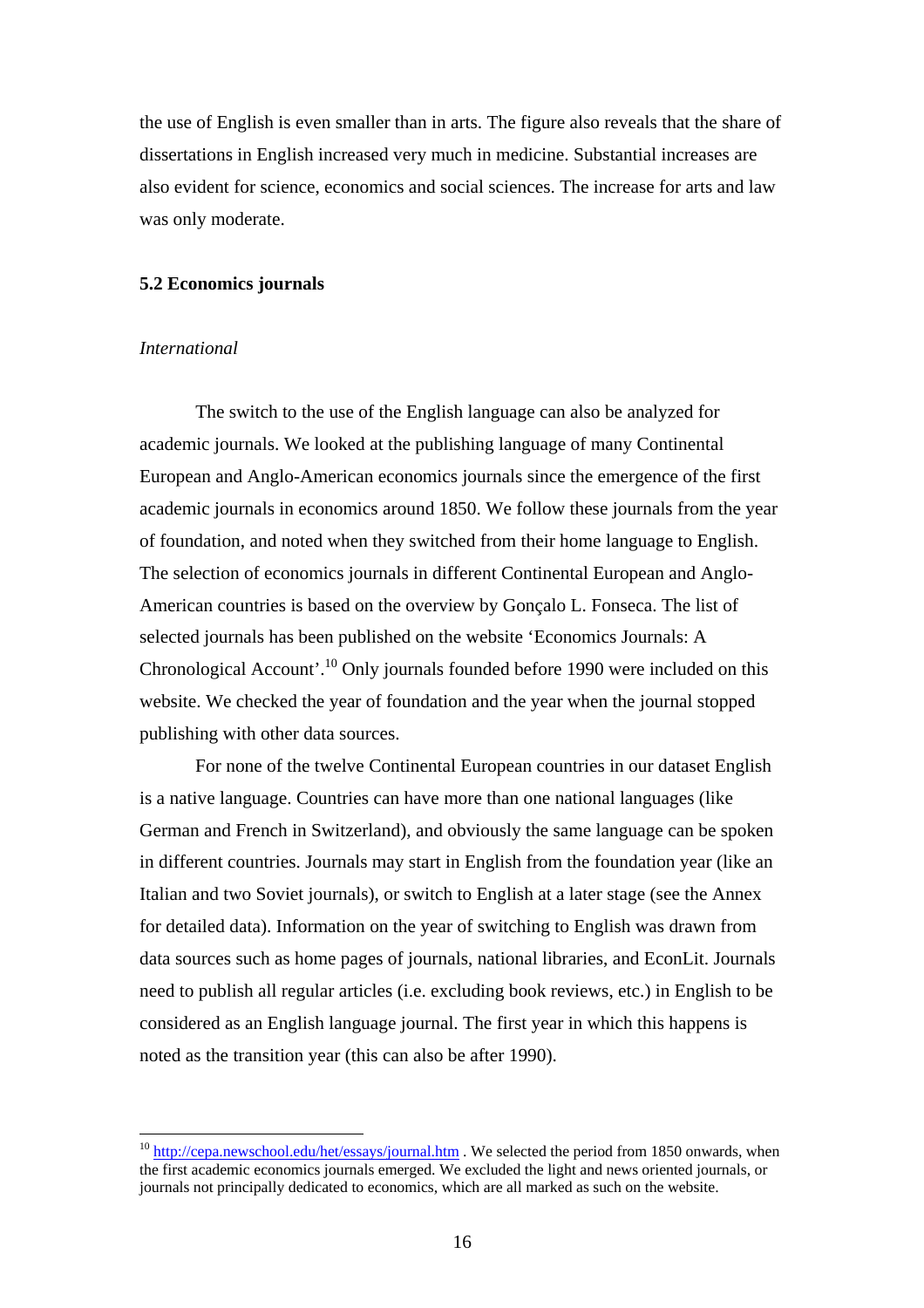In Figure 18 the emergence of Continental European economics journals and their language use is presented. The total number of journals has gradually increased since 1844. After World War II did the number of journals suddenly increase, and the first English language journal on the Continent was published (the Italian *Banca nazionale del lavoro quarterly review*). This journal was a new journal, as were also two Soviet journals founded in 1958 and 1964. The first old economics journal that switched to English was the Swedish *Ekonomisk Tidskrift* in 1964. In the same year it also changed its name into *Scandinavian Journal of Economics*. Starting from the first half of the 1990s the use of German (in journals from Germany, Austria and Switzerland) and other languages (Italian, Spanish) seriously declined. By 2001 only four German and two other language journals were left. Many economics journals in these languages switched to English or disappeared. On the contrary, all French language journals from France as well as from Belgium and Switzerland, kept publishing in French. It has to be noticed that some French journals are bilingual, publishing French as well as English articles. These journals are not counted as English language journals in our dataset. Even taking this strict definition the English language journals on the European continent outnumber the French language journals during the last few years (13 versus 12 in the year 2001).

Figure 19 shows the development of the number of English language economics journals in Anglo-American countries since 1859 until 1990. For some years there was only one serious academic economics journal according to our source (the British *Macmillan's Magazine*, 1859-1907; see the Annex). In 1886 the first US journal was founded (*Quarterly Journal of Economics*), and in 1891 the first well known British economics journal emerged (*Economic Journal*). Only after World War II the US journals began to outnumber the journals in the UK and other English speaking countries (Australia, Canada, South Africa). The first international journal (i.e. without a real home country) was published in 1921. Around 1970 the number of international journals suddenly increased. In 1990 there were 26 international journals, 28 US journals and 14 English journals in the UK and other English speaking countries.

#### *The Netherlands, Austria and Italy*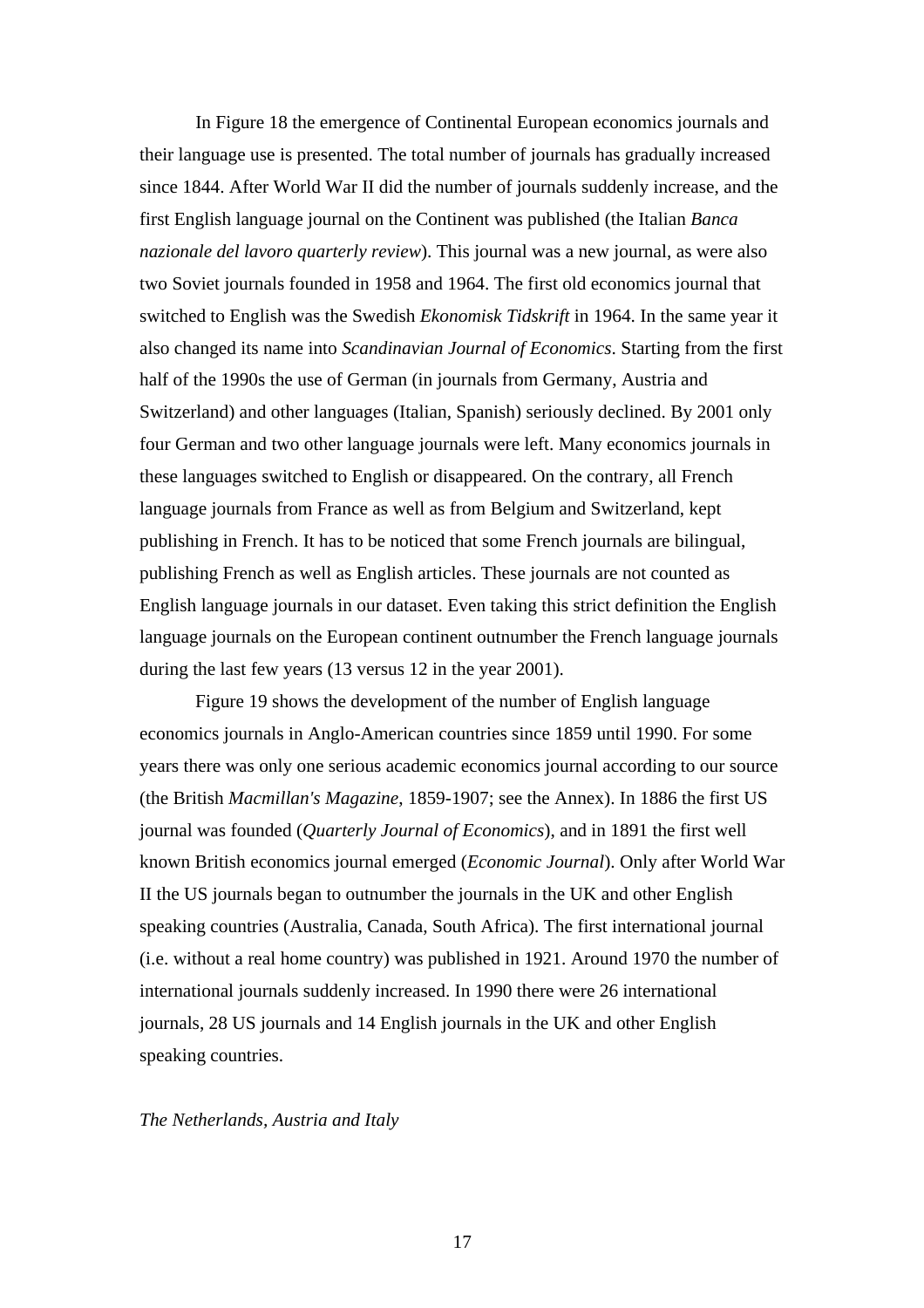To show the development in international orientation of economics journals in more detail, we analyzed three general interest journals. These journals are *De Economist*, founded in 1852 in the Netherlands, the *Journal of Economics*, founded in 1892 in Austria as the *Zeitschrift für Nationalökonomie*, and *Research in Economics* founded in 1947 in Italy as *Ricerche Economiche*. For these journals we drew information from databases on the internet with respect to the language of articles, the nationality of the authors, and the language of the references to other publications.<sup>11</sup>

Figure 20 shows the decline of the use of the home language in the Netherlands, Austria and Italy. For the Netherlands the decline went rather fast after the beginning of the 70s. Within less than a decade the language switched from Dutch to English. From 1983 onwards no regular articles have been published in Dutch anymore. For Austria, Figure 20 shows that the switch from German to English in the Austrian *Journal of Economics* started about a decade earlier compared to *De Economist*. However, it took about two decades to transform the journal from German to English. From 1982 onwards no regular articles have been published in German anymore. In Italy, as in the Netherlands, the switch from Italian to English was accomplished in about a decade. Figure 26 shows that the switch for Research in Economics took place later than for *De Economist* in the Netherlands and the *Journal of Economics* in Austria. From 1993 onwards no regular articles in this journal have been published in Italian anymore.

The language change in *De Economist* certainly coincided with the nationality of the authors. The decline of the fraction of Dutch authors, however, developed more gradually than the decline of the fraction of articles in Dutch, as is shown in Figure 21. Moreover, the fraction of articles by German or Austrian authors in the Journal of Economics declined rapidly after World War II. The fraction reaches a level below 20% in the late 80s and the early 90s. In recent years the fraction of German and Austrian authors however increased again. Figure 21 also provides information about the nationality of the authors in *Research in Economics*. Since the 80s the fraction of Italian authors gradually decreased, reaching a level of about 20% in recent years.

 $\overline{a}$ 

 $11$  For De Economist and the Journal of Economics we used the website of Springer, for Research in Economics we used the Elsevier website for the years after 1996, and the following website for the period from 1960 to 1996:

http://www.biblio.liuc.it/essper/schedper/p78.htm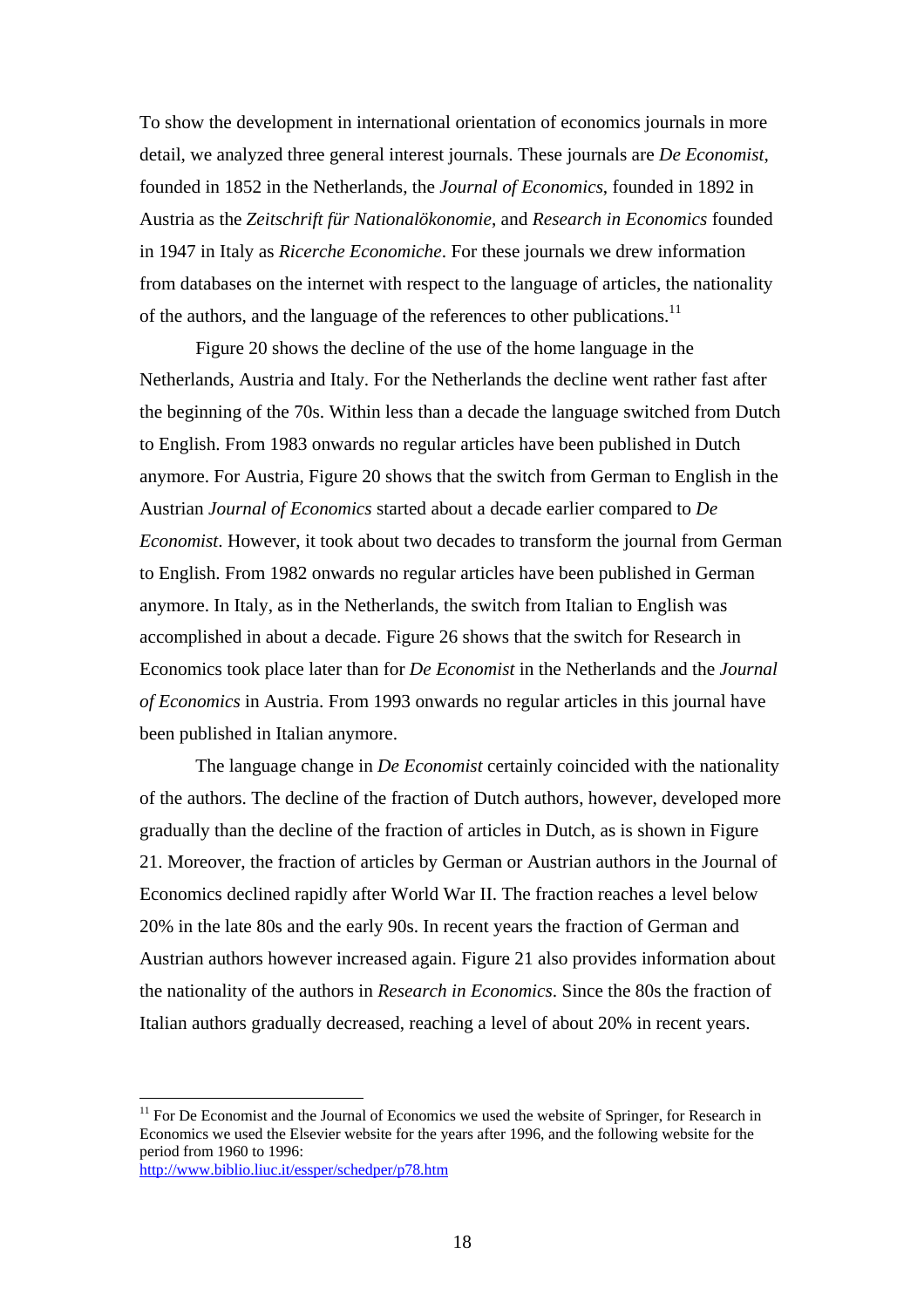Figure 22 shows the developments in the language of the references in English written papers published in *De Economist* and the *Journal of Economics*. The change in international orientation of *De Economist* had a clear impact on the language of the publications to which was referred to in the articles. In the 1960s between 40% and 50% of the references were in the Dutch language. During the last decades this share was less than 10% for most years. Also for the *Journal of Economics* the change in international orientation had a clear impact on the fraction of references to publications in the home language. The fraction decreased over years. In particular after 2000 this fraction is very low.

#### **6 Conclusions**

In this chapter we document the shift of the European research and higher education system from a national to an international – and American – orientation. This gradual process did not start immediately after the expansion of higher education, but developed over time. Smaller countries with smaller language areas were the first to adopt English as a research language and to adjust their system to American standards suggesting that returns to scale are an important factor in the decision to join the international research society. Comparing between fields of study, sciences and medicine turn out to make this change earlier than economics and social sciences, while in arts and law the majority of the work still is focused on the home country. Differences in the transferability of research outcomes may account for these differences.

 These trends might imply that mobility of students and researchers in Europe will increase substantially in the years to come. The standards used, the use of English and a focus on American research, go hand in hand. So once these changes start, it becomes increasingly beneficial to continue this process. At the same time, when more researchers join the international society, the scale of the national research communities shrinks, which further stimulates internationalization. When research in Europe becomes more harmonized and more focused on American research, the need for European students to study in the US might be reduced while at the same time the system will become more attractive for students and researchers from outside Europe. Until now the inflow of students from outside Europe is still relatively small, so we can only speculate about the potential size of these developments. Another remaining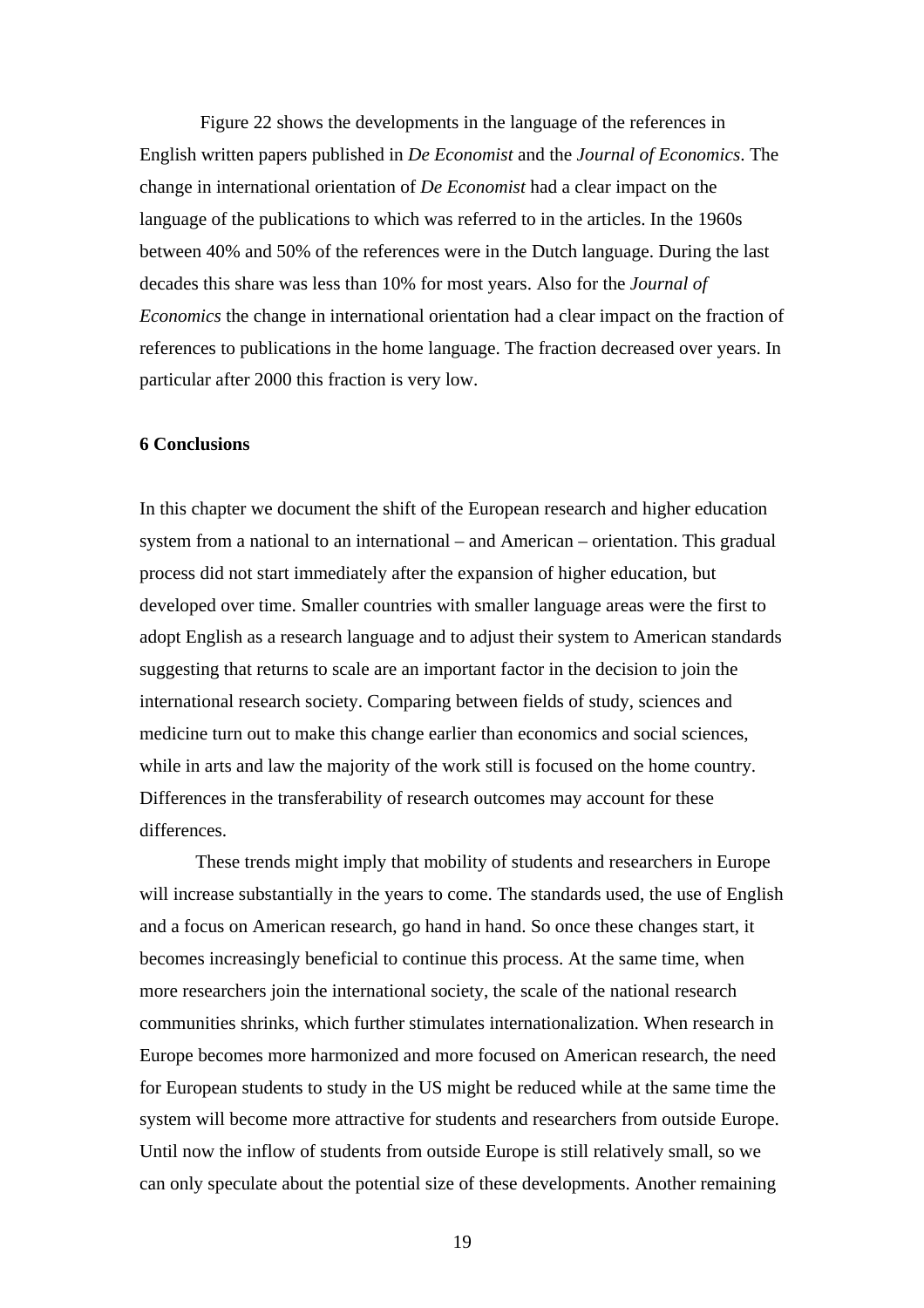question is whether law and arts will follow other disciplines in their shift towards the American/international standard.

 Further progress in the establishment of a European Higher Education Area (EHEA), which is part of the Bologna Process, can create an American-like competitive European standard for higher education, in particular when the European Union succeeds in the full adoption of a system based on two main cycles for undergraduates and graduates with a transparent system of credits. As is noticed by Drèze and Estevan (2007), the introduction of English as the *lingua franca* of universities, particularly in the big four continental countries, is a prerequisite to increase European competitiveness. Other conditions for increasing its competitiveness (see also Mas-Colell, 2003) are better governance at European universities and concentrating PhD programs at fewer universities.

 In our analysis of student mobility flows between Europe and the US we found the first indications of a declining enrollment of European students in the US, whereas studying abroad in Europe by US students seems to be on the rise. In the long term similar developments could occur for the number of PhD students and researchers going to the US. Only if international/American standards are adopted in European higher education and research can Europe as a whole become more attractive for students and researchers all over the world, and challenge the US as the number one.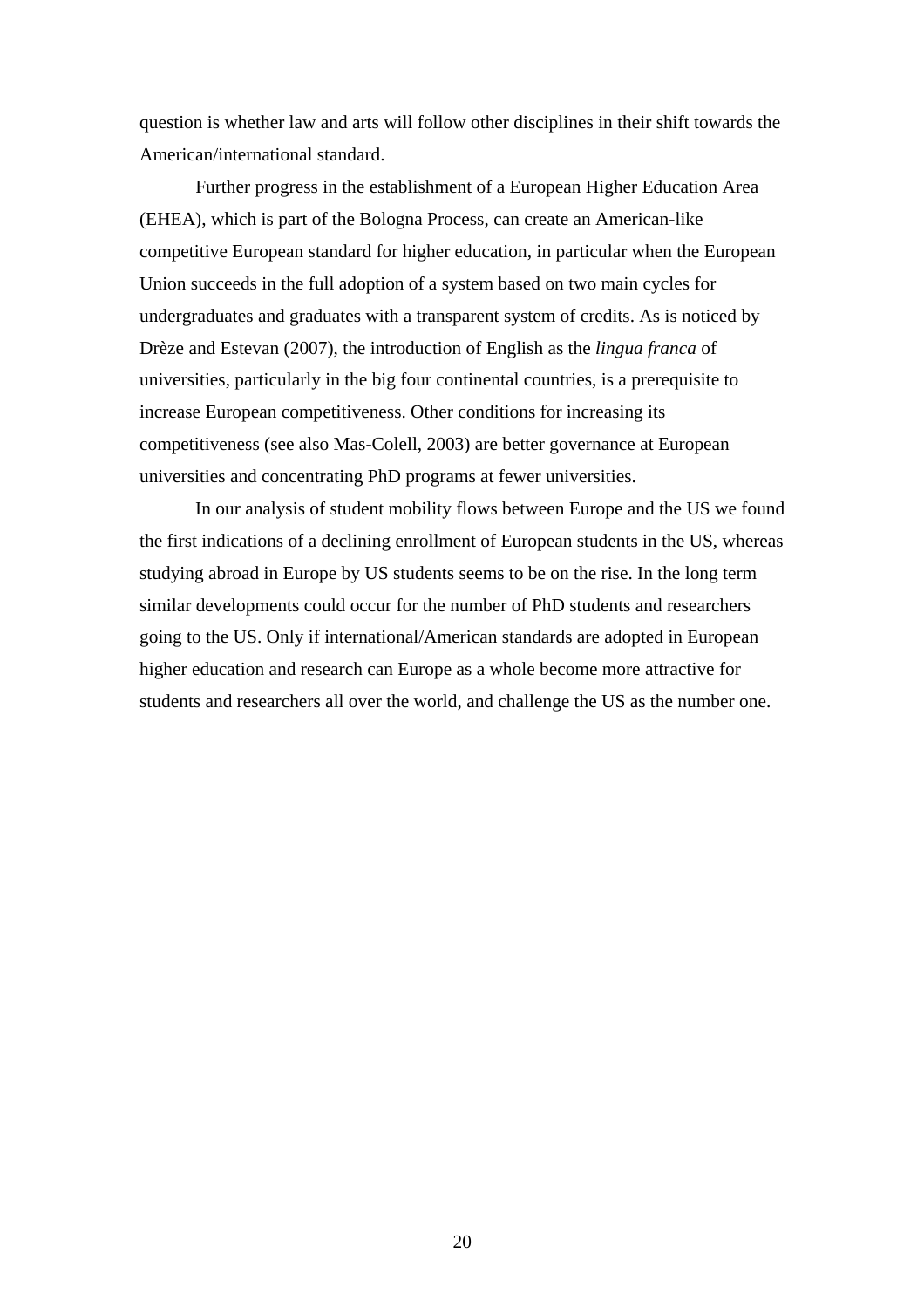## **References**

Adelman, C. (2009), *The Bologna Process for U.S. Eyes: Re-learning Higher Education in the Age of Convergence*, Institute for Higher Education Policy, Washington, DC.

Amir, R. and M. Knauff (2008), Ranking Economics Departments Worldwide on the Basis of PhD Placement, *Review of Economics and Statistics*, Vol. 90(1), pp. 185-190.

Cardoso, A.R., P. Guimarães and K.F. Zimmermann (2008), *Comparing the Early Research Performance of PhD Graduates in Labor Economics in Europe and the USA*, IZA Discussion Paper No. 3898, Institute for the Study of Labor, Bonn.

Center for Research Libraries, *Catalog of Foreign Doctoral Dissertations Database*: http://www.crl.edu/content.asp?l1=5&l2=23&l3=44&l4=25

Coupé, T. (2003), Revealed Performances: Worldwide Rankings of Economists and Economics Departments, 1990-2000, *Journal of the European Economic Association*, Vol. 1(6), pp. 1309-1345.

Drèze, J.H. and F. Estevan (2007), Research and Higher Education in Economics: Can We Deliver the Lisbon Objectives? *Journal of the European Economic Association*, Vol. 5 (2-3), pp. 271-304.

European Commission (2007), *THE BOLOGNA PROCESS, Towards the European Higher Education Area*: http://ec.europa.eu/education/policies/educ/bologna/bologna\_en.html

European Commission (2008), *Erasmus - Statistics, Erasmus student and teacher mobility*:

http://ec.europa.eu/education/programmes/llp/erasmus/statisti/table1.pdf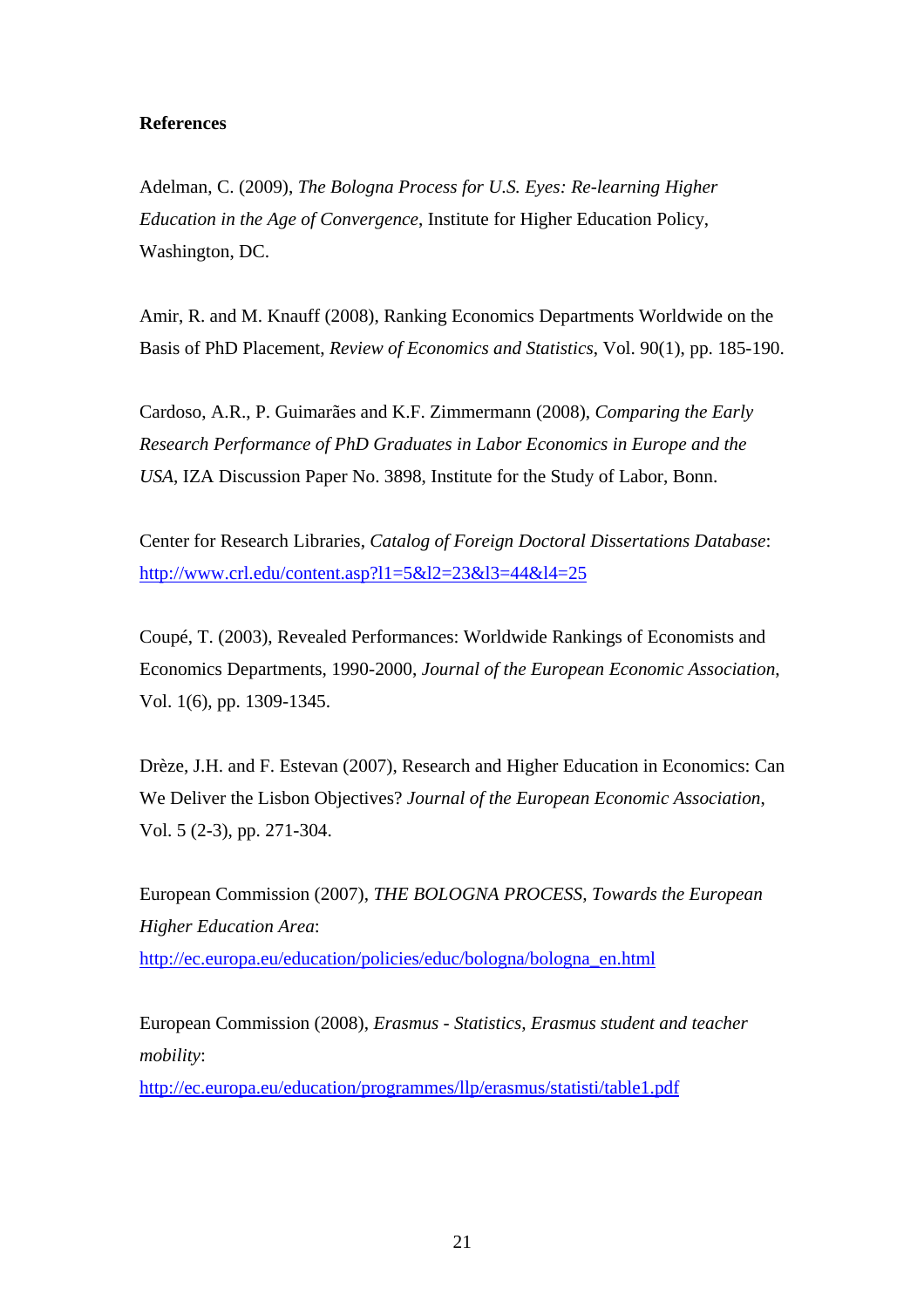Eurydice (2000), *Two Decades of Reform in Higher Education in Europe: 1980 Onwards*, Education and Culture Directorate General, European Commission, Brussels.

Fonseca, G.L., *Economics Journals: A Chronological Account*: http://cepa.newschool.edu/het/essays/journal.htm

Frey, B. and R. Eichenberger (1993), American and European Economics and Economists, *Journal of Economic Perspectives*, Vol. 7(4), pp. 185-193.

Institute of International Education, *Open Doors 1948-2004, Report on International Educational Exchange*: CD-ROM, Sewickley, PA.

Kirman, A. and M. Dahl (1994), Economic Research in Europe, *European Economic Review*, Vol. 38, pp. 505-522.

Mas-Colell, A. (2003), The European Space of Higher Education: Incentive and Governance Issues, *Rivista di Politica Economica*, Vol. 93(11–12), pp. 9–27.

NAFSA (2007), The Bologna Process, *International Educator Bologna 2007 Supplement*:

http://www.nafsa.org/\_/Document/\_/bolognaprocess\_ie\_supp.pdf

National Center for Education and Statistics (2008), *Digest of Education Statistics: 2007*, March, Washington DC:

http://nces.ed.gov/programs/digest/d07/index.asp

Nuffic (2008), *Internationalization in Education in the Netherlands 2007*, The Hague.

Neary, P.J., J.A. Mirrlees and J. Tirole (2003), Evaluating Economics Research in Europe: an Introduction, *Journal of the European Economic Association*, Vol. 1(6), 1239-1249.

Periodicals Service Company & Schmidt Periodicals GmbH: http://www.periodicals.com/download.html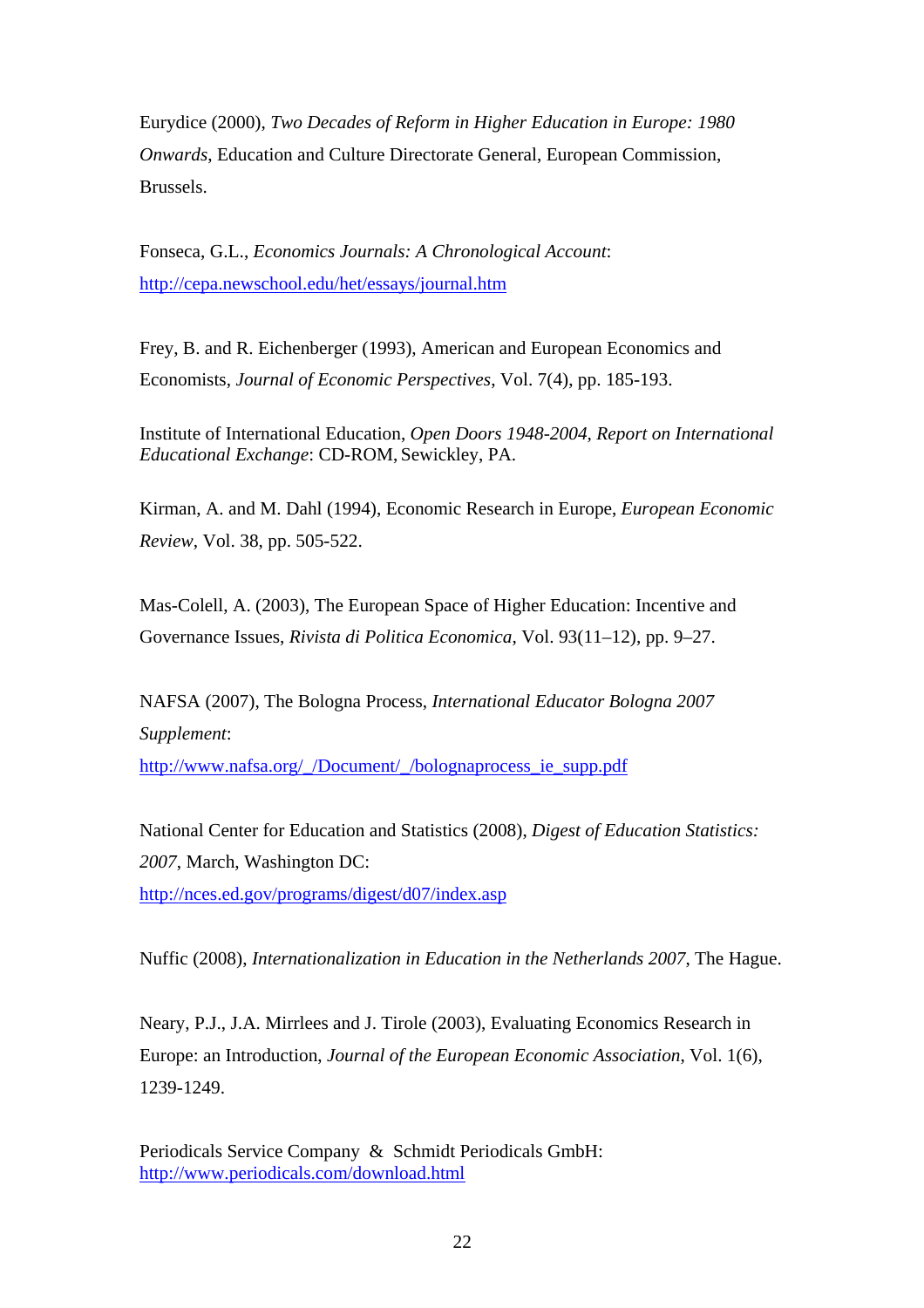Portes, R. (1987), Economics in Europe, *European Economic Review*, Vol. 31(6), pp. 1329-1340.

Spinelli, G. (2005), Mobility and Admission of Graduate Students Across the Atlantic: New Challenges with the Bologna Process, *IIENetworker Magazine*, Spring: http://www.iienetwork.org/?p=Spinelli

Unesco Institute for Statistics, Data for 1970-1996: http://www.uis.unesco.org/pagesen/ed.htm

Unesco Institute for Statistics, Data for 1999-2006: http://stats.uis.unesco.org/unesco/tableviewer/document.aspx?ReportId=143

Windolf, P. (1997), *Expansion and Structural Change: Higher Education in Germany, United States and Japan 1870 -1990*, Westview, Boulder.

Witte, J. K. (2006), *Change of Degrees and Degrees of Change: Comparing Adaptations of European Higher Education Systems in the Context of the Bologna Process*, Doctoral dissertation, University of Twente, Netherlands.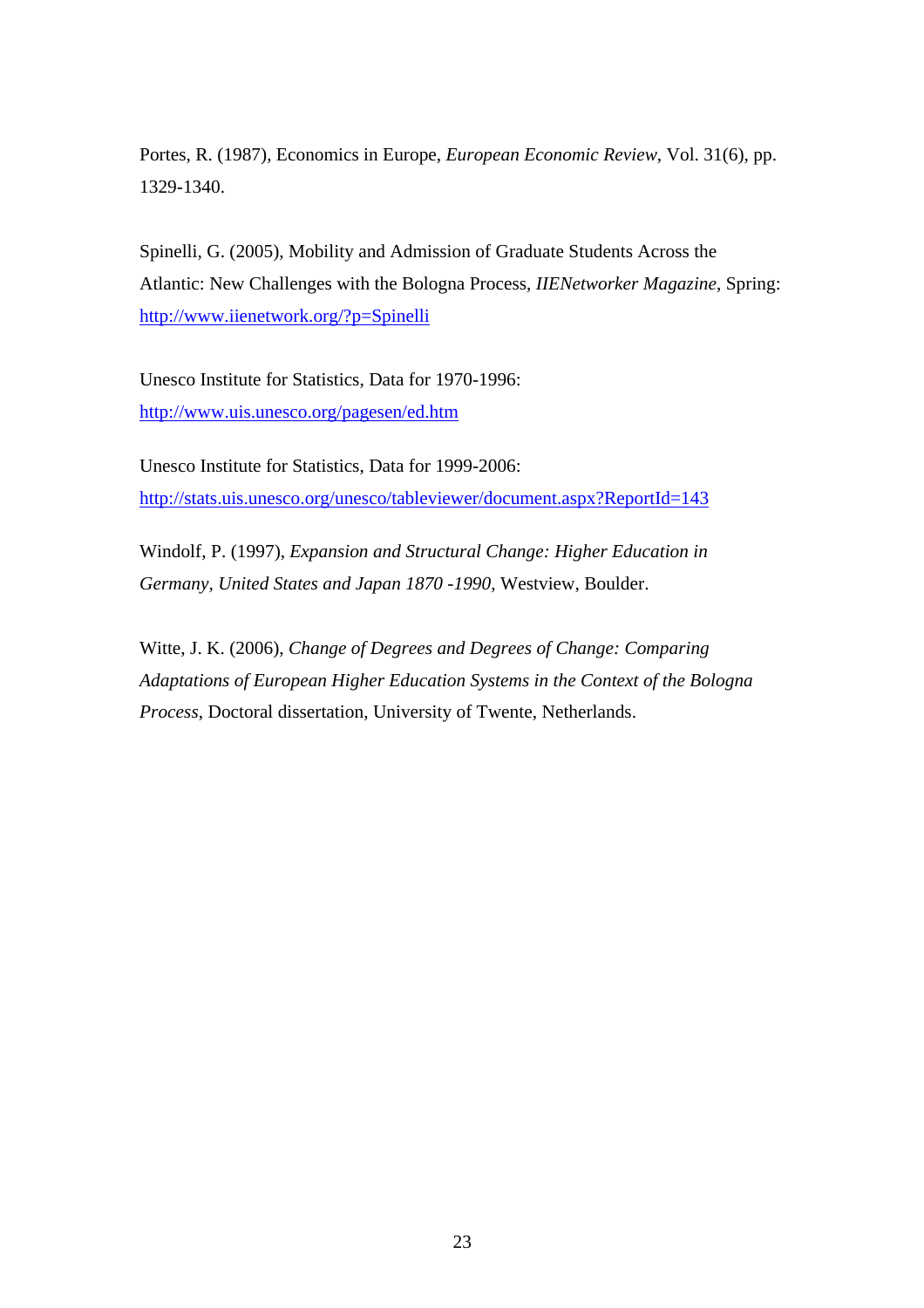| CD students as percentage of embilition in western European countries, 1770 2005 |      |      |      |      |      |
|----------------------------------------------------------------------------------|------|------|------|------|------|
|                                                                                  | 1970 | 1986 | 1992 | 1996 | 2003 |
|                                                                                  |      |      |      |      |      |
| Germany                                                                          |      |      | 0.16 | 0.17 |      |
| Austria                                                                          | 0.42 | 0.95 | 0.69 | 0.51 | 1.22 |
| Netherlands                                                                      | 0.06 | 0.05 | 0.12 | 0.15 | 0.34 |
| France                                                                           | 0.94 | 0.51 | 0.53 | 0.38 | 0.62 |
| Spain                                                                            | 0.64 | 0.44 | 0.52 | 0.48 | 1.02 |
| Italy                                                                            | 0.24 | 0.33 | 0.33 | 0.42 | 0.99 |
| Denmark                                                                          | 0.12 | 0.41 | 0.36 | 0.27 | 0.56 |
| Sweden                                                                           | 0.27 |      | 0.14 | 0.13 | 0.20 |
| Norway                                                                           | 0.31 |      | 0.06 | 0.05 | 0.13 |
| UK                                                                               | 0.35 | 1.33 | 1.52 | 1.06 | 1.39 |

Table 1 US students as percentage of enrollment in Western European countries, 1970-2003

Source: Institute of International Education and the Unesco Institute for Statistics Note: The percentages have been calculated by dividing the number of US students that study in a particular country (Open Doors, see Figure 7) by the number of enrolled degree students in that country (Unesco). The percentages in the 1992 column refer to 1990 for France and the UK. The percentages in the 1996 column refer to 1995 for France and Denmark.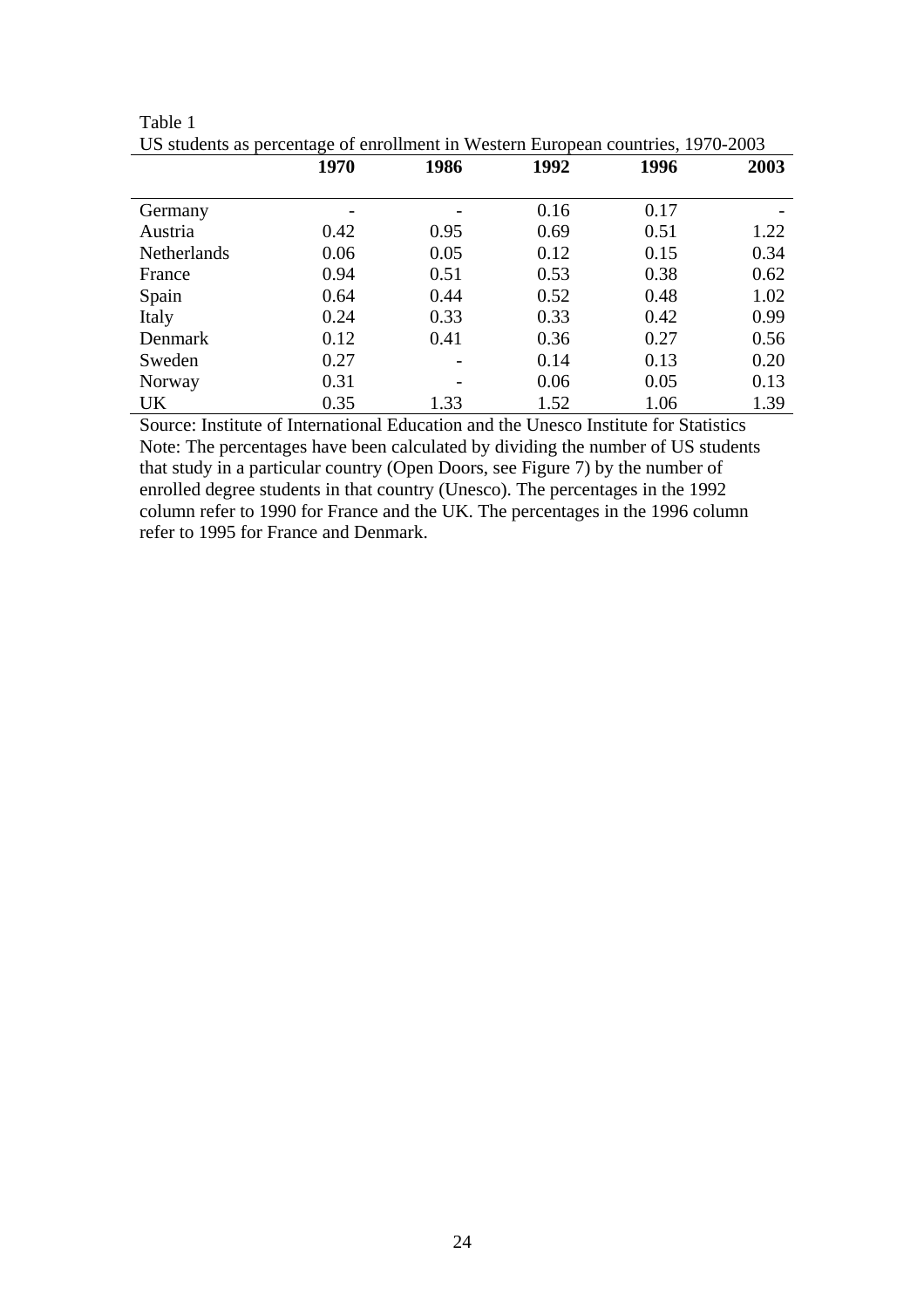| 1980                             | 2008                                   |
|----------------------------------|----------------------------------------|
| Drs-diploma, 5-8 years of study  | BA and MA, $3+1$ years of study        |
| A drs could become member of the | Then "aio" = employee who writes a     |
| faculty                          | thesis                                 |
| Some wrote a thesis              | Gradual shift:                         |
| Often as a <i>magnus opus</i>    | From employee to student               |
|                                  | Introduction of course work            |
|                                  | Use of term PhD rather than aio        |
| Aim: Participation in national   | Aim: Publish in international          |
| discussion                       | (American) journals                    |
| Some researchers have an         | Most researchers have an international |
| international focus              | focus                                  |

Table 2 Characteristics of education and research in economics at Dutch universities in 1980 and 2008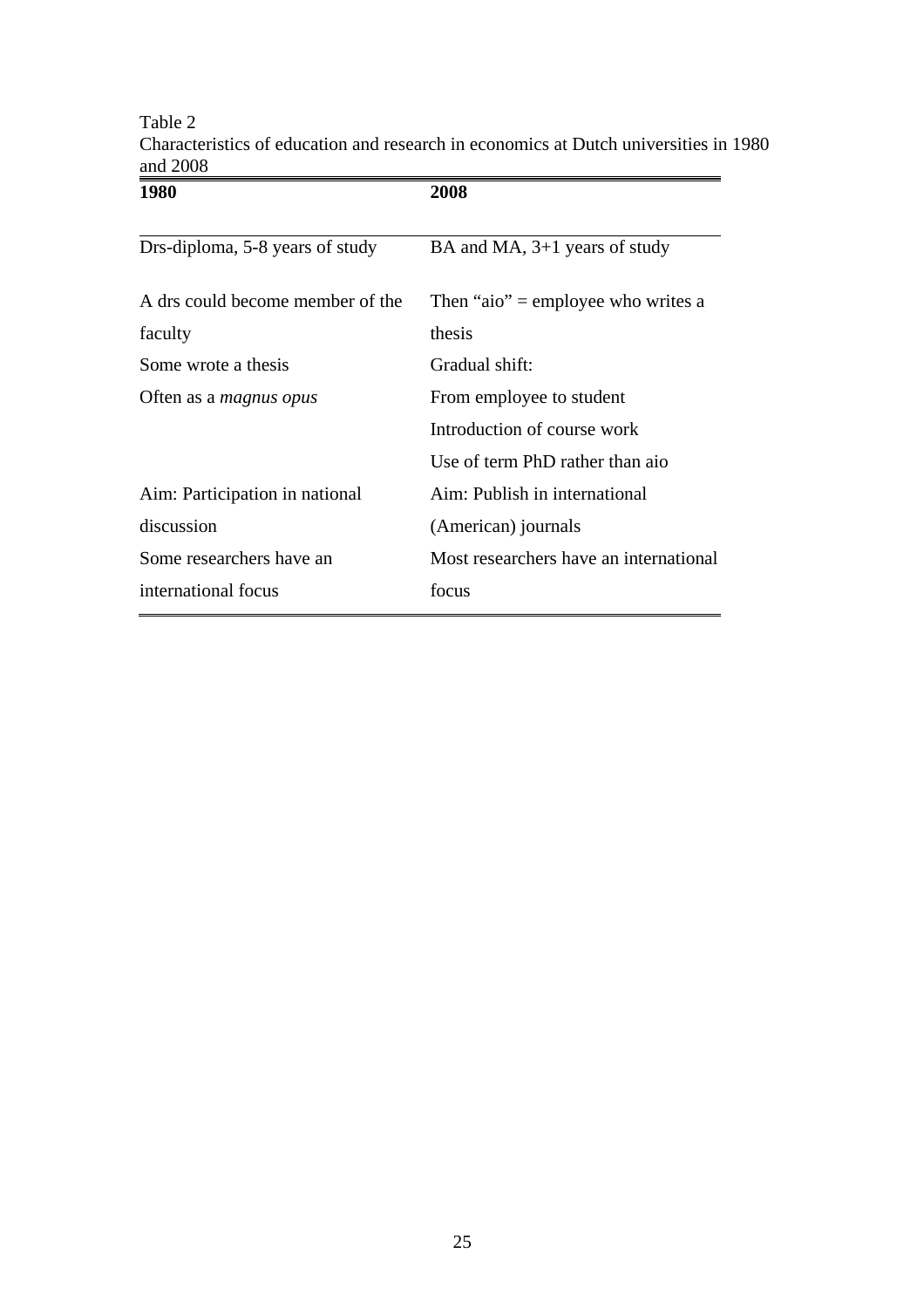Figure 1

Quality and relevance of research per unit costs as a function of transferability (a) and costs of international research (b).



Note: The figure is based on the following parameters:  $v_q = v_r = 1$ ,  $Q(n) = 1$ ,  $Q(N) = 3$ ,  $k=1$ , and  $K=3$  in panel a and  $\tau = 0.5$  in panel b.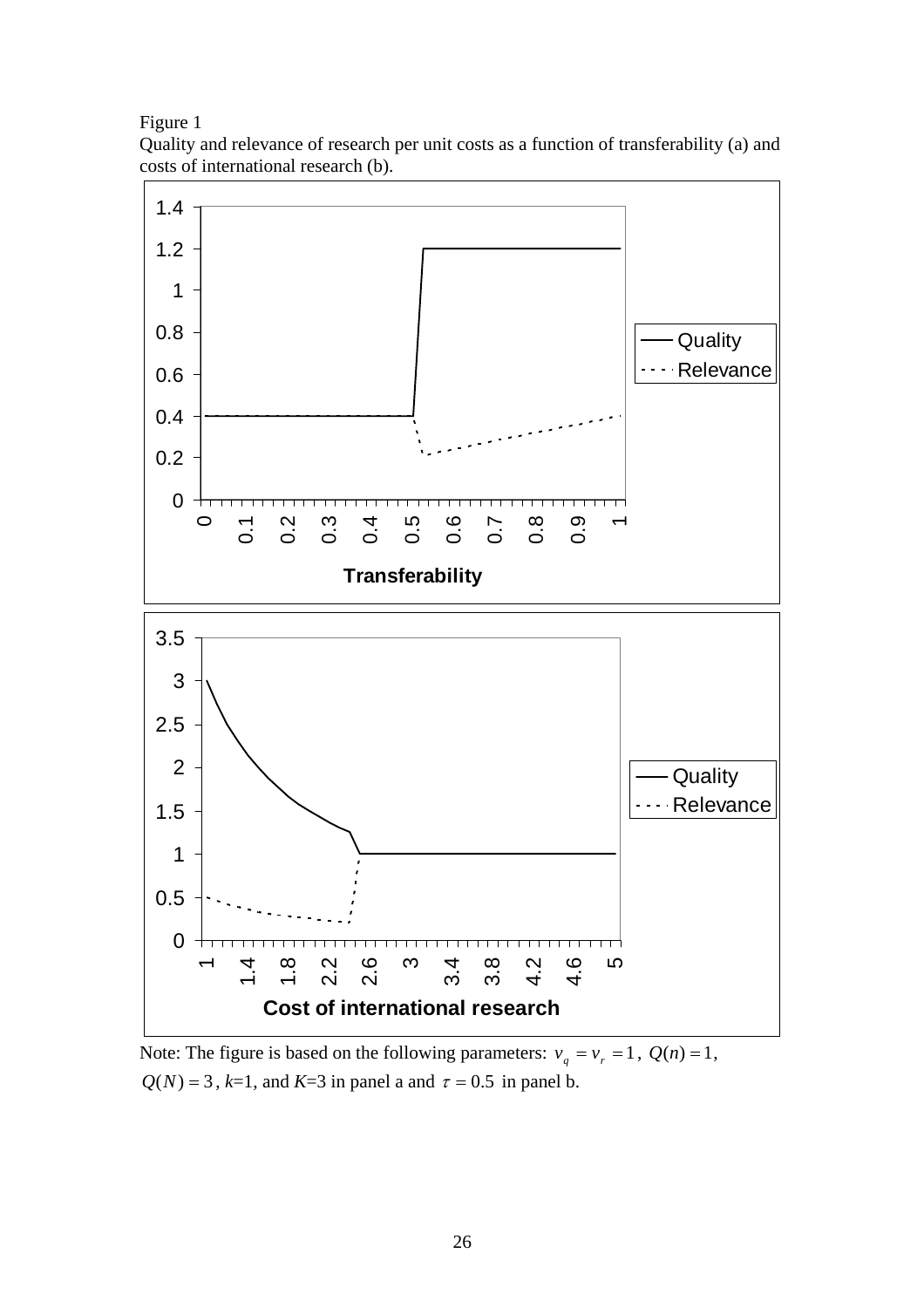

Figure 2 Gross enrollment ratios in Western European countries and the US, 1970-2006

### Source: Unesco Institute for Statistics

Notes: The gross enrollment ratio is defined as the number of students enrolled in tertiary education expressed as a percentage of the population in the theoretical age group for tertiary education. There may be changes in the measurement of the gross enrollment ratio between 1996 and 1999 for some countries, like the US. There also seems to be a break in the series for the US and Austria between 2001 and 2002. For Germany data is only available from 1990 to 1996.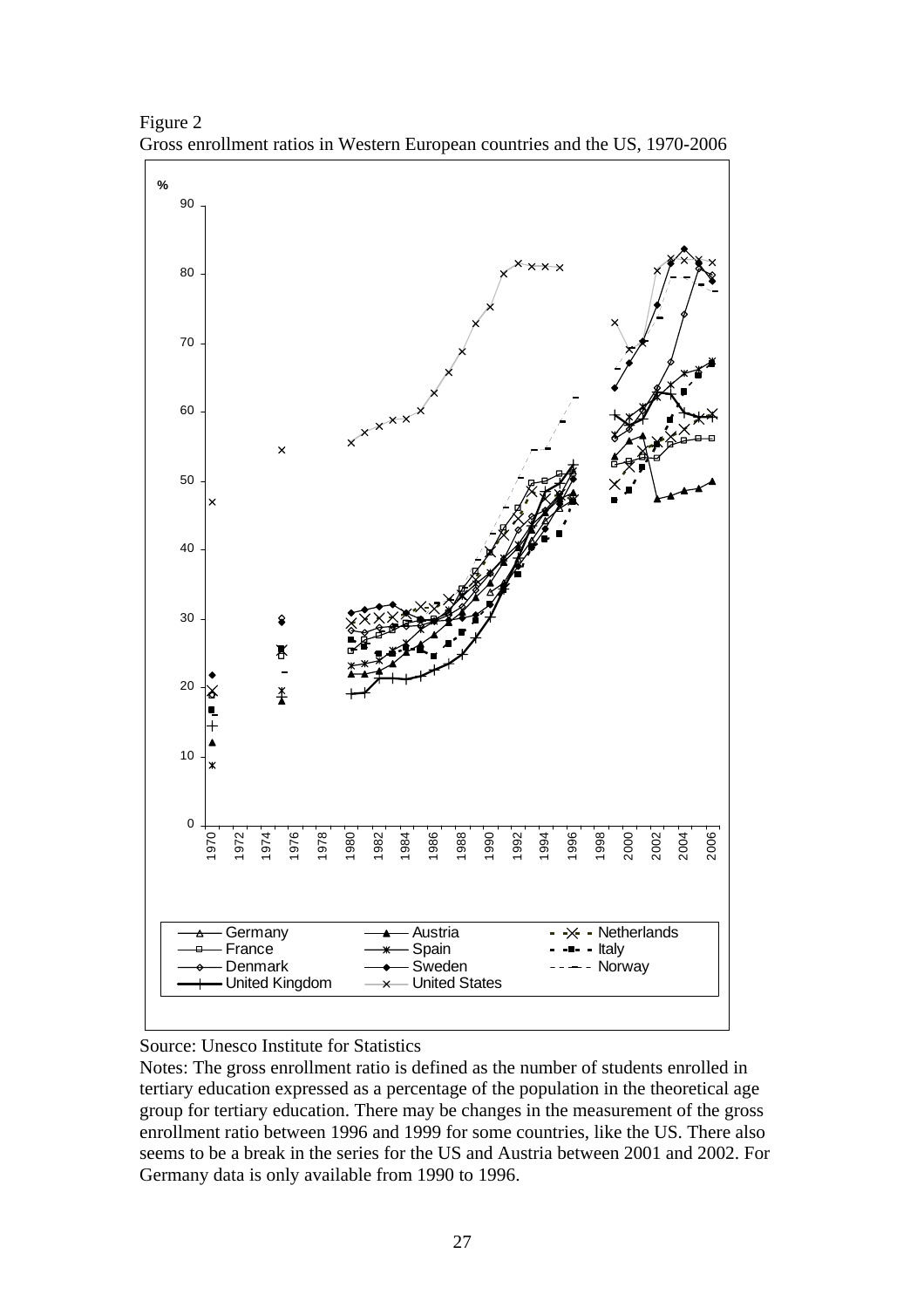

Figure 3 Total number of European and foreign (non-US) students in the US, 1949-2004

Source: Institute of International Education

Notes: The data has been drawn from the Open Doors database of the Institute of International Education. For international students in the US, Open Doors counts both enrolled degree students as well as students who are taking shorter non-degree courses.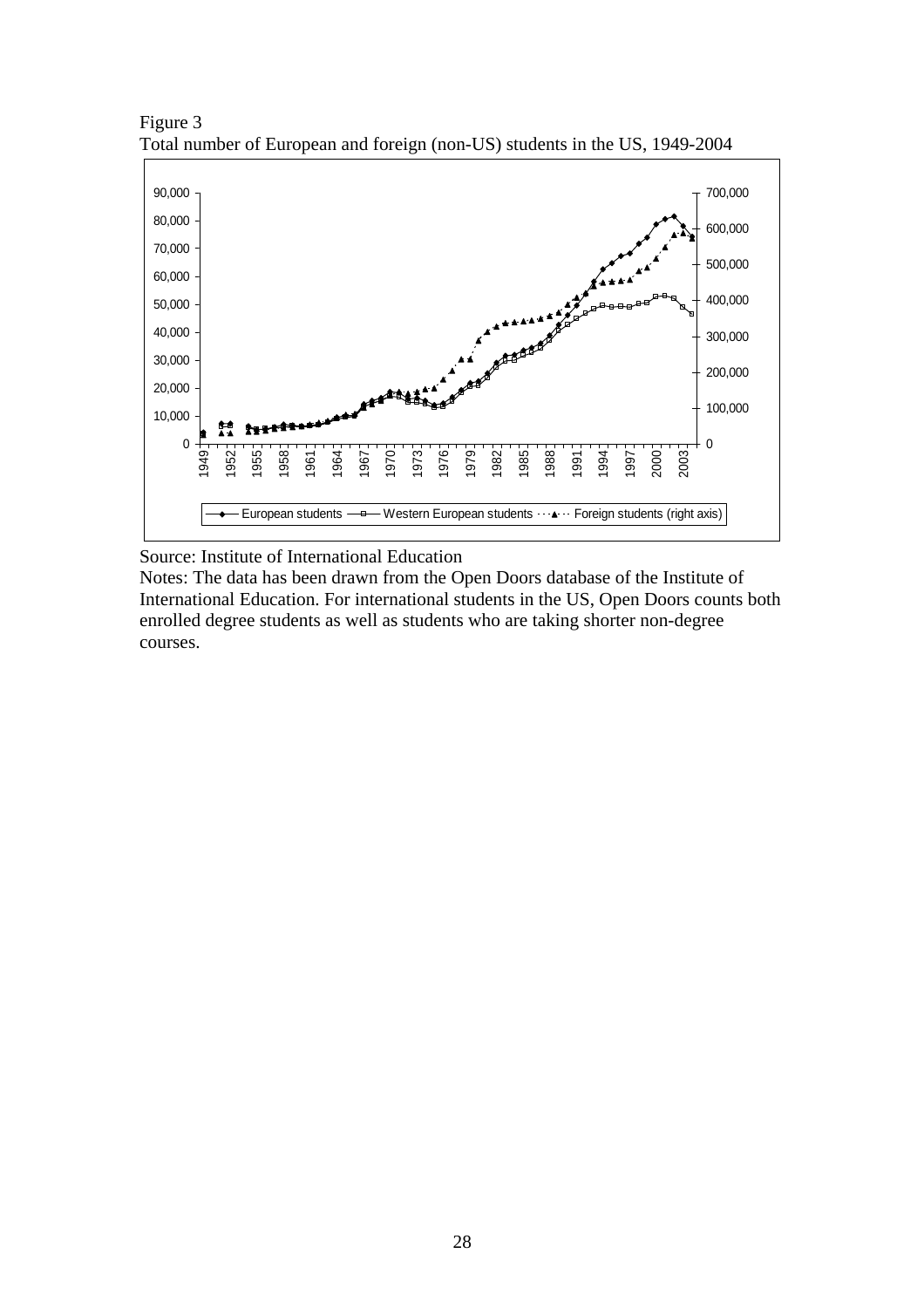

Figure 4 Students of Western European countries in the US as percentage of enrollment in home country, 1970-2006

Source: Institute of International Education and the Unesco Institute for Statistics Note: The percentages have been calculated by dividing the number of students of a particular country in the US (Open Doors, see Figure 2) by the number of enrolled degree students in the respective home country (Unesco).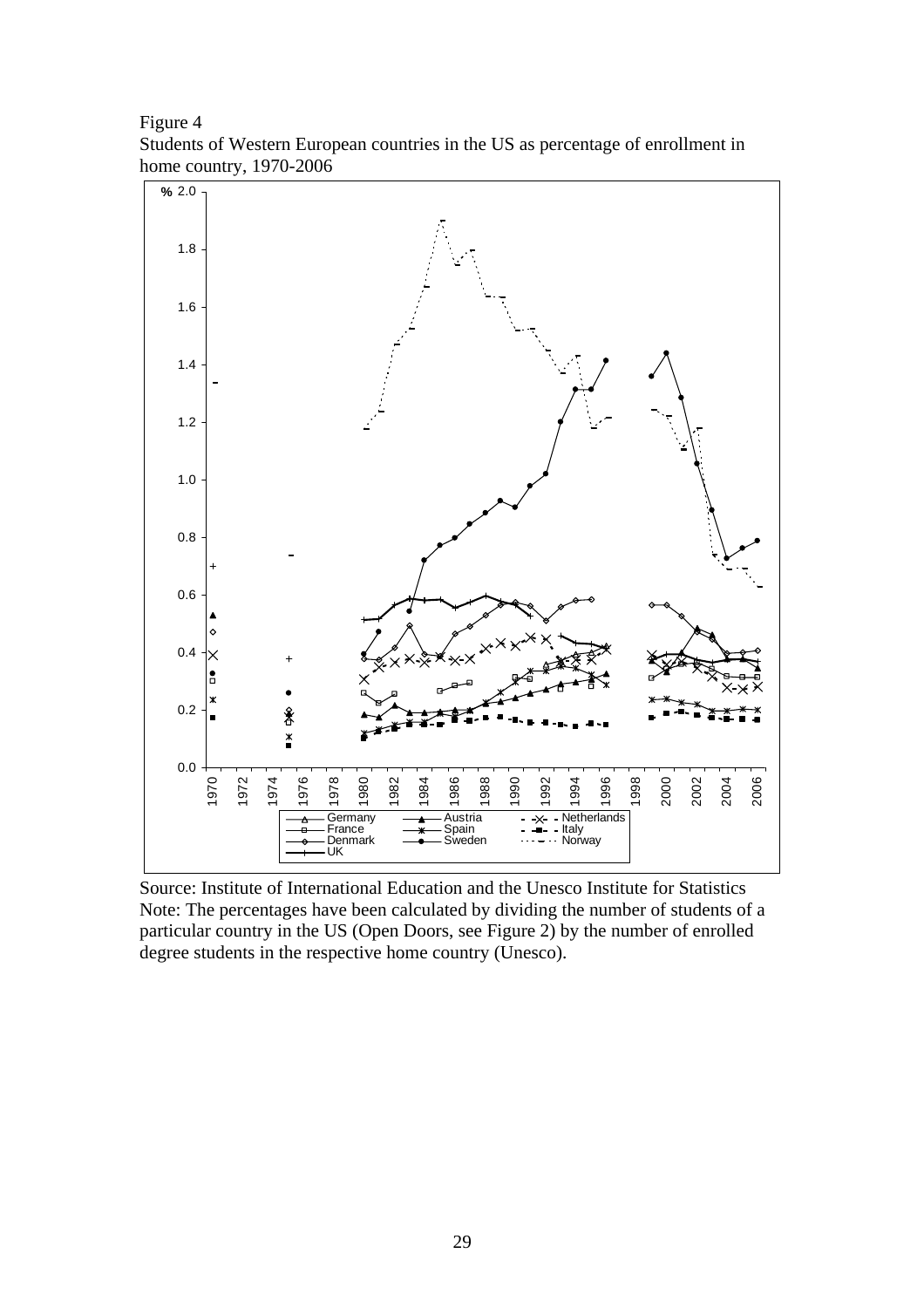Figure 5





Source: Unesco Institute for Statistics

Notes: Unesco counts the number of degree students enrolled in the home country and in foreign countries. Home enrollment data is not available for Germany.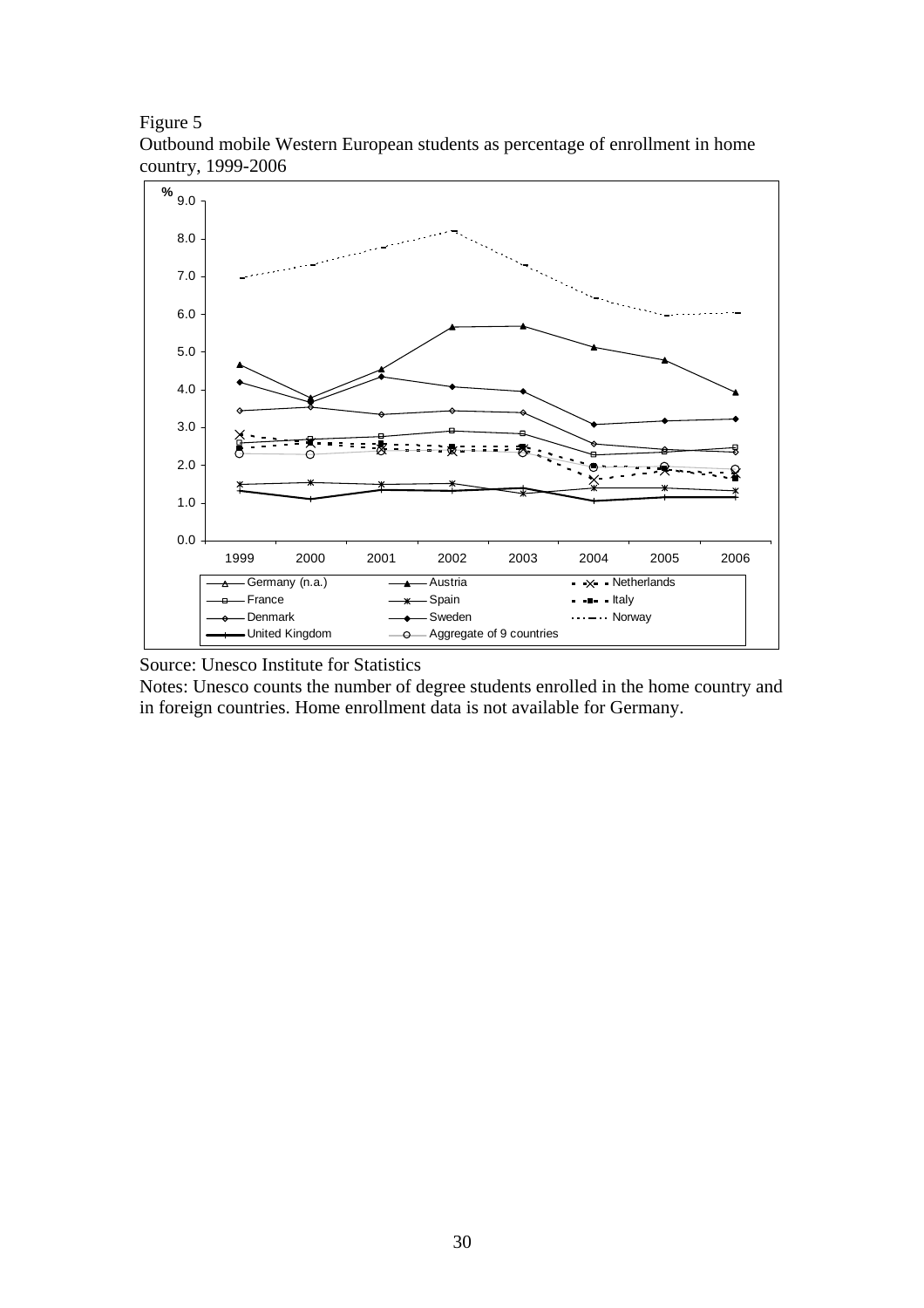## Figure 6





Source: Unesco Institute for Statistics

Note: Unesco counts the number of degree students enrolled in the home country and in foreign countries.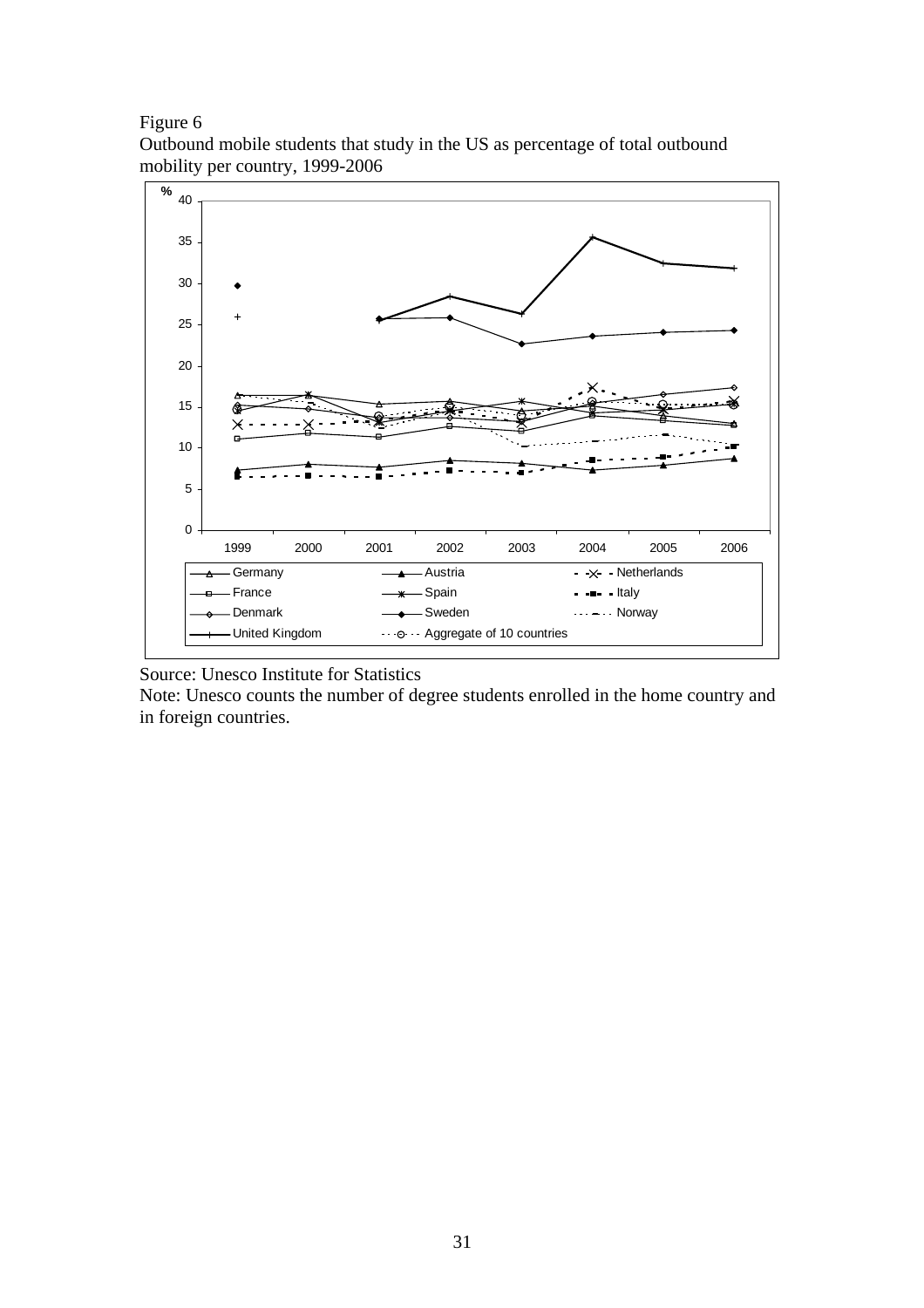Figure 7 Total number of US students abroad, 1955-2003



Source: Institute of International Education

Notes: The data has been drawn from the Open Doors database of the Institute of International Education. For Americans overseas, Open Doors counts the number of students that study abroad. This consists of short-term programs of one year or less which are held in another country, but which the American student receives credit for towards their US degree. There are far more Americans participating in these types of study abroad programs than are enrolled in degree courses overseas. The Unesco measures this enrollment, which equals about 48,000 students in 2006.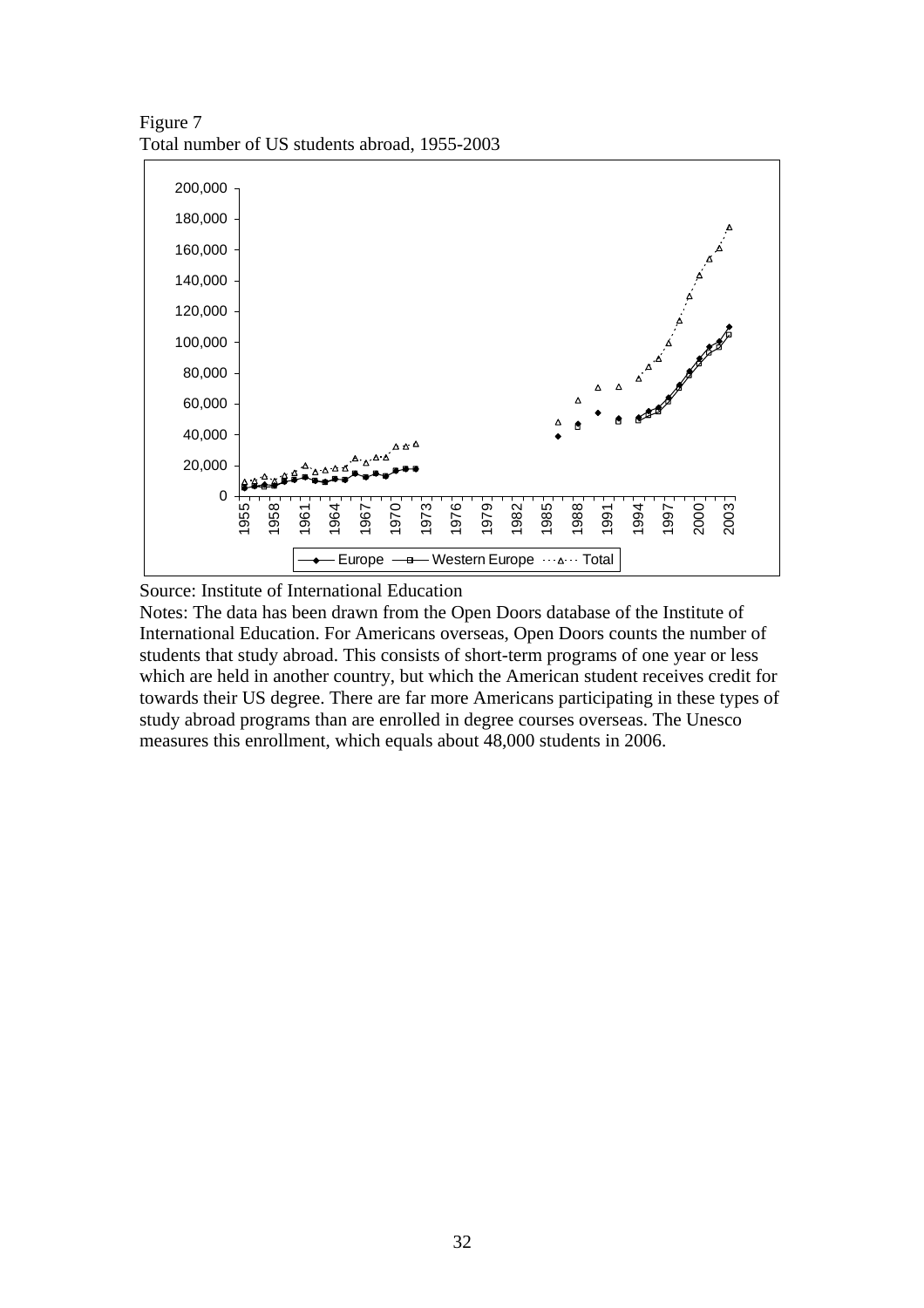Figure 8 Growth of higher education in the Netherlands, 1950-2006



Source: Statistics Netherlands

Note: The data concerns students in full-time education.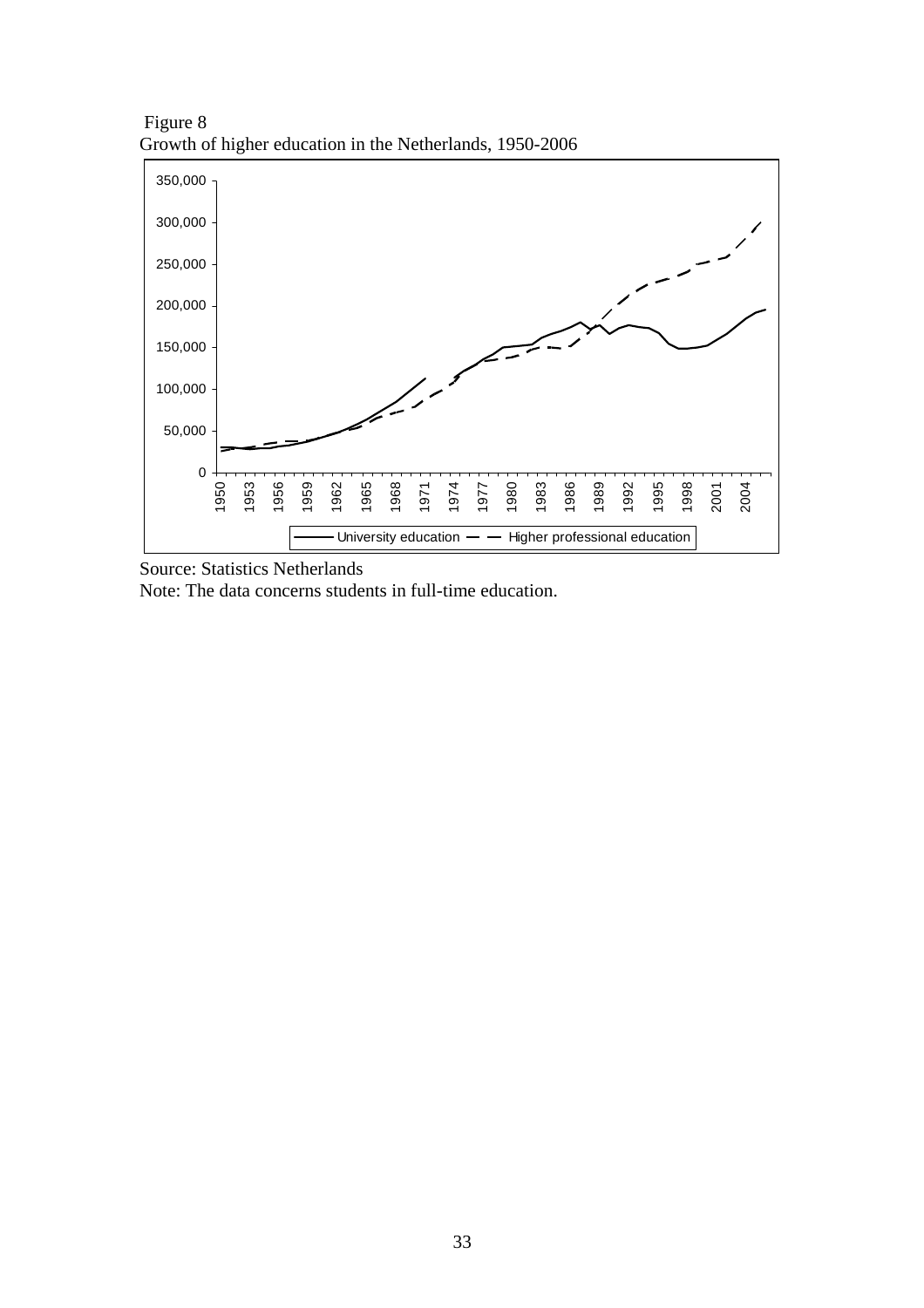

Figure 9 Students versus faculty at universities in the Netherlands, 1959-1994

Source: Statistics Netherlands Note: See Figure 8.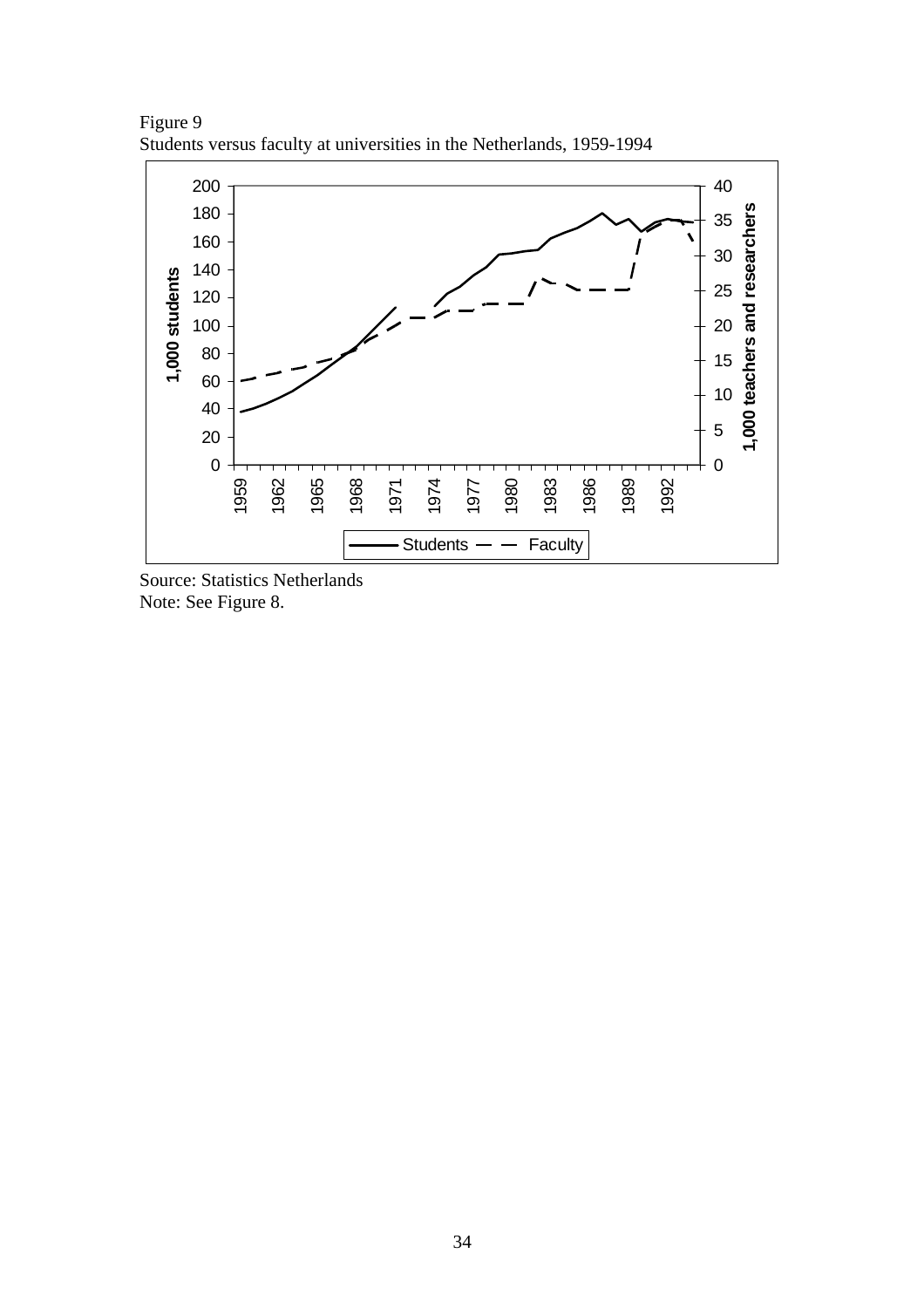Figure 10 Dutch and German students in the USA, 1949-2004



Source: Institute of International Education Notes: See Figure 3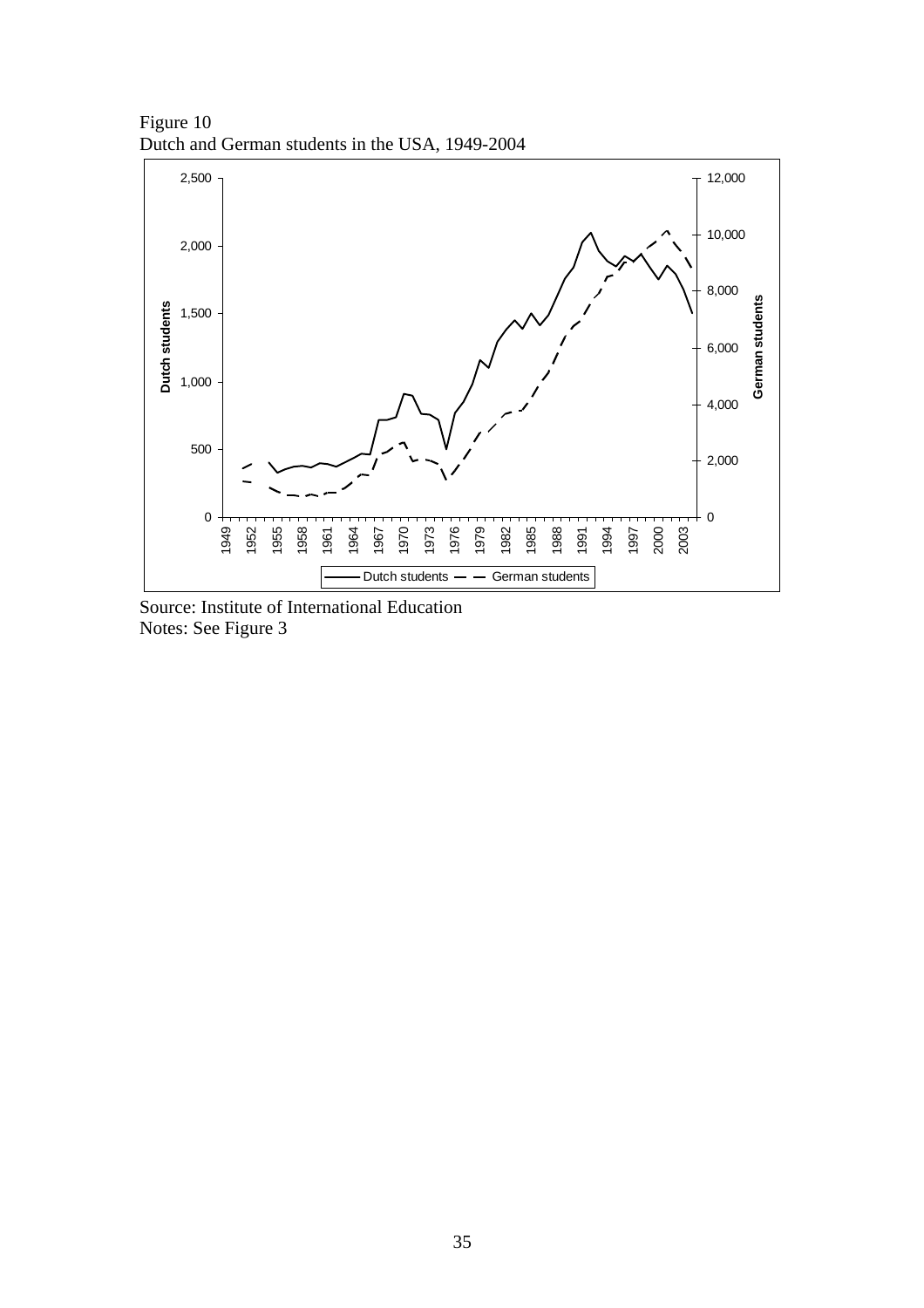Figure 11 Dutch university students and mobility flows between the Netherlands and the USA, 1949-2006



Sources: Statistics Netherlands and Institute of International Education Notes: See Figures 3, 7 and 8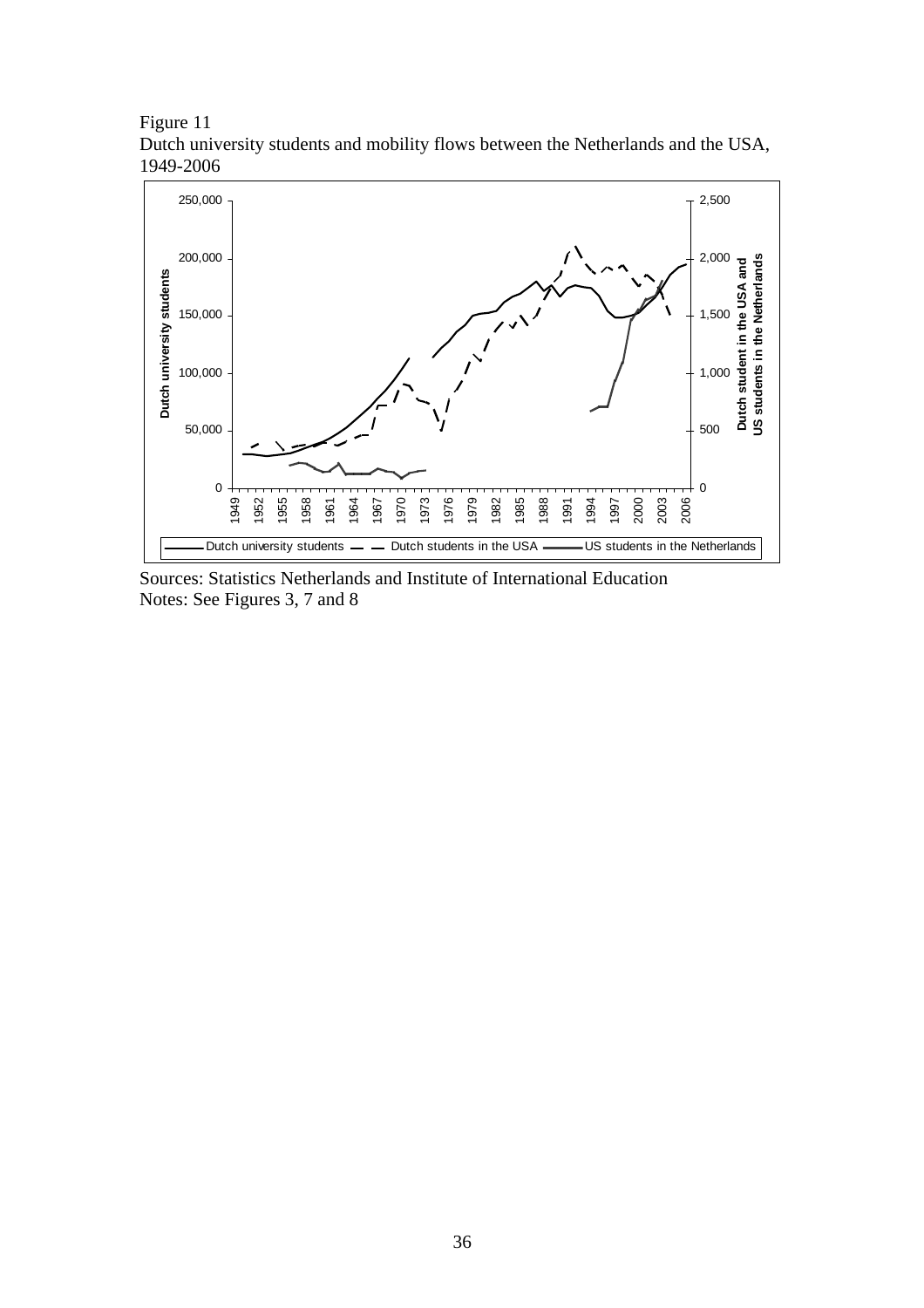Figure 12 Foreign students as percentage of Dutch enrollment per discipline, 2004-2008



Source: Nuffic (2008)

Note: Data concerns foreign students enrolled at publicly funded Dutch universities.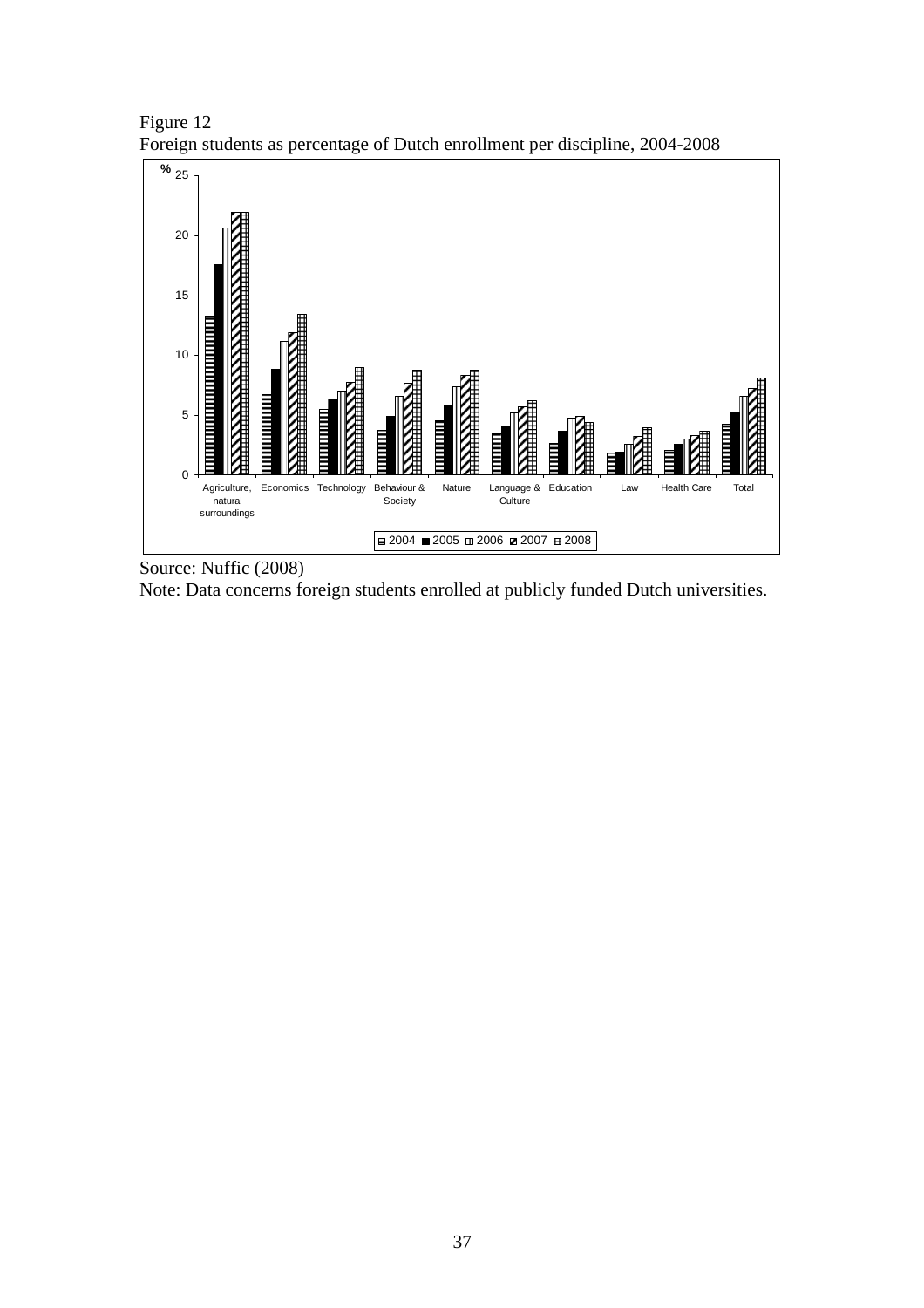

Figure 13 Number of PhDs and total enrollment at universities in the Netherlands, 1950-2005

Sources: Statistics Netherlands and library of Maastricht University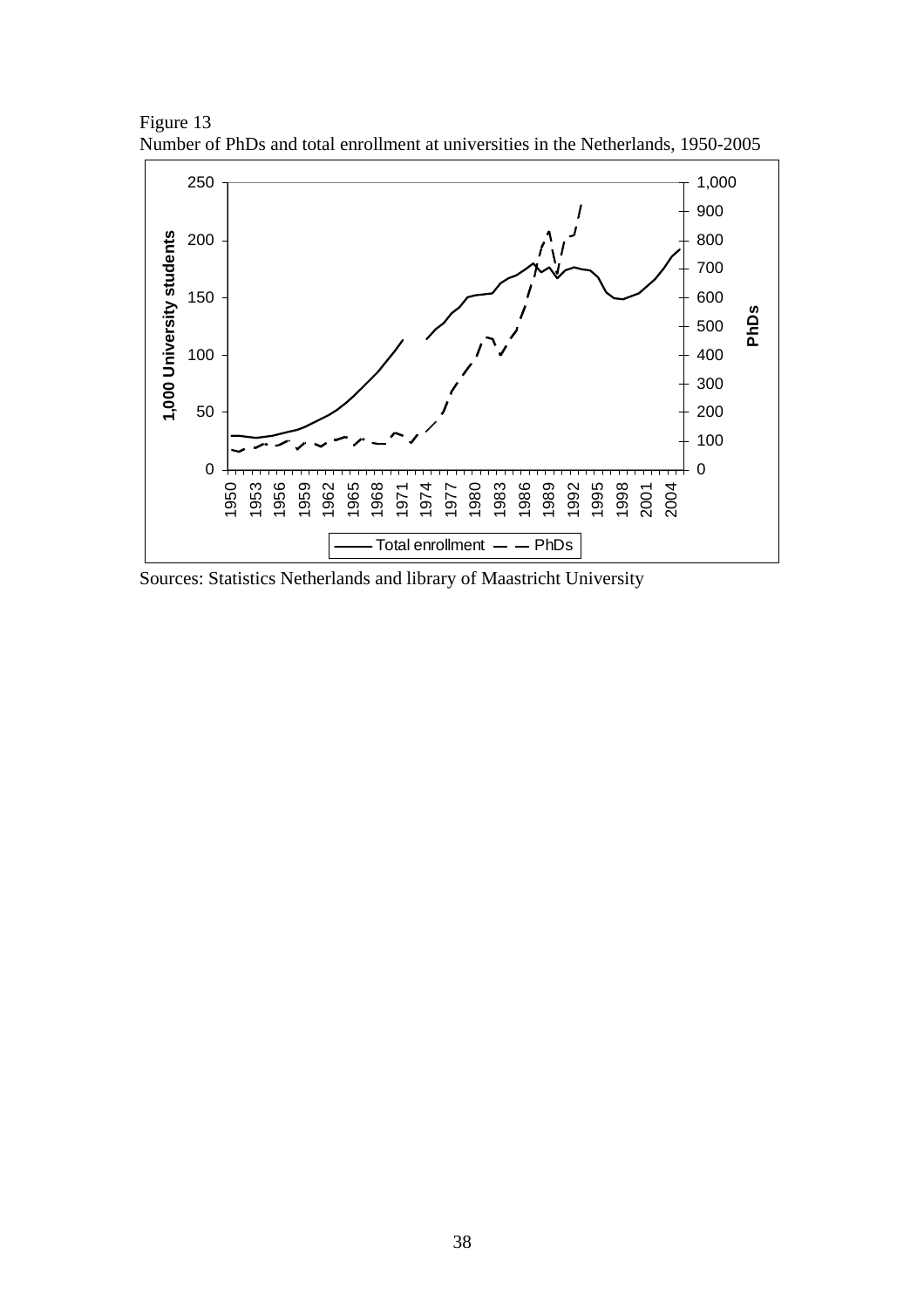



Source: Library of Maastricht University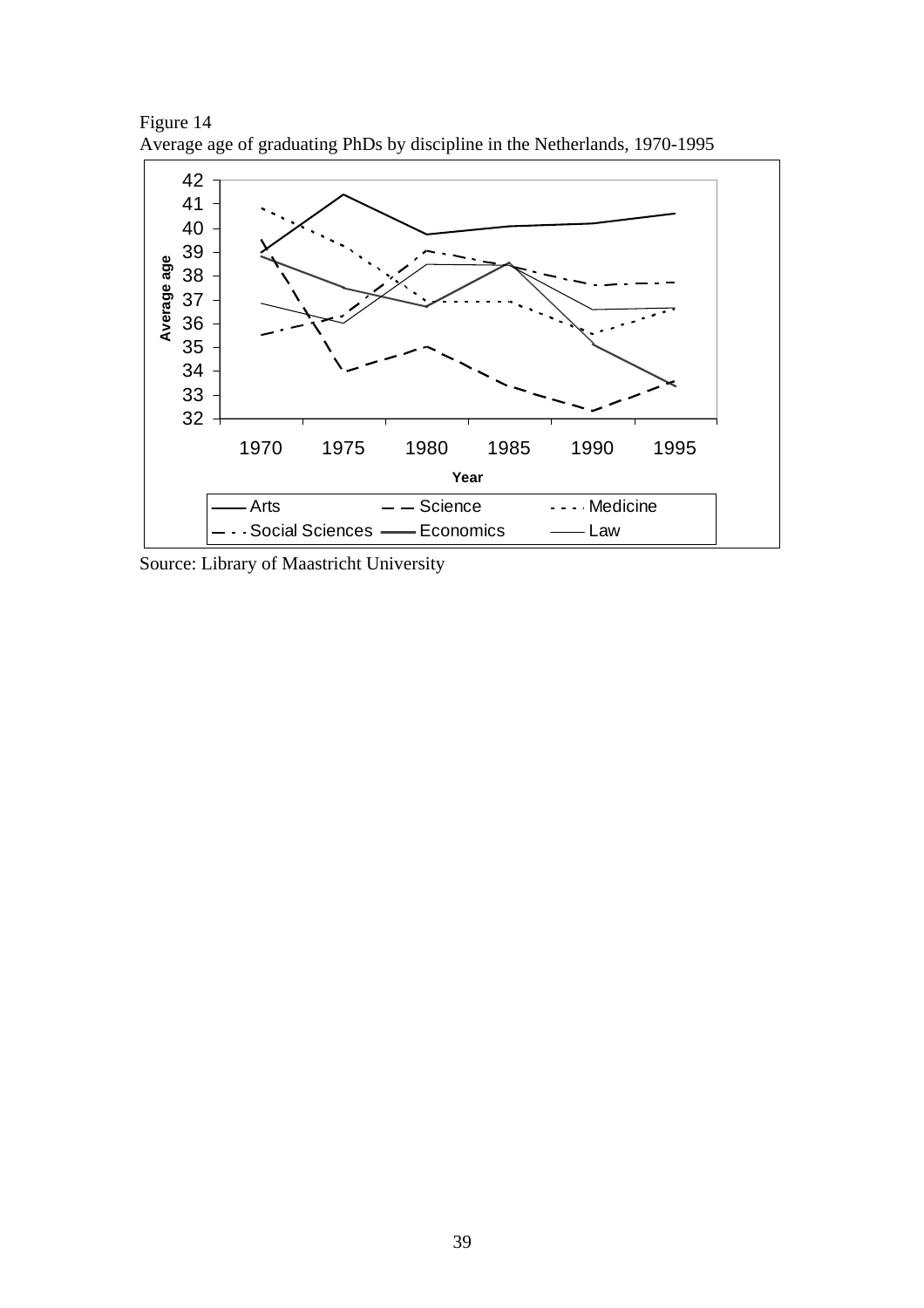Figure 15 Percentage of doctoral dissertations in the home language, 1908-2007



Source: Center for Research Libraries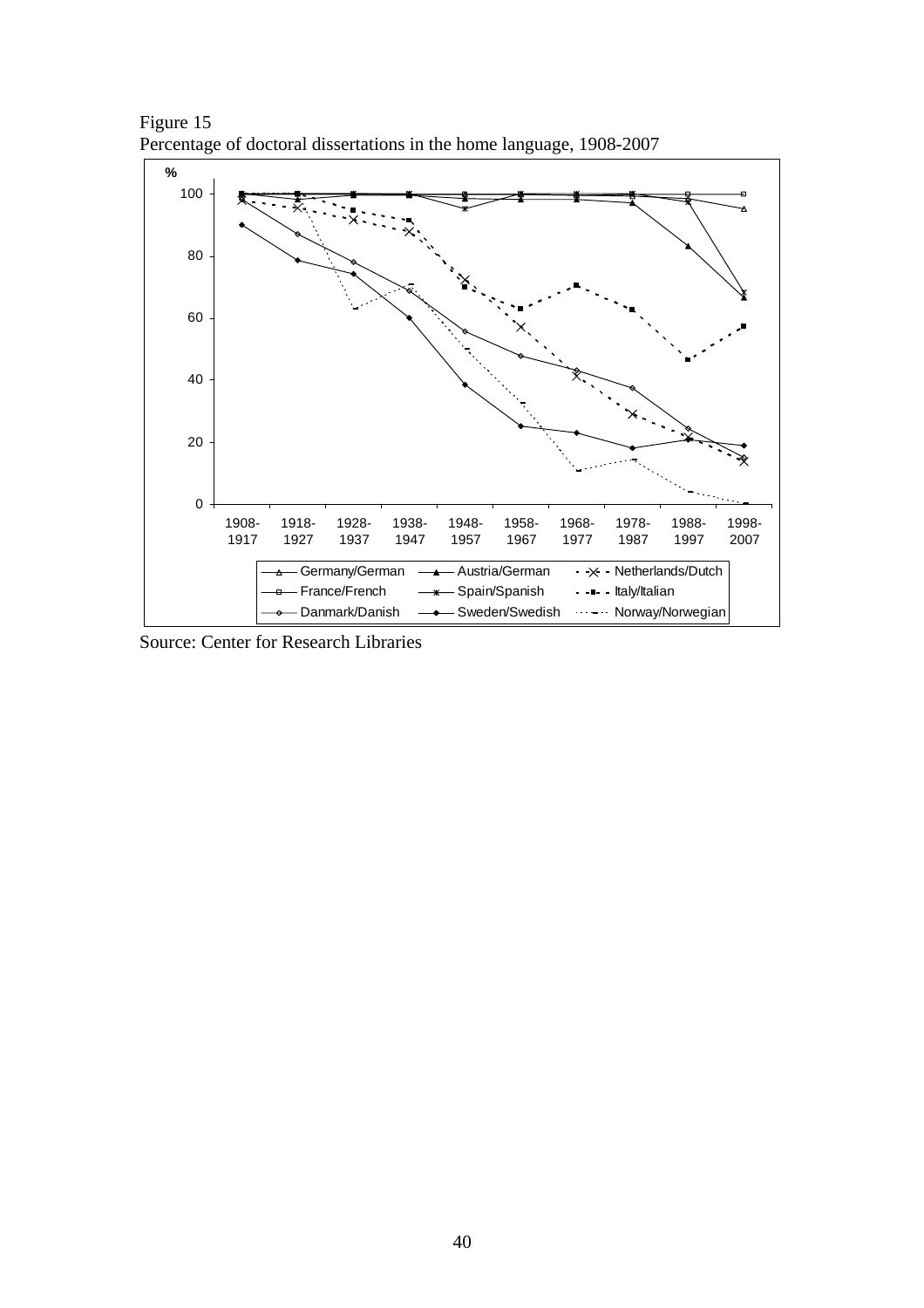

Figure 16 Shares of languages of doctoral dissertations in the Netherlands, 1674-1995

Source: Library of Maastricht University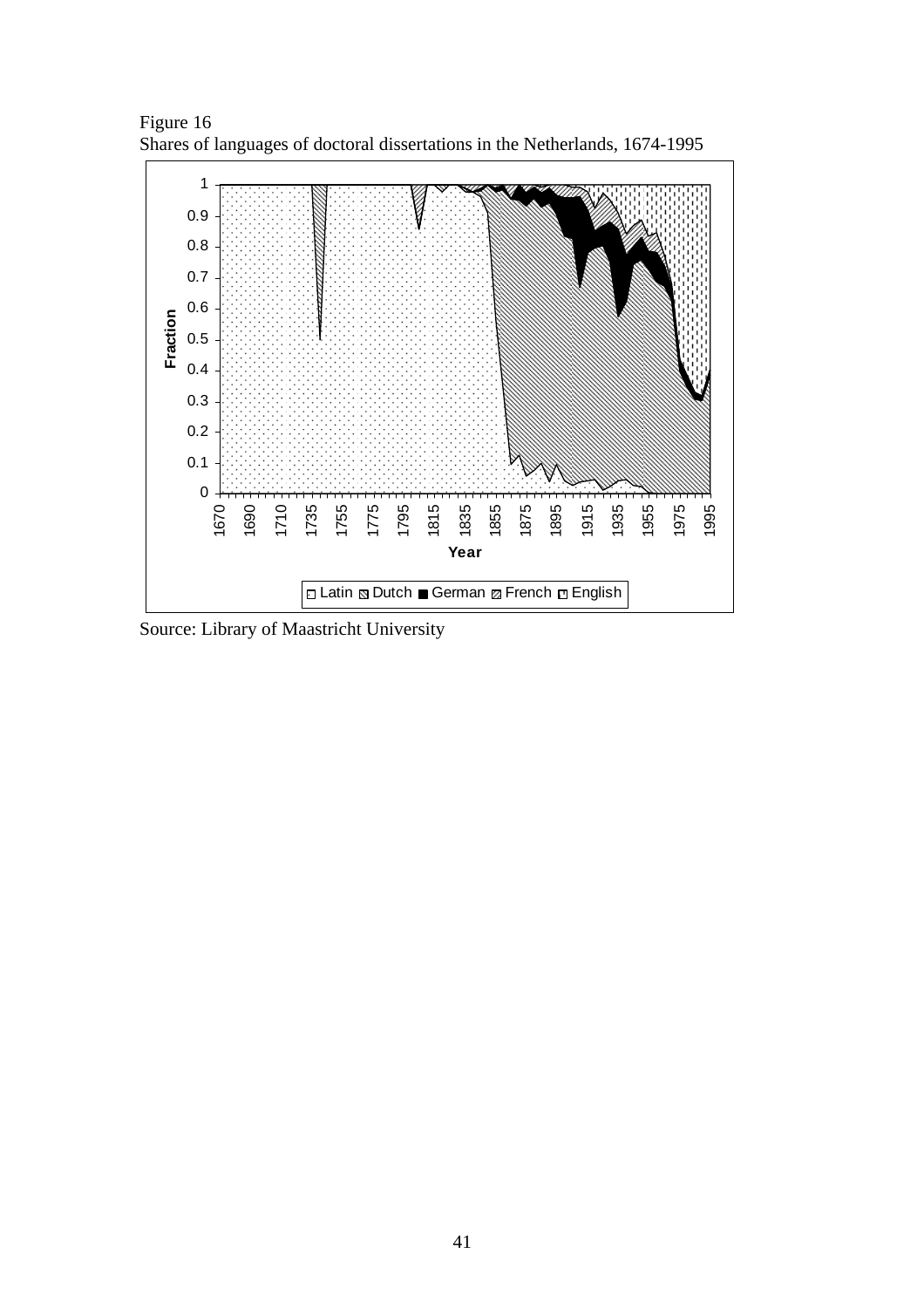Figure 17 The fraction of doctoral dissertations published in English by discipline, the Netherlands 1945-1995



Source: Library of Maastricht University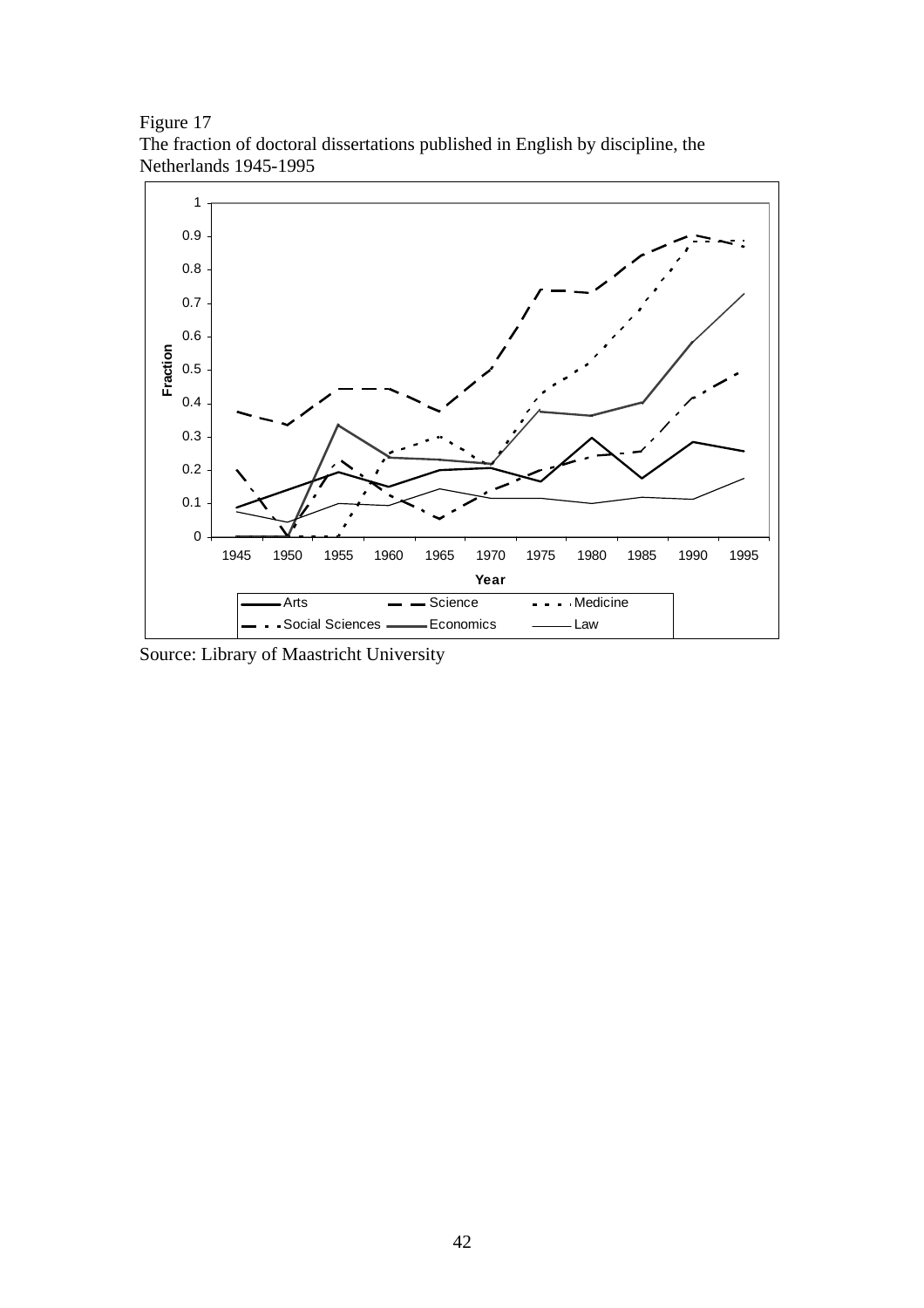Figure 18 Language of Continental European Journals in Economics, 1844-2001



Sources: Fonseca, Periodicals Service Company & Schmidt Periodicals GmbH and some additional sources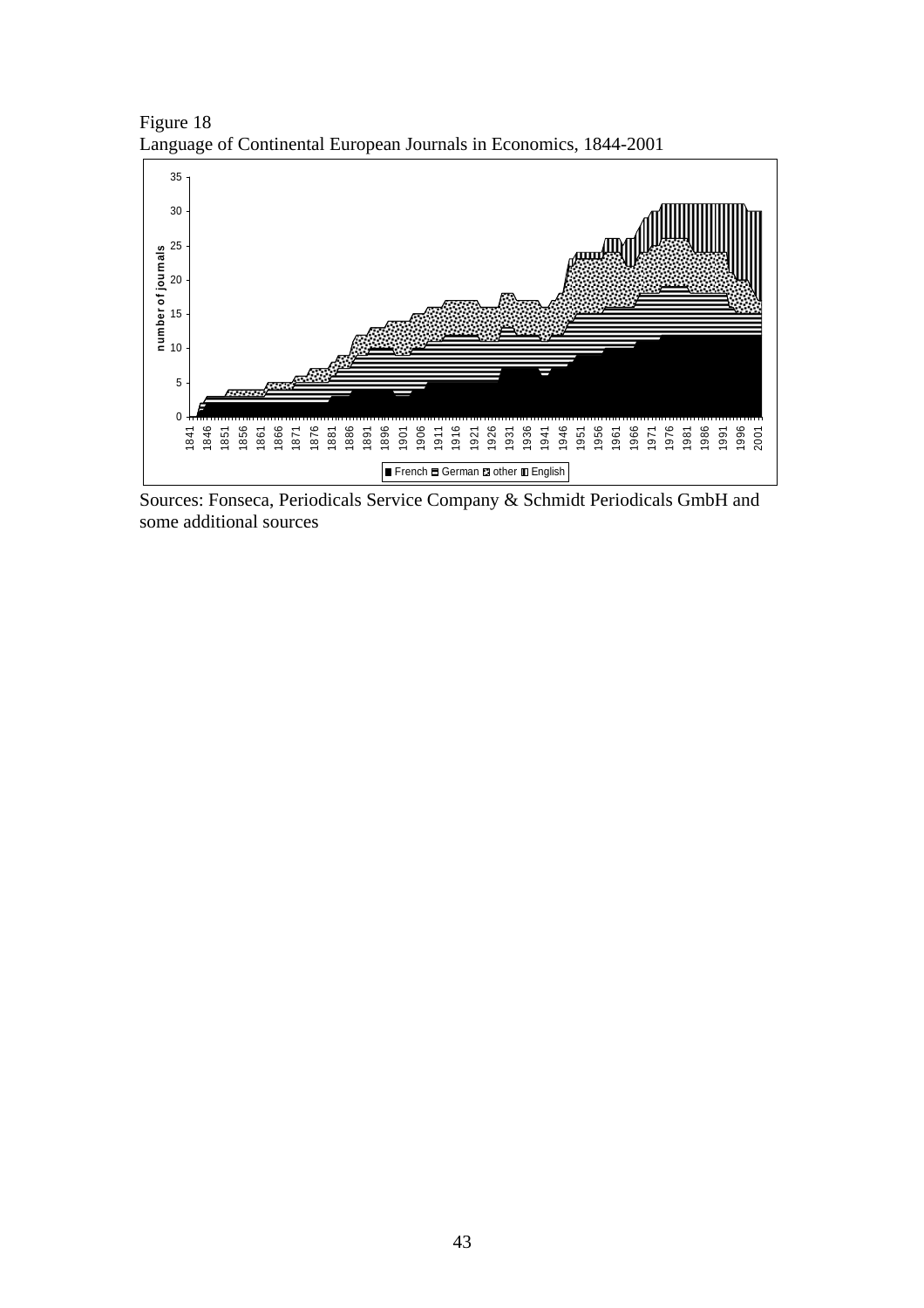Figure 19 Country of origin of English language economics journals in Anglo-American countries, 1859-1990



Sources: Fonseca, Periodicals Service Company & Schmidt Periodicals GmbH and some additional sources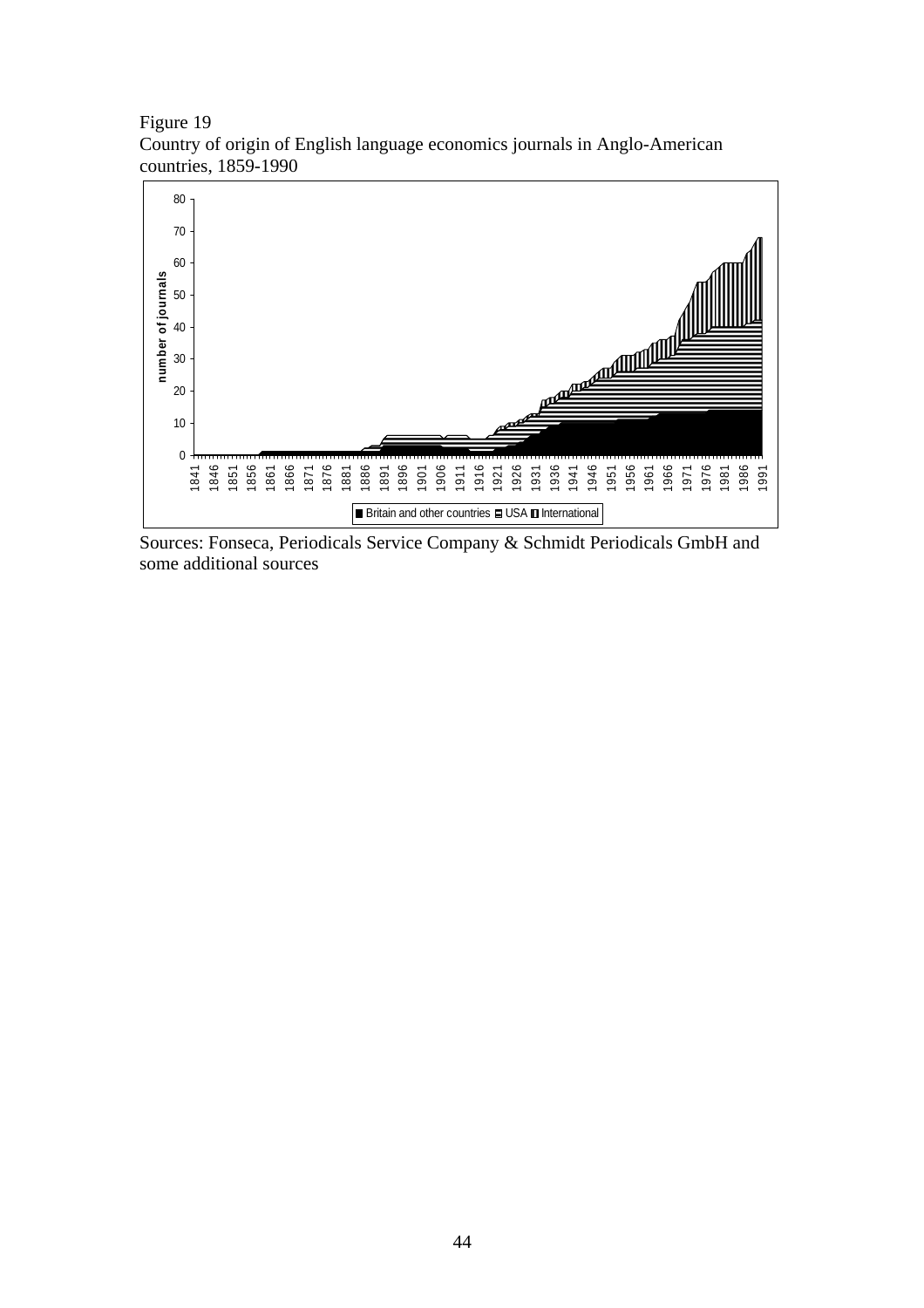Figure 20





Sources: Springer, Elsevier and website of Research in Economics for 1960-1996 http://www.biblio.liuc.it/essper/schedper/p78.htm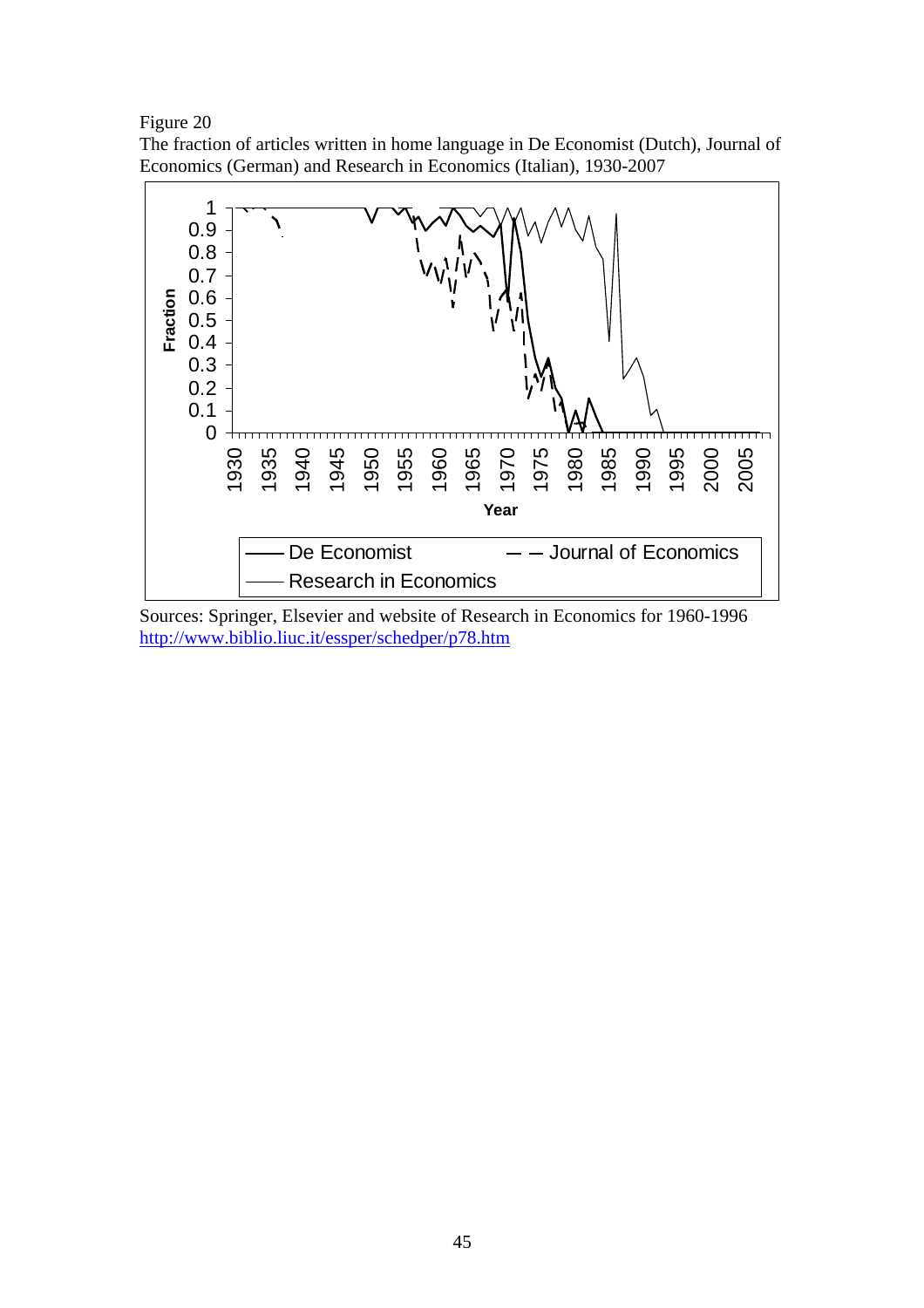Figure 21

The fraction of articles written by native authors in De Economist (Netherlands), Journal of Economics (Austria/Germany) and Research in Economics (Italy), 1930- 



Sources: Springer, Elsevier and website of Research in Economics for 1960-1996 http://www.biblio.liuc.it/essper/schedper/p78.htm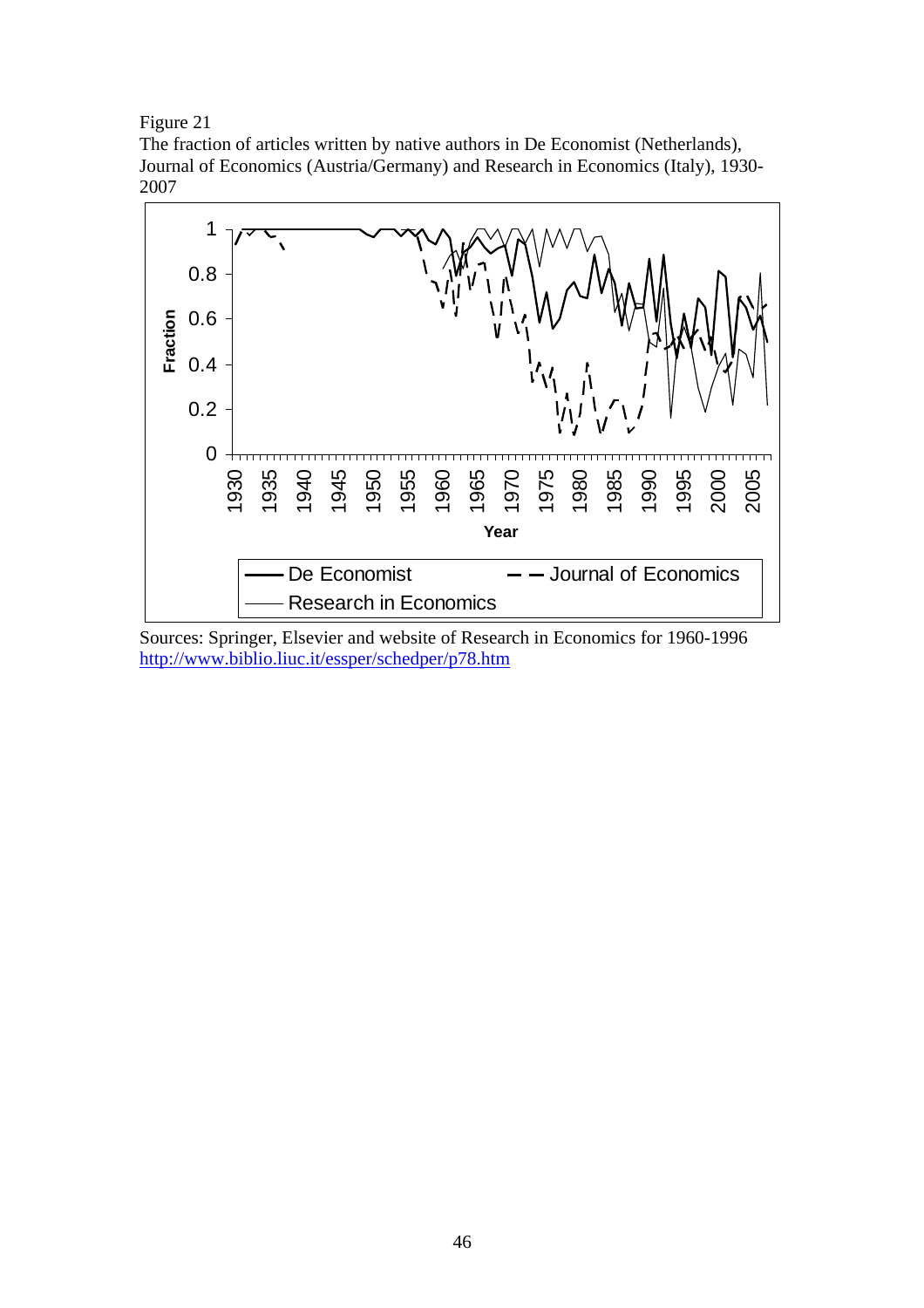Figure 22

The fraction of references in English articles to publications in home language for De Economist (Dutch) and Journal of Economics (German), 1960-2007



Source: Springer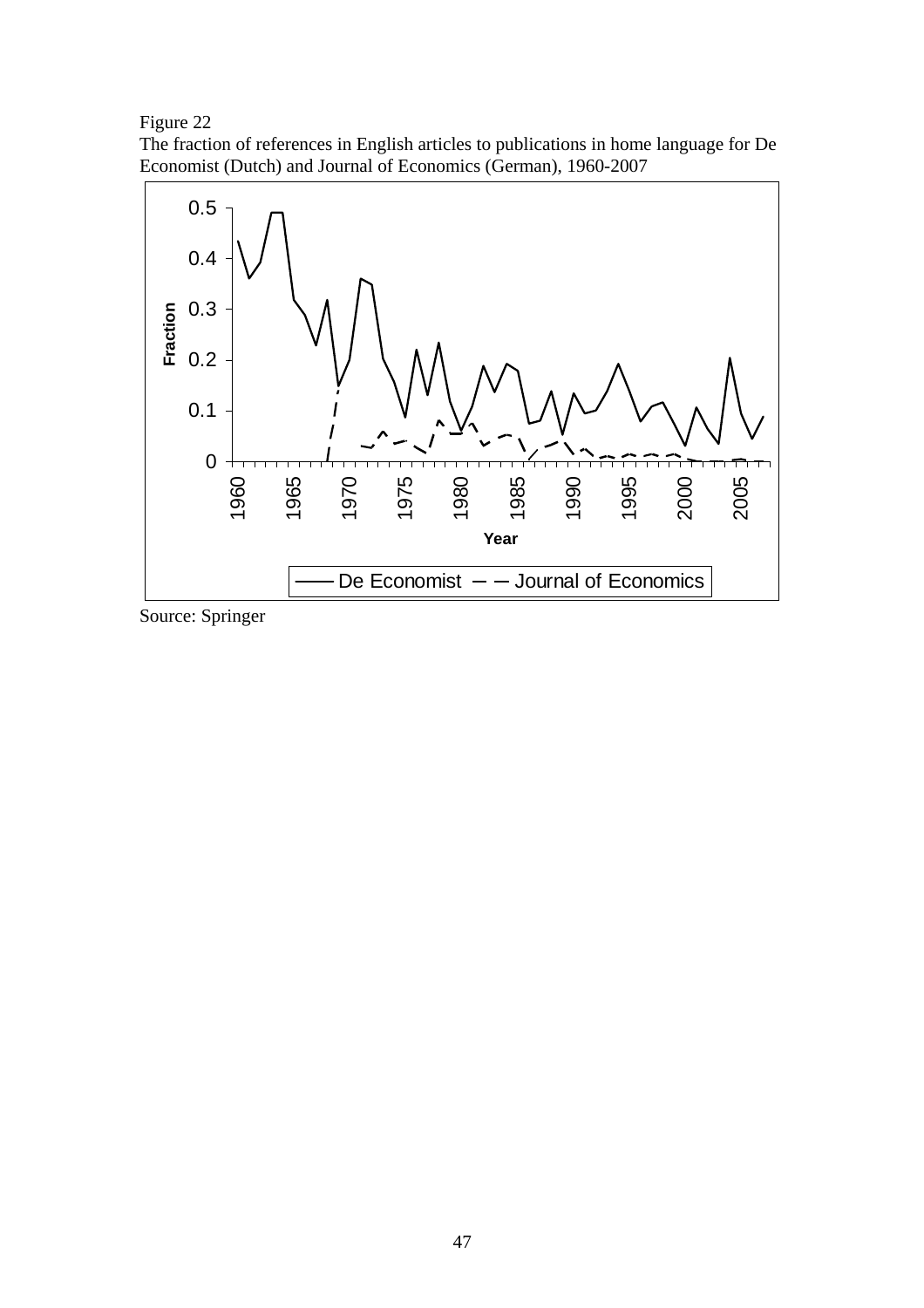Annex to Figures 15, 18, 19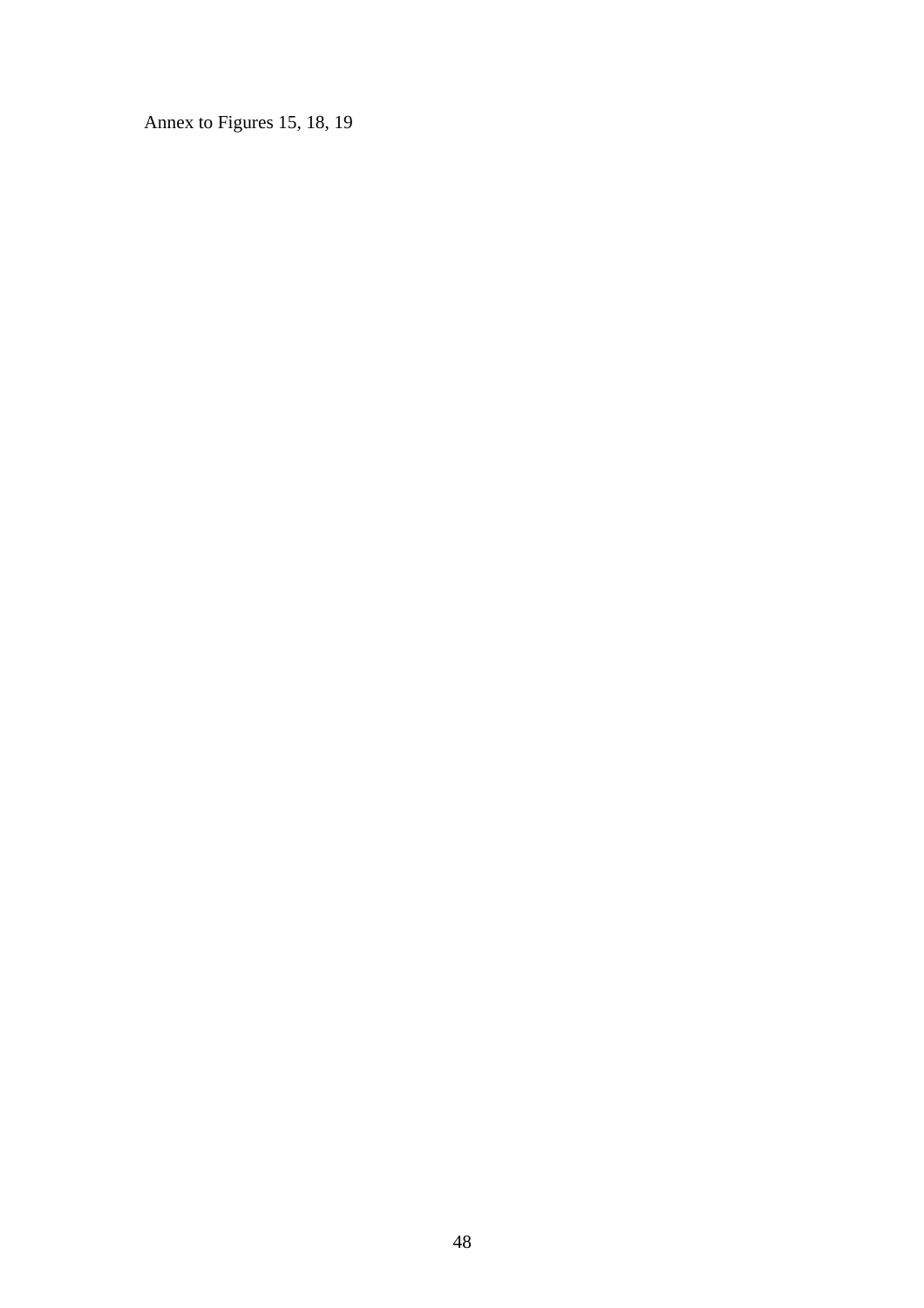|                    |                | 1908-   | 1918-          | 1928-            | 1938- | 1948- | 1958- | 1968- | 1978- | 1988- | 1998-           |
|--------------------|----------------|---------|----------------|------------------|-------|-------|-------|-------|-------|-------|-----------------|
| <b>Austria</b>     | year           | 1917    | 1927           | 1937             | 1947  | 1957  | 1967  | 1977  | 1987  | 1997  | 2007            |
|                    | German         | 86      | 112            | $\overline{245}$ | 191   | 375   | 302   | 336   | 205   | 79    | $\overline{22}$ |
|                    | <b>English</b> | $\,0\,$ | $\overline{2}$ | 1                | 1     | 6     | 6     | 6     | 6     | 16    | 11              |
|                    | % German       | 100     | 98             | 100              | 99    | 98    | 98    | 98    | 97    | 83    | 67              |
| Germany,           |                | 1908-   | 1918-          | 1928-            | 1938- | 1948- | 1958- | 1968- | 1978- | 1988- | 1998-           |
| West               | year           | 1917    | 1927           | 1937             | 1947  | 1957  | 1967  | 1977  | 1987  | 1997  | 2007            |
|                    | German         | 35326   | 34764          | 60550            | 11833 | 11020 | 42177 | 63229 | 63253 | 70751 | 24594           |
|                    | <b>English</b> | 56      | 10             | 23               | 13    | 21    | 80    | 269   | 514   | 1042  | 1222            |
|                    | %German        | 100     | 100            | 100              | 100   | 100   | 100   | 100   | 99    | 99    | 95              |
|                    |                | 1908-   | 1918-          | 1928-            | 1938- | 1948- | 1958- | 1968- | 1978- | 1988- | 1998-           |
| <b>Netherlands</b> | year           | 1917    | 1927           | 1937             | 1947  | 1957  | 1967  | 1977  | 1987  | 1997  | 2007            |
|                    | <b>Dutch</b>   | 622     | 1207           | 1978             | 1448  | 1643  | 1648  | 1796  | 1360  | 1169  | 435             |
|                    | <b>English</b> | 13      | 57             | 183              | 201   | 630   | 1243  | 2551  | 3342  | 4287  | 2771            |
|                    | % Dutch        | 98      | 95             | 92               | 88    | 72    | 57    | 41    | 29    | 21    | 14              |
|                    |                | 1908-   | 1918-          | 1928-            | 1938- | 1948- | 1958- | 1968- | 1978- | 1988- | 1998-           |
| <b>France</b>      | year           | 1917    | 1927           | 1937             | 1947  | 1957  | 1967  | 1977  | 1987  | 1997  | 2007            |
|                    | <b>French</b>  | 7148    | 10187          | 8733             | 6808  | 4861  | 10331 | 18213 | 6993  | 18120 | 7591            |

**Numbers of dissertations by country and language, 10-year periods 1908-2007**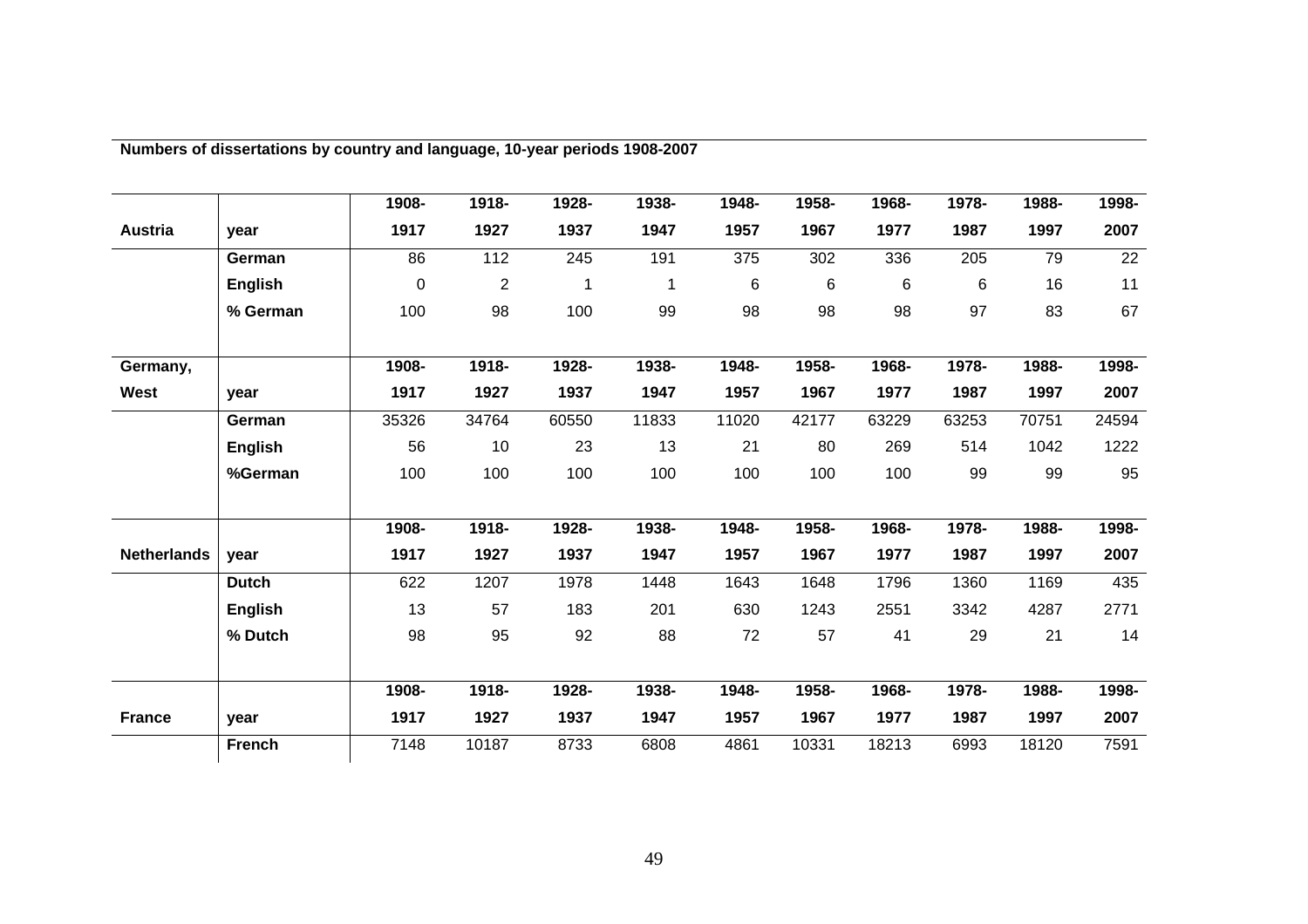|                | <b>English</b> | 6                | 5               | 17        | 9               | 4               | 22        | 87        | 17          | 24    | 21              |
|----------------|----------------|------------------|-----------------|-----------|-----------------|-----------------|-----------|-----------|-------------|-------|-----------------|
|                | % French       | 100              | 100             | 100       | 100             | 100             | 100       | 100       | 100         | 100   | 100             |
|                |                | 1908-            | 1918-           | 1928-     | 1938-           | 1948-           | 1958-     | 1968-     | 1978-       | 1988- | 1998-           |
| <b>Spain</b>   | year           | 1917             | 1927            | 1937      | 1947            | 1957            | 1967      | 1977      | 1987        | 1997  | 2007            |
|                | <b>Spanish</b> | 4                | $\overline{28}$ | 41        | $\overline{11}$ | $\overline{20}$ | 188       | 436       | 59          | 234   | $\overline{32}$ |
|                | <b>English</b> | $\pmb{0}$        | $\pmb{0}$       | $\pmb{0}$ | $\mathsf 0$     | 1               | $\pmb{0}$ | $\pmb{0}$ | $\mathsf 0$ | $\,6$ | 15              |
|                | % Spanish      | 100              | 100             | 100       | 100             | 95              | 100       | 100       | 100         | 98    | 68              |
|                |                | 1908-            | 1918-           | 1928-     | 1938-           | 1948-           | 1958-     | 1968-     | 1978-       | 1988- | 1998-           |
| <b>Italy</b>   | year           | 1917             | 1927            | 1937      | 1947            | 1957            | 1967      | 1977      | 1987        | 1997  | 2007            |
|                | Italian        | 8                | 5               | 18        | 21              | 23              | 49        | 31        | 60          | 56    | 8               |
|                | <b>English</b> | $\,0\,$          | $\pmb{0}$       | 1         | $\overline{c}$  | 10              | 29        | 13        | 36          | 65    | 6               |
|                | % Italian      | 100              | 100             | 95        | 91              | 70              | 63        | 70        | 63          | 46    | 57              |
|                |                | 1908-            | 1918-           | 1928-     | 1938-           | 1948-           | 1958-     | 1968-     | 1978-       | 1988- | 1998-           |
| <b>Danmark</b> | year           | 1917             | 1927            | 1937      | 1947            | 1957            | 1967      | 1977      | 1987        | 1997  | 2007            |
|                | <b>Danish</b>  | 112              | 133             | 213       | 247             | 249             | 256       | 260       | 260         | 222   | 66              |
|                | <b>English</b> | $\boldsymbol{2}$ | 20              | 60        | 113             | 198             | 280       | 342       | 438         | 696   | 377             |
|                | % Danish       | 98               | 87              | 78        | 69              | 56              | 48        | 43        | 37          | 24    | 15              |
|                |                | 1908-            | 1918-           | 1928-     | 1938-           | 1948-           | 1958-     | 1968-     | 1978-       | 1988- | 1998-           |
| <b>Sweden</b>  | year           | 1917             | 1927            | 1937      | 1947            | 1957            | 1967      | 1977      | 1987        | 1997  | 2007            |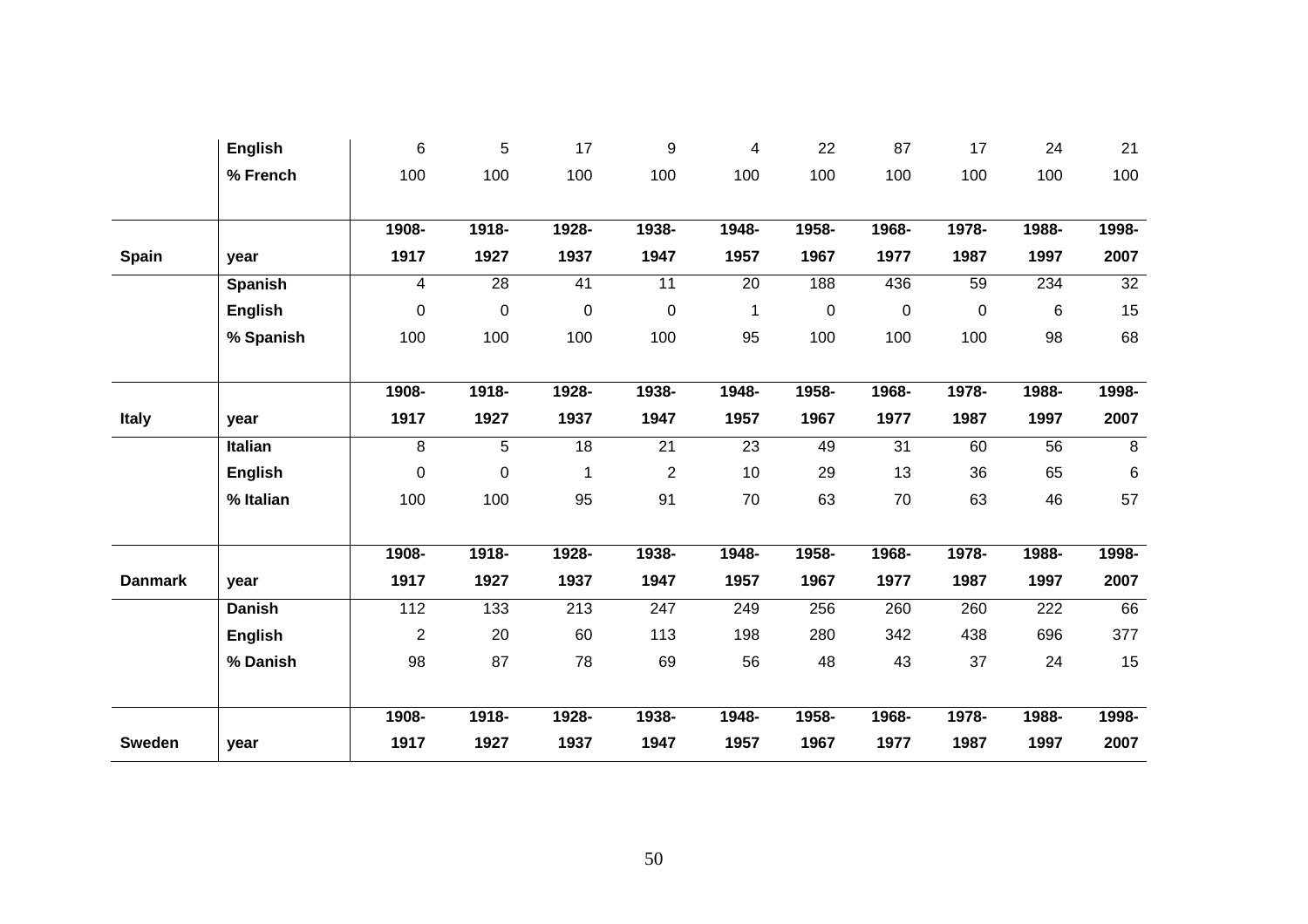|               | <b>Swedish</b> | 240   | 249   | 243   | 267   | 294   | 288   | 622   | 842   | 1411  | 1084        |
|---------------|----------------|-------|-------|-------|-------|-------|-------|-------|-------|-------|-------------|
|               | English        | 27    | 68    | 84    | 177   | 469   | 864   | 2102  | 3854  | 5440  | 4695        |
|               | % Swedish      | 90    | 79    | 74    | 60    | 39    | 25    | 23    | 18    | 21    | 19          |
|               |                |       |       |       |       |       |       |       |       |       |             |
|               |                | 1908- | 1918- | 1928- | 1938- | 1948- | 1958- | 1968- | 1978- | 1988- | 1998-       |
| <b>Norway</b> | year           | 1917  | 1927  | 1937  | 1947  | 1957  | 1967  | 1977  | 1987  | 1997  | 2007        |
|               | Norwegian      | 5     |       | 22    | 12    | 9     | 13    | 15    | 34    | 6     | $\Omega$    |
|               | English        | 0     | 0     | 13    | 5     | 9     | 27    | 127   | 206   | 153   | 51          |
|               | % Norwegian    | 100   | 100   | 63    | 71    | 50    | 33    | 11    | 14    | 4     | $\mathbf 0$ |
|               |                |       |       |       |       |       |       |       |       |       |             |

Source: Center for Research Libraries (CRL)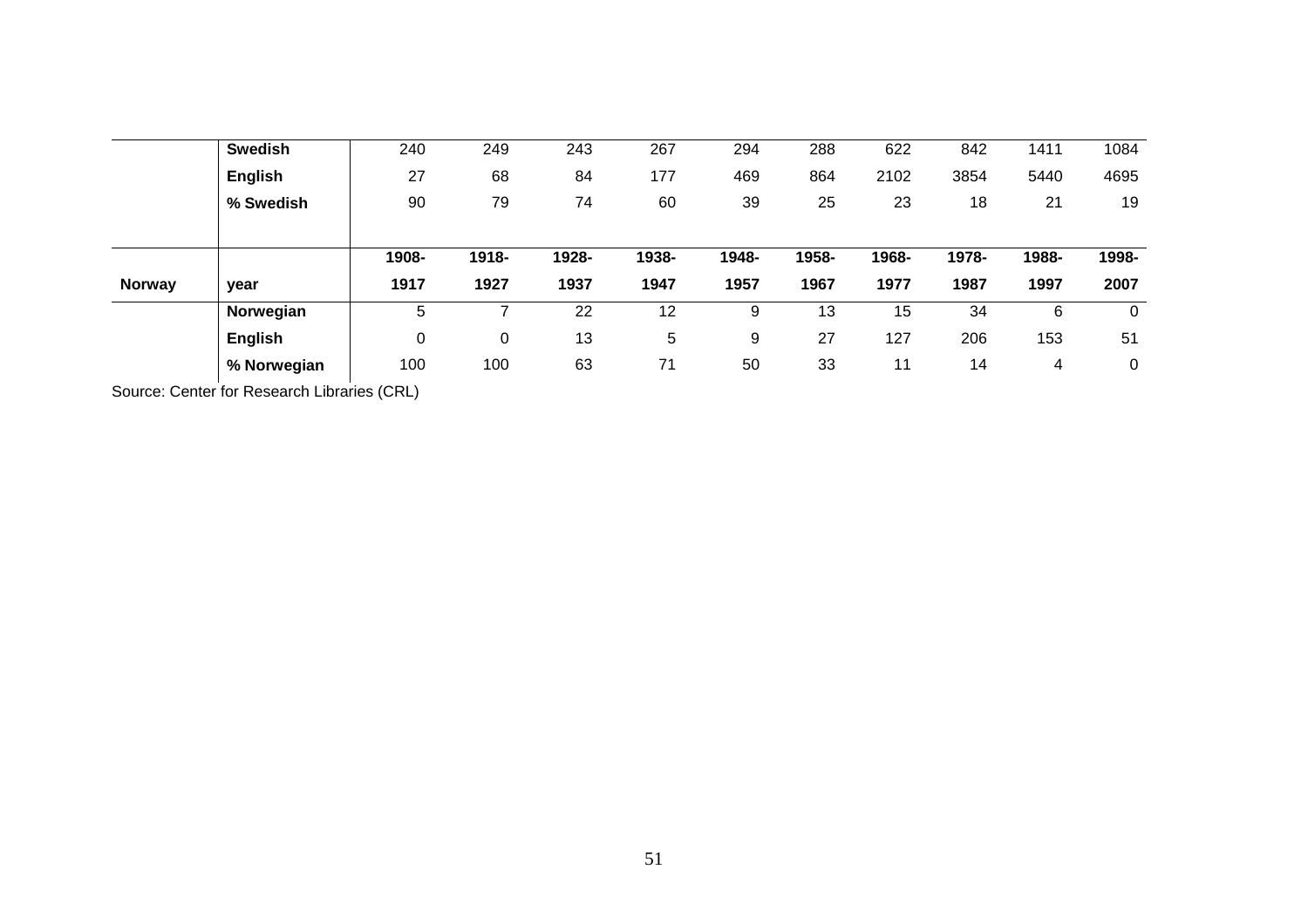**Language of Continental European academic journals in economics**

|                |          |                                     |                          |                         | Year of             |
|----------------|----------|-------------------------------------|--------------------------|-------------------------|---------------------|
|                |          |                                     |                          |                         | publishing          |
|                | Original |                                     | English journal          |                         | solely English      |
| <b>Country</b> | language | National journal name               | name                     | <b>Publishing years</b> | articles            |
|                |          |                                     |                          |                         |                     |
| Austria        | German   | Zeitschrift für Nationalökonomie    | Journal of Economics     | 1892-                   | 1982                |
|                |          |                                     |                          |                         |                     |
| Belgium        | French   | Revue économique internationale     |                          | 1904-1940               | ------              |
|                |          | Recherches Economiques de           | Louvain Economic         |                         | ------ Still partly |
| Belgium        | French   | Louvain                             | Review                   | 1929-                   | in French           |
|                |          |                                     |                          |                         | ------ Still mix of |
|                |          |                                     |                          |                         | French and          |
|                |          |                                     | <b>Brussels Economic</b> |                         | English             |
| Belgium        | French   | Cahiers économiques de Bruxelles    | Review                   | 1958-                   | language            |
|                |          |                                     |                          |                         |                     |
| Europe         | English  | European Economic Review            | $\blacksquare$           | 1969-                   | 1969                |
|                |          |                                     |                          |                         |                     |
|                |          | Annuaire de l'économie politique et |                          |                         |                     |
| France         | French   | de la statistique                   |                          | 1844-1899               |                     |
|                |          |                                     |                          |                         | ------ Still in     |
| France         | French   | Annales d'Économie Politique        | $\overline{\phantom{a}}$ | 1846-                   | French              |
| France         | French   | Revue d'économie politique          |                          | 1887-                   | ------ Still        |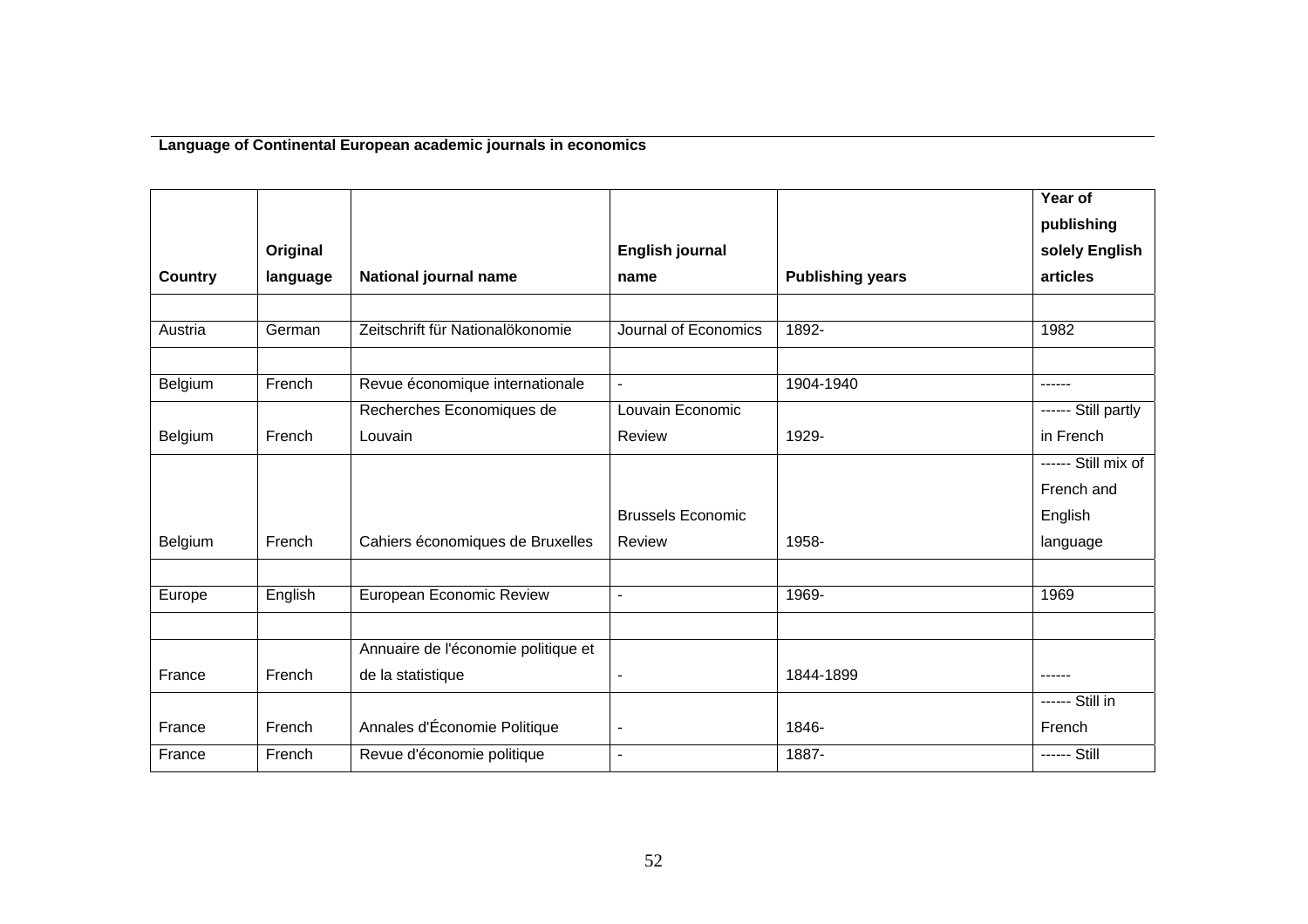|         |        |                                  |                          |       | mainly in           |
|---------|--------|----------------------------------|--------------------------|-------|---------------------|
|         |        |                                  |                          |       | French              |
|         |        |                                  |                          |       | ------ Still in     |
| France  | French | Les Etudes Social                | $\overline{\phantom{a}}$ | 1881- | French              |
|         |        |                                  |                          |       | ------ Still in     |
| France  | French | Histoire, économie et société    | $\blacksquare$           | 1908- | French              |
|         |        | Annales d'histoire économique et |                          |       | ------ Still in     |
| France  | French | sociale                          | $\blacksquare$           | 1929- | French              |
|         |        |                                  |                          |       | ------ Still        |
|         |        |                                  |                          |       | mainly in           |
| France  | French | Économie appliquée               |                          | 1948- | French              |
|         |        |                                  |                          |       | ------ Still        |
|         |        |                                  |                          |       | mainly in           |
| France  | French | Revue économique                 |                          | 1950- | French              |
|         |        |                                  |                          |       | ------ Still in     |
| France  | French | Economies et sociétés            | $\blacksquare$           | 1967- | French              |
|         |        |                                  |                          |       | ------ Still mix of |
|         |        |                                  |                          |       | French and          |
|         |        |                                  |                          |       | English             |
| France  | French | Cahiers d'économie politique     | $\blacksquare$           | 1974- | language            |
|         |        |                                  |                          |       |                     |
|         |        |                                  | Journal of Institutional |       |                     |
|         |        | Zeitschrift für die gesamte      | and Theoretical          |       |                     |
| Germany | German | Staatswissenschaft               | <b>Economics JITE</b>    | 1844- | 1993                |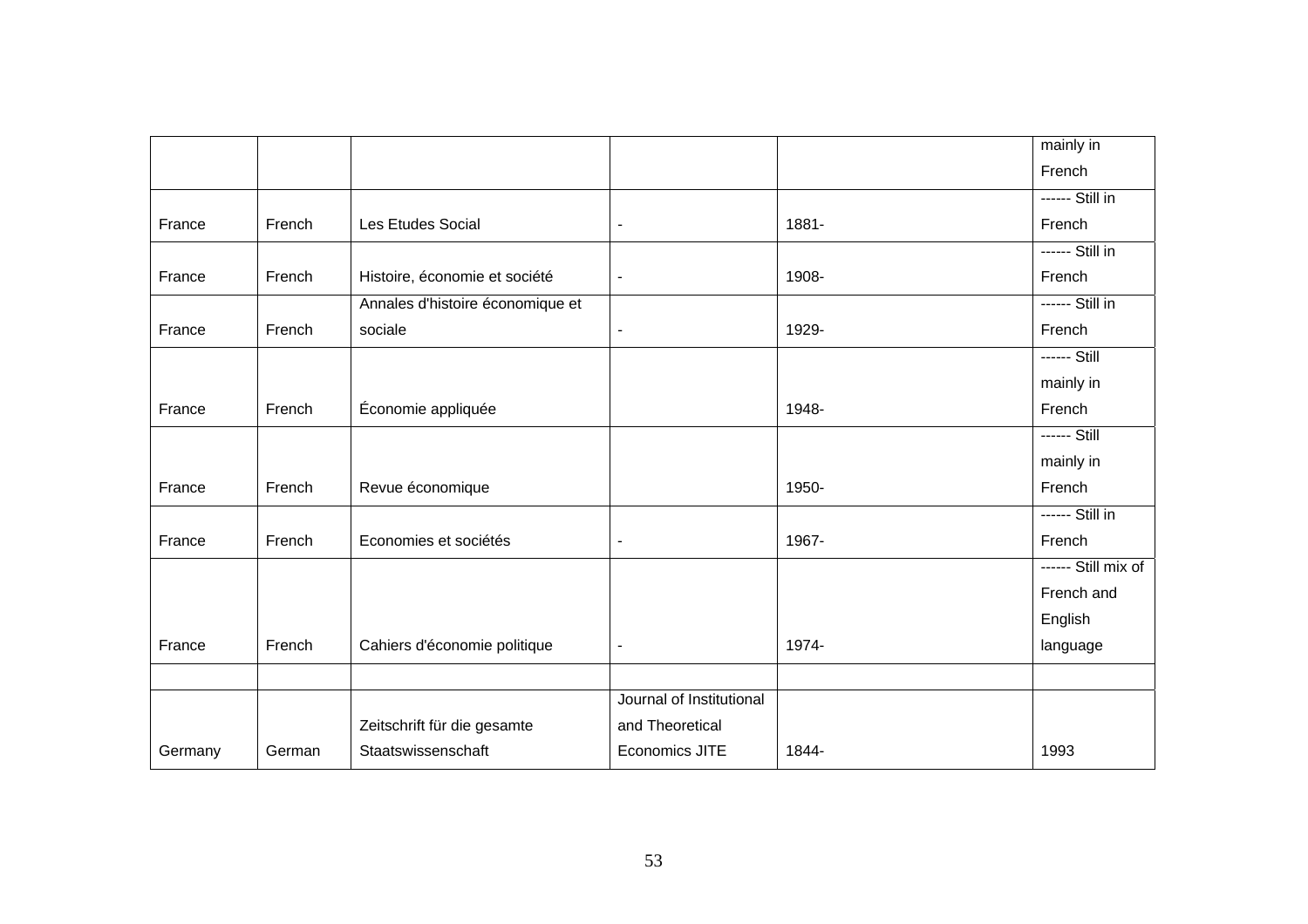|         |         | Jahrbücher für Nationalökonomie    |                          |           | ------ Still in     |
|---------|---------|------------------------------------|--------------------------|-----------|---------------------|
| Germany | German  | und Statistik                      | $\blacksquare$           | 1863-     | German              |
|         |         |                                    | Journal of Applied       |           |                     |
|         |         |                                    | Social Science           |           | ------ Still partly |
| Germany | German  | Schmollers Jahrbuch                | <b>Studies</b>           | 1871      | in German           |
|         |         | Die Neue Zeit: Revue des geistigen |                          |           |                     |
| Germany | German  | und öffentlichen Lebens            | $\overline{\phantom{a}}$ | 1883-1923 |                     |
|         |         | Archiv fur Sozialwissenschaft und  |                          |           |                     |
| Germany | German  | Sozialpolitik                      | $\blacksquare$           | 1888-1933 | ------              |
|         |         |                                    | Review of World          |           |                     |
| Germany | German  | Weltwirtschaftliches Archiv        | Economics                | 1913-     | 1995                |
|         |         |                                    |                          |           | ------ Still in     |
| Germany | German  | Kredit und Kapital                 | $\blacksquare$           | 1968-     | German              |
|         |         |                                    |                          |           |                     |
|         |         | Giornale degli Economisti e Annali |                          |           |                     |
| Italy   | Italian | di Economia                        | $\blacksquare$           | 1875      | 2000                |
|         |         |                                    | Previously: Quarterly    |           |                     |
|         |         |                                    | review. Banca            |           |                     |
|         |         |                                    | nazionale del lavoro;    |           |                     |
|         |         | Banca nazionale del lavoro         | Nowadays: BNL            |           |                     |
| Italy   | English | quarterly review                   | <b>Quarterly Review</b>  | 1947-     | 1947                |
|         |         |                                    | Research in              |           |                     |
| Italy   | Italian | Ricerche Economiche                | Economics                | 1947-     | 1993                |
| Italy   | Italian | Economia internazionale            |                          | 1948-     | 2001                |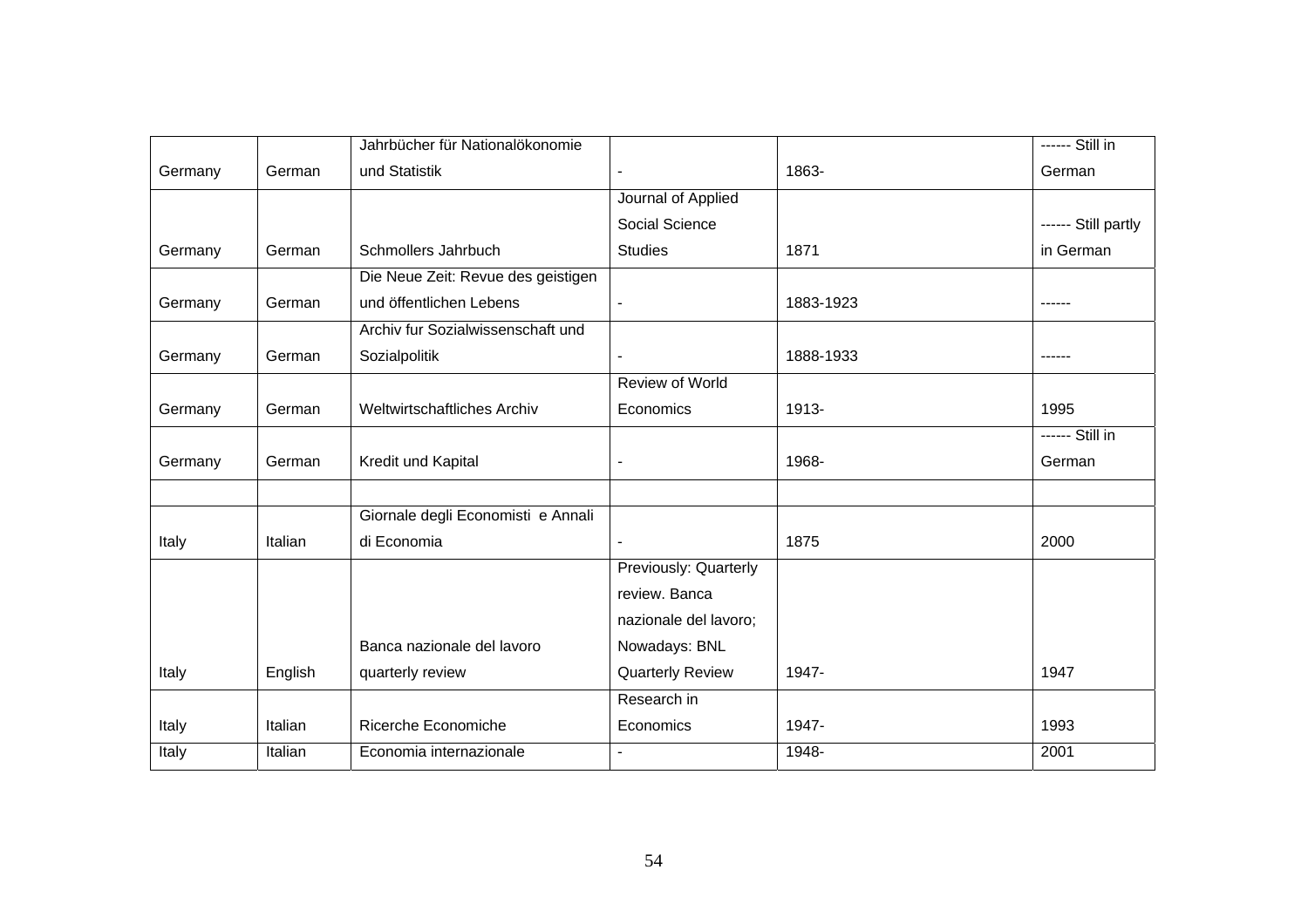|              |              |                                          | De Economist             |           |                 |
|--------------|--------------|------------------------------------------|--------------------------|-----------|-----------------|
|              |              |                                          | Netherlands              |           |                 |
| Netherlands  | Dutch        | De Economist                             | <b>Economic Review</b>   | 1852-     | 1983            |
|              |              |                                          |                          |           |                 |
|              |              |                                          |                          |           | ------ Still in |
| Norway       | Norwegian    | Norsk Økonomisk Tidsskrift               | $\overline{\phantom{a}}$ | 1887-     | Norwegian       |
|              |              |                                          |                          |           |                 |
|              | English      |                                          |                          |           |                 |
| Soviet Union | translations | Problems of Economic Transition          | $\blacksquare$           | 1958-     | 1958            |
|              | English      |                                          |                          |           |                 |
| Soviet Union | translations | Matekon                                  | $\overline{\phantom{a}}$ | 1964-1998 | 1964            |
|              |              |                                          |                          |           |                 |
|              |              |                                          | Spanish Economic         |           |                 |
| Spain        | Spanish      | Revista Española de Economía             | Review                   | $1971 -$  | 1999            |
|              |              |                                          |                          |           | ------          |
|              |              |                                          |                          |           | Submissions in  |
|              |              |                                          | Journal of Iberian and   |           | English,        |
|              |              |                                          | Latin American           |           | Spanish or      |
| Spain        | Spanish      | Revista de Historia Económica            | <b>Economic History</b>  | 1945-     | Portuguese      |
|              |              |                                          |                          |           |                 |
|              |              | Statsvetenskaplig tidskrift för politik- |                          |           |                 |
| Sweden       | Swedish      | statistik-ekonomi                        | $\blacksquare$           | 1897-1963 | ------          |
| Sweden       | Swedish      | <b>Ekonomisk Tidskrift</b>               | Scandinavian Journal     | 1899-     | 1964            |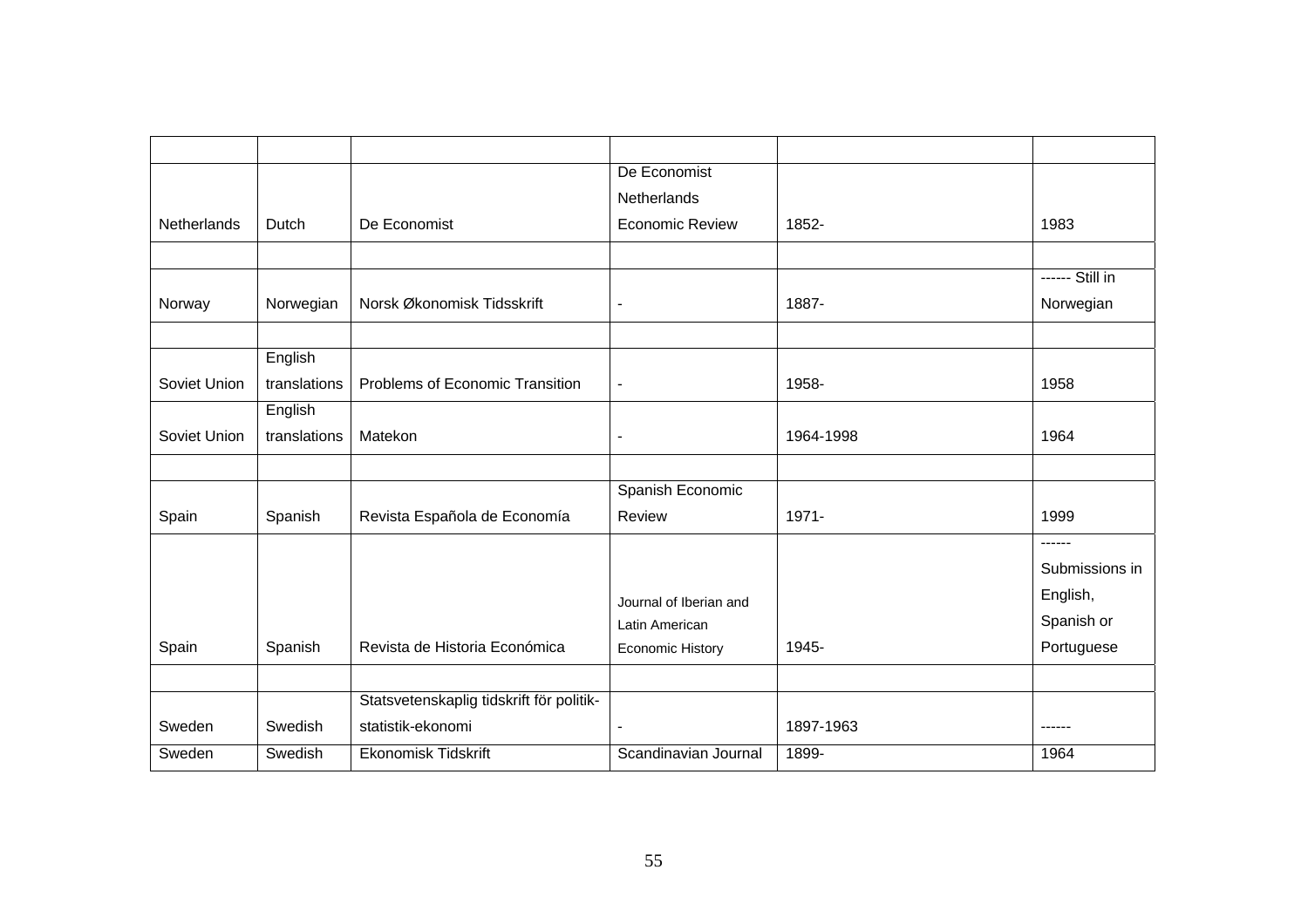|             |        |                             | of Economics             |       |        |
|-------------|--------|-----------------------------|--------------------------|-------|--------|
|             |        |                             |                          |       |        |
|             |        |                             | Kyklos International     |       |        |
|             |        |                             | <b>Review for Social</b> |       |        |
| Switzerland | German | Kyklos                      | Sciences                 | 1947- | 1993   |
| Switzerland | French | Revue Économique et Sociale |                          | 1943- | ------ |
|             |        |                             |                          |       |        |

#### Sources:

 Fonseca, Periodicals Service Company & Schmidt Periodicals GmbH, home pages of journals, national libraries, econlit, etc Notes:

 Continental European Journals selected from 1850 onwards (emergence of academic economics journals, excl. light and news oriented journals, or journals not principally dedicated to economics). Only journals that were founded until 1990 have been included.

| English language journals (only English speaking countries) |  |
|-------------------------------------------------------------|--|
|                                                             |  |

|                            | <b>Publishing</b> |
|----------------------------|-------------------|
| National journal name      | years             |
|                            |                   |
| Economic Record            | 1924-             |
| Australian Economic Papers | 1962-             |
|                            |                   |
| Macmillan's Magazine       | 1859-1907         |
| Economic Journal           | 1891              |
| Economic Review            | 1891-1914         |
| Economica                  | $1921 -$          |
|                            |                   |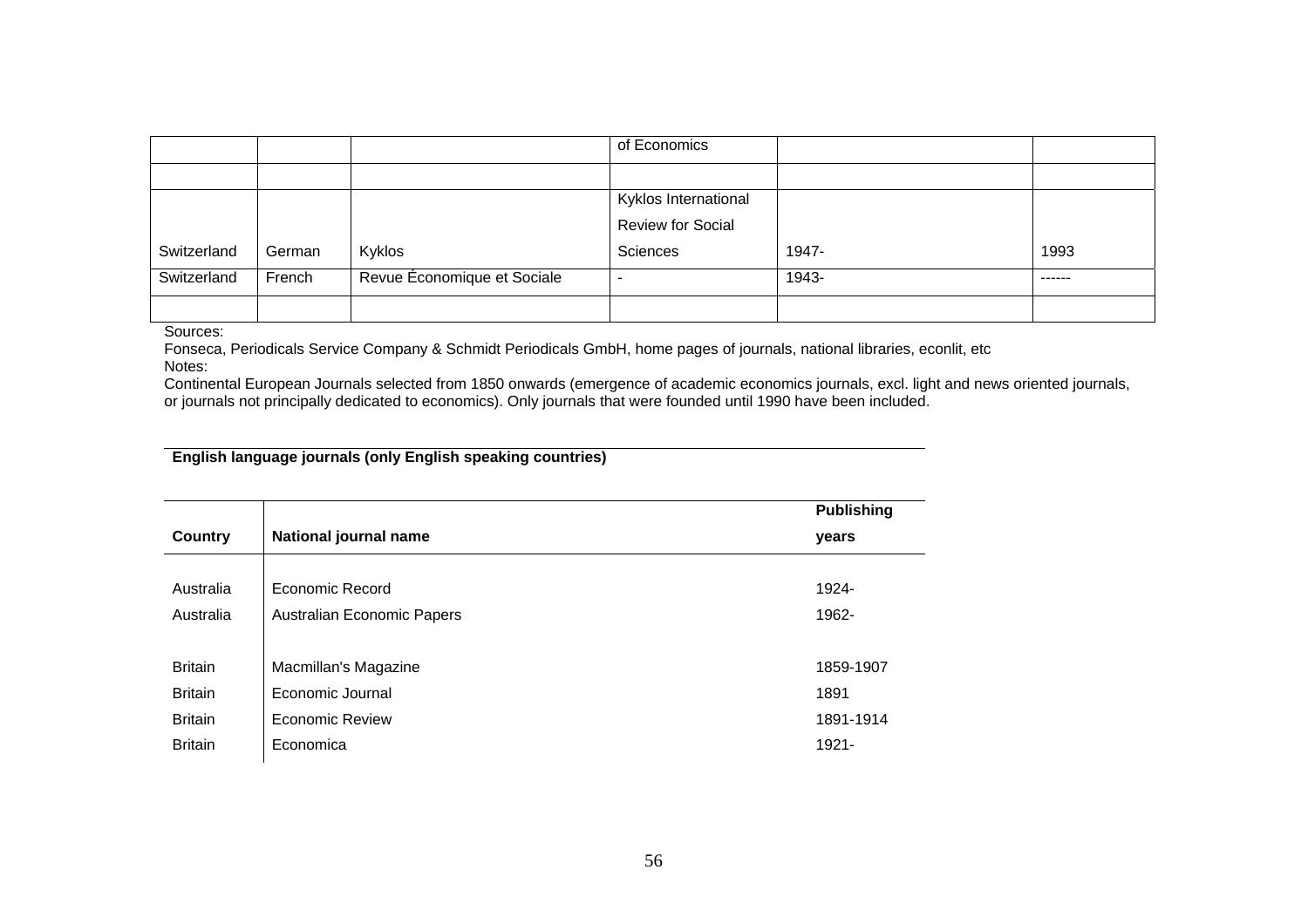| <b>Britain</b> | <b>Economic History Review</b>                       | 1927- |
|----------------|------------------------------------------------------|-------|
| <b>Britain</b> | The Manchester School of Economic and Social Studies | 1929- |
| <b>Britain</b> | Lloyds Bank Review                                   | 1930- |
| <b>Britain</b> | <b>Review of Economic Studies</b>                    | 1933- |
| <b>Britain</b> | <b>Oxford Economic Papers</b>                        | 1938- |
| <b>Britain</b> | Scottish Journal of Political Economy                | 1953- |
| <b>Britain</b> | Journal of Development Studies                       | 1964- |
| <b>Britain</b> | Cambridge Journal of Economics                       | 1977- |
|                |                                                      |       |
| Canada         | Canadian Journal of Economics*                       | 1935- |
|                |                                                      |       |
| International  | <b>International Labour Review</b>                   | 1921- |
| International  | Econometrica                                         | 1933- |
| International  | Metroeconomica                                       | 1949- |
| International  | Journal of Industrial Economics                      | 1952- |
| International  | <b>IMF Staff Papers</b>                              | 1954- |
| International  | International Economic Review                        | 1960- |
| International  | Journal of Economic Theory                           | 1969- |
| International  | <b>History of Political Economy</b>                  | 1969- |
| International  | Journal of International Economics                   | 1971- |
| International  | International Journal of Game Theory                 | 1971- |
| International  | Journal of Public Economics                          | 1972- |
| International  | Journal of Monetary Economics                        | 1972- |
| International  | Journal of Econometrics                              | 1973- |
| International  | <b>Atlantic Economic Journal</b>                     | 1973- |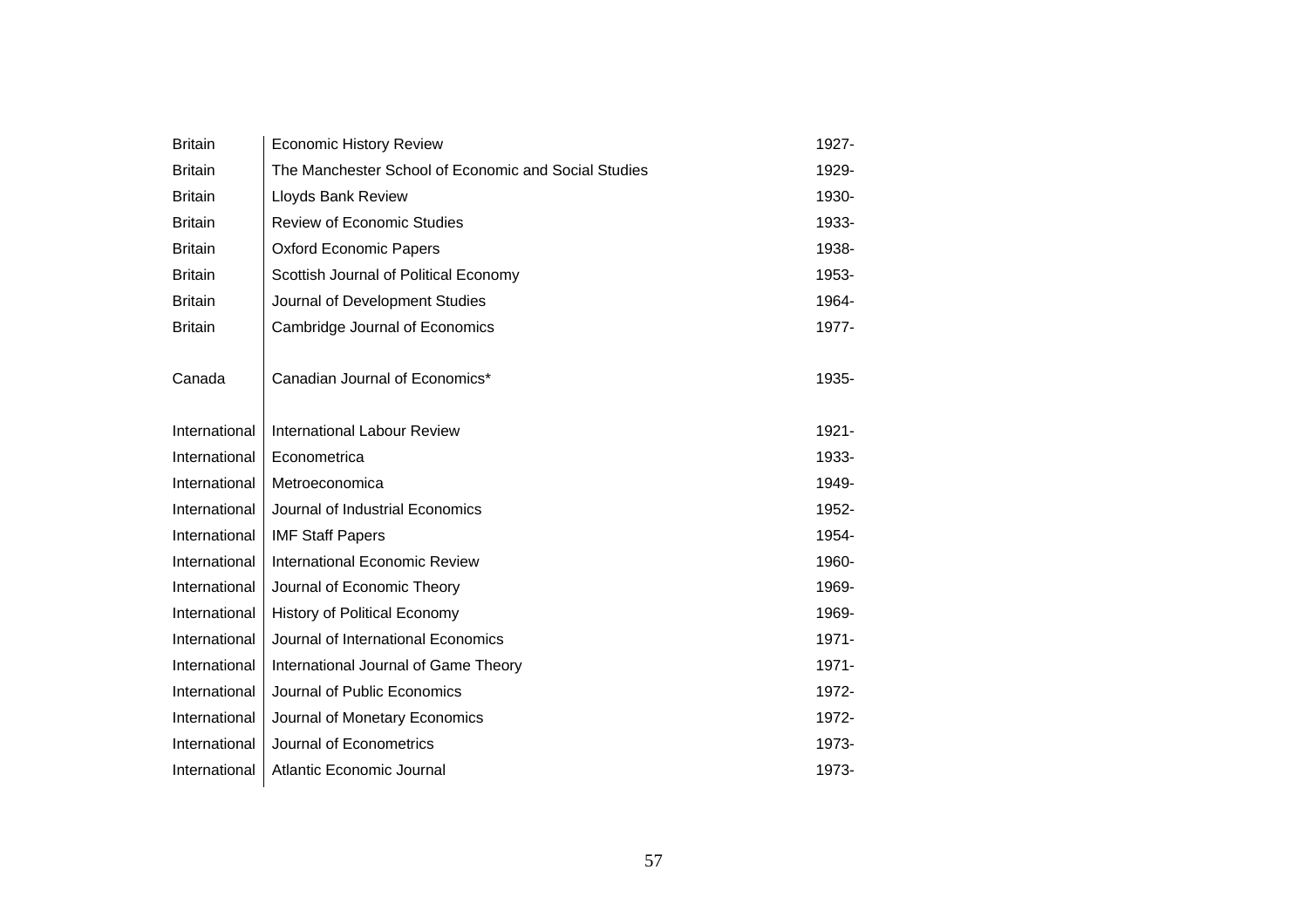| International | Journal of Mathematical Economics               | 1974-     |
|---------------|-------------------------------------------------|-----------|
| International | Journal of Development Economics                | 1974-     |
| International | <b>Economics Letters</b>                        | 1978-     |
| International | Journal of Economic Dynamics and Control        | 1979-     |
| International | Journal of Economic Behavior and Organization   | 1980-     |
| International | <b>Mathematical Social Sciences</b>             | 1981-     |
| International | The New Palgrave: A dictionary of economics     | 1987-     |
| International | <b>Review of Austrian Economics</b>             | 1987-     |
| International | Economic Systems Research                       | 1988-     |
| International | Games and Economic Behavior                     | 1989-     |
| International | <b>Structural Change and Economic Dynamics</b>  | 1990-     |
| International | Journal of Evolutionary Economics               | 1990-     |
| South Africa  | South African Journal of Economics              | 1933-     |
| US            | <b>Quarterly Journal of Economics</b>           | 1886-     |
| <b>US</b>     | Journal of American Statistical Association     | 1888-     |
| <b>US</b>     | Journal of Political Economy                    | 1892-     |
| <b>US</b>     | Bulletin of the American Economic Association** | 1908-1910 |
| <b>US</b>     | American Economic Review                        | $1911 -$  |
| <b>US</b>     | Review of Economics and Statistics              | 1919-     |
| <b>US</b>     | Journal of Business                             | 1922-     |
| <b>US</b>     | Southern Economic Journal                       | 1933-     |
| US            | Encyclopedia of the Social Sciences             | 1937-     |
| US            | Journal of Economic History                     | 1941-     |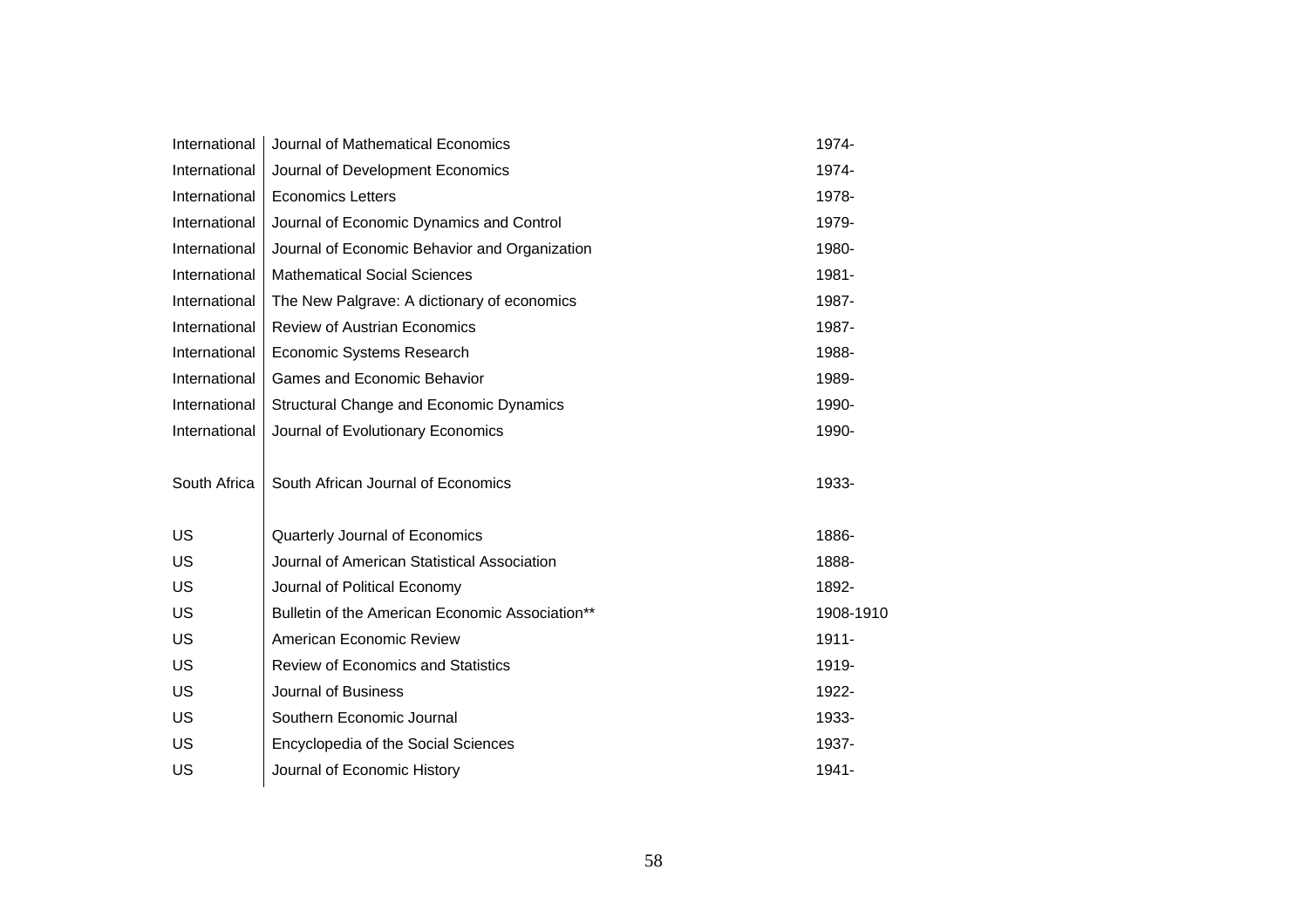| US | American Journal of Economics and Sociology           | 1941-     |
|----|-------------------------------------------------------|-----------|
| US | Review of Social Economy                              | 1944-     |
| US | Journal of Finance                                    | 1946-     |
| US | International Organization                            | 1947-     |
| US | <b>Monthly Review</b>                                 | 1948-     |
| US | Economic Development and Cultural Change              | 1952-     |
| US | Journal of Law and Economics                          | 1958-     |
| US | Western Economic Journal                              | 1962-     |
| US | Journal of Economic Issues                            | 1967-     |
| US | Journal of Economic Literature                        | 1969-     |
| US | Review of Radical Political Economy                   | 1969-     |
| US | Journal of Money, Credit and Banking                  | 1969-     |
| US | <b>Brookings Papers on Economic Activity</b>          | 1970-     |
| US | Bell Journal of Economics***                          | 1970-1973 |
| US | Carnegie-Rochester Conference Series on Public Policy | 1973-     |
| US | <b>RAND Journal of Economics</b>                      | 1974-     |
| US | Eastern Economic Journal                              | 1974-     |
| US | Journal of Post Keynesian Economics                   | 1978-     |
| US | Journal of Economic Perspectives                      | 1987-     |
| US | <b>Review of Political Economy</b>                    | 1989-     |
|    |                                                       |           |

\* Formerly published as Canadian Journal of Economics and Political Science

\*\* Predecessor of American Economic Review

\*\*\* Predecessor of RAND Journal of Economics

Sources: